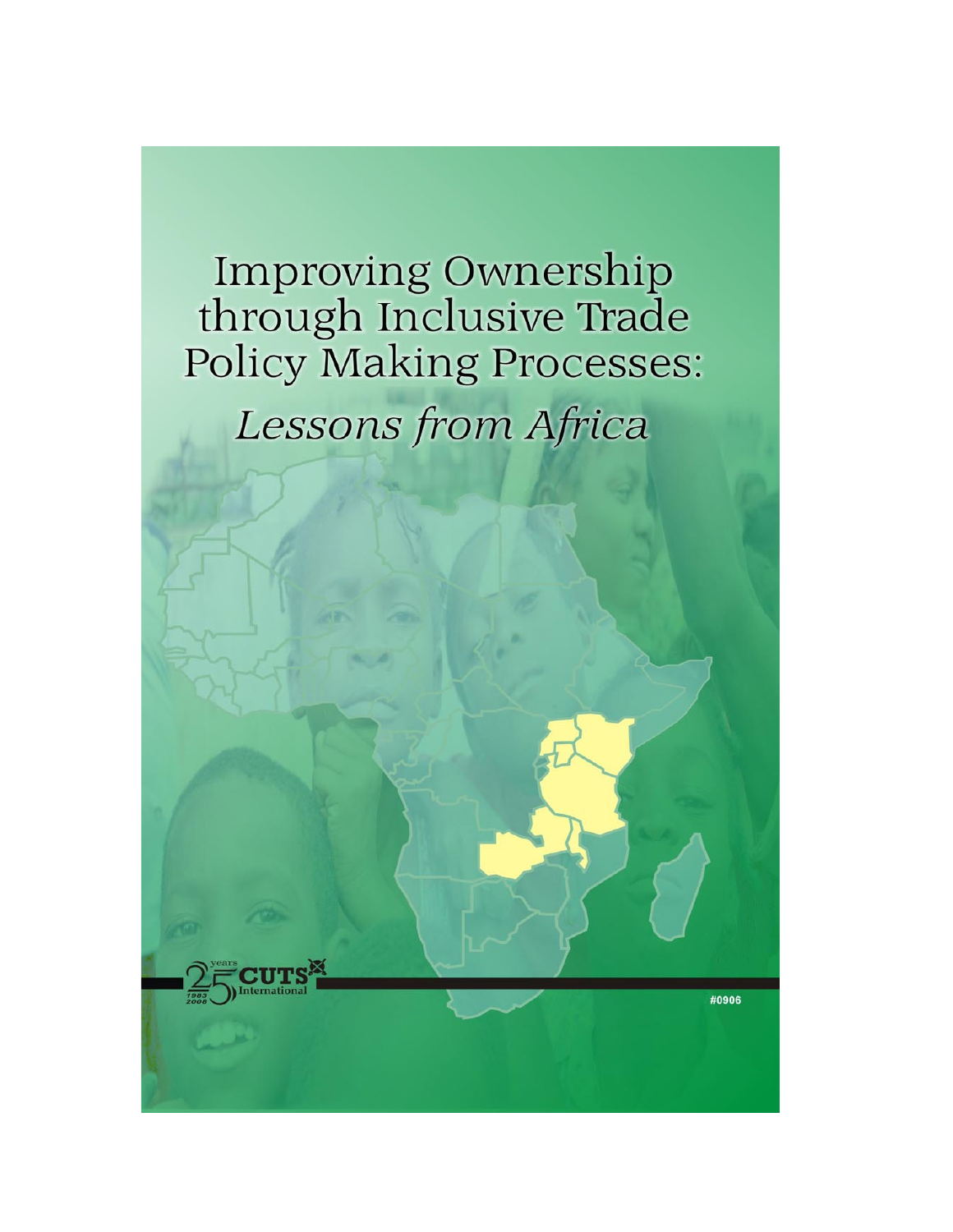### *About the Book*

The outcome of the research during the first phase of the Fostering Equity and Accountability in the Trading System (FEATS) Project is presented in this volume. This research adopted a tested methodology used regularly by CUTS of active involvement of national stakeholders through the respective FEATS National Reference Groups (NRGs) in the project countries: Kenya, Malawi, Tanzania, Uganda, and Zambia. This project has an added value here; Geneva based Missions of the project countries (and the Brussels Mission of Malawi) have been involved.

Research focus is on trade policy making processes and role of main stakeholders. Research shows that a number of initiatives have been undertaken by the governments in the project countries to open up the trade policy making process to a larger group of stakeholders including relevant government ministries and agencies, private sector, NGOs, and research institutions. The primary means for this are the formal consultative mechanisms. Research also indicates that the stakeholders are aware of these efforts and eager to play an active role in trade policy making. However, their improved and effective participation in trade policy making requires strengthened capacity of all stakeholders, improved and more consistently used consultative mechanisms (i.e. inclusion of all relevant stakeholders, rationalisation of number and functions, regularity of meetings, and clarity of mandate), and promotion of a culture of dialogue among all stakeholders.

While the situation varies among countries and among different groups of stakeholders, the research affirms that much needs to be done. Hence, the effort must be sustained.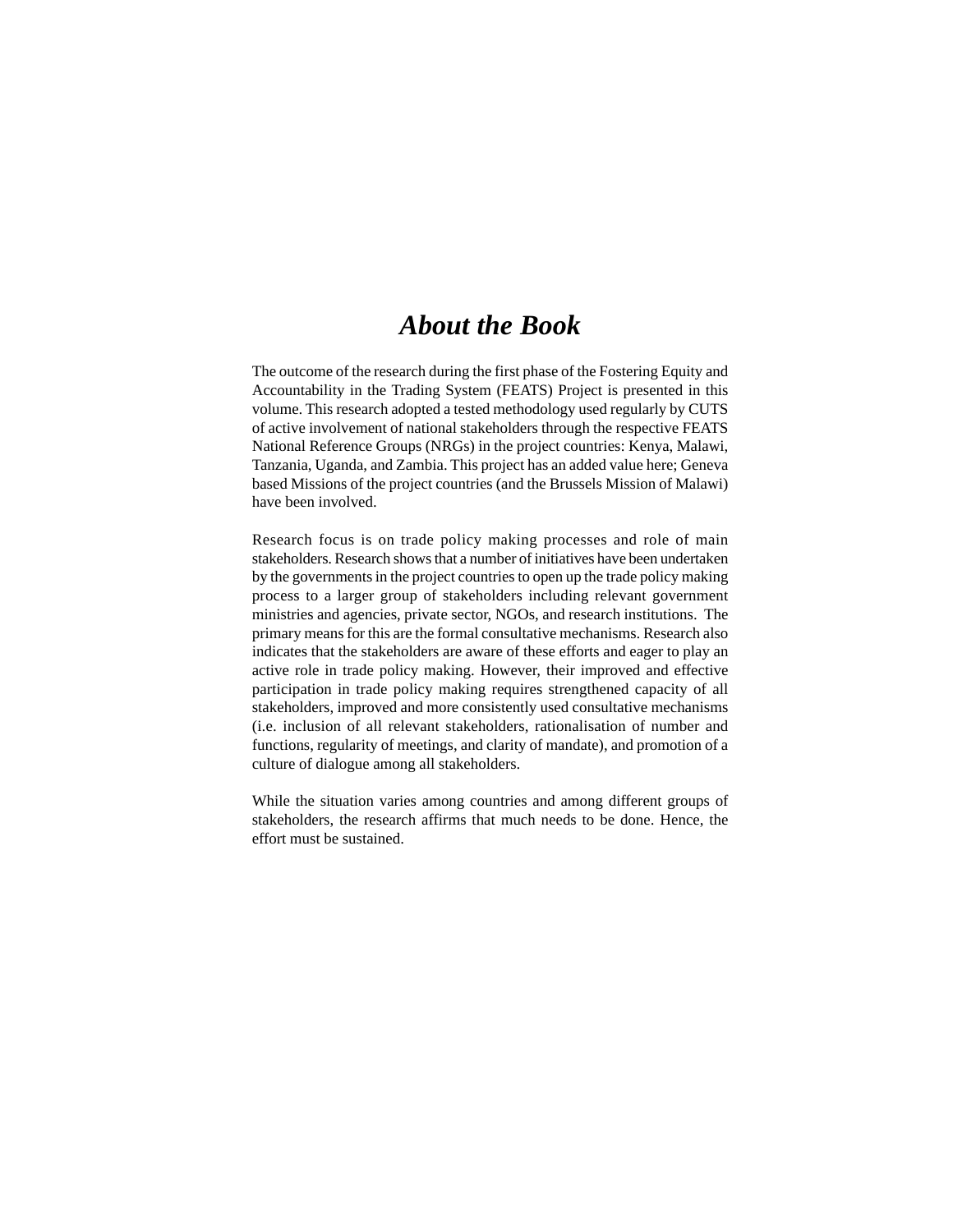**Improving Ownership through Inclusive Trade Policy Making Processes:** *Lessons from Africa*

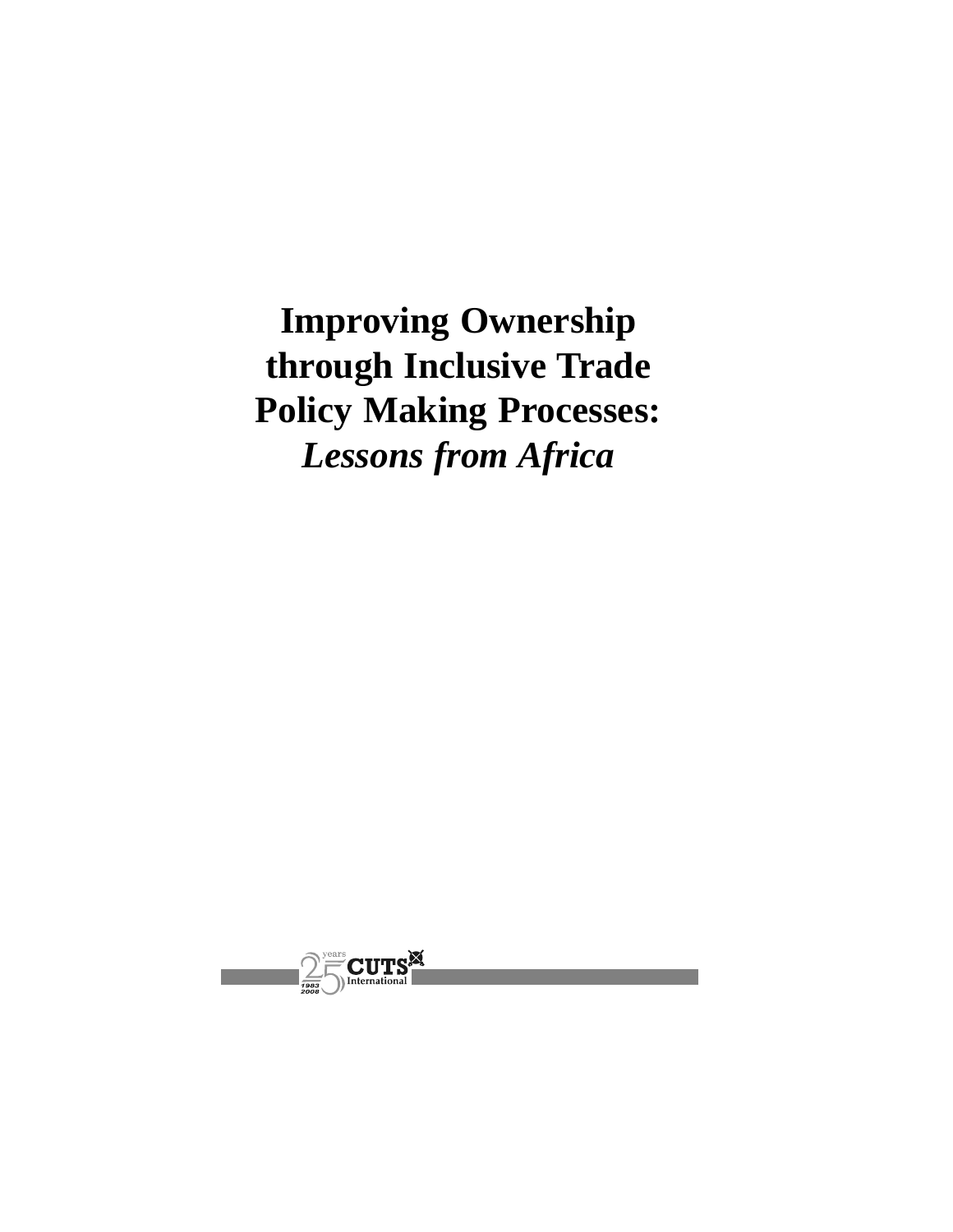### **Improving Ownership through Inclusive Trade Policy Making Processes:** *Lessons from Africa*

*Published by:*



**CUTS Geneva Resource Centre** 37-39, Rue de Vermont, 1202 Geneva, Switzerland Ph: +41.22.734.6080; Fx:+41.22.734.3914 E-mail: geneva@cuts.org, Website: www.cuts-grc.org

*Supported by:*



*Printed by:* **Jaipur Printers P. Ltd.** Jaipur 302 001

ISBN: 978-81-8257-122-8

© CUTS International 2009

#0906, Suggested Contribution: Rs.100/US\$20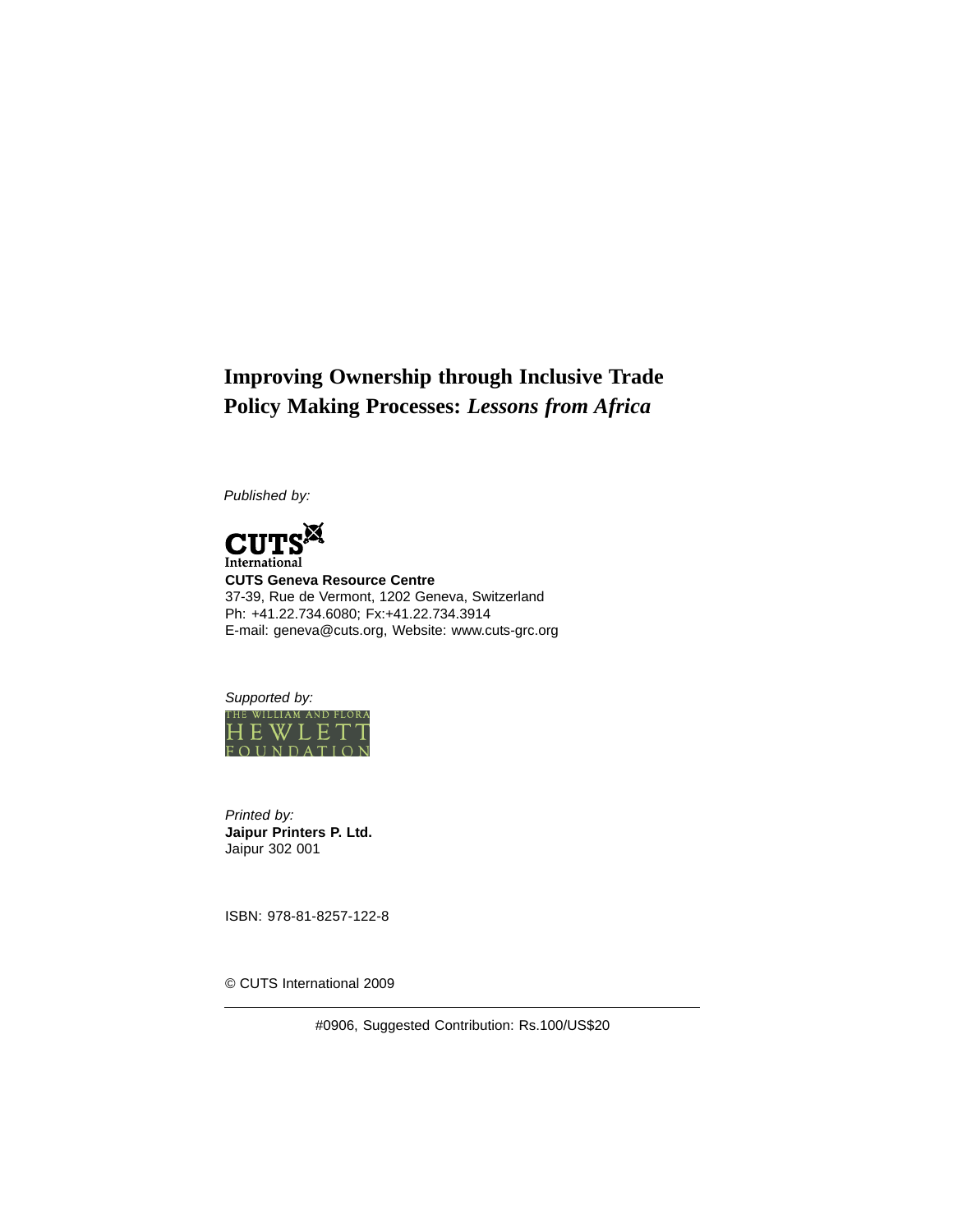## *Contents*

| 1. |                                                                                                     |
|----|-----------------------------------------------------------------------------------------------------|
| 2. | Summary of Economic Background, Trade Performance                                                   |
| 3. | Importance of Inclusive Trade Policy Making for<br>Nationally-Owned Trade Policy: Identification of |
| 4. | Trade Policy Making in Project Countries: Main                                                      |
| 5. | Challenges in Participation as Viewed by Stakeholders  26                                           |
| 6. | Measuring Inclusiveness: Inclusive Trade                                                            |
| 7. |                                                                                                     |
|    |                                                                                                     |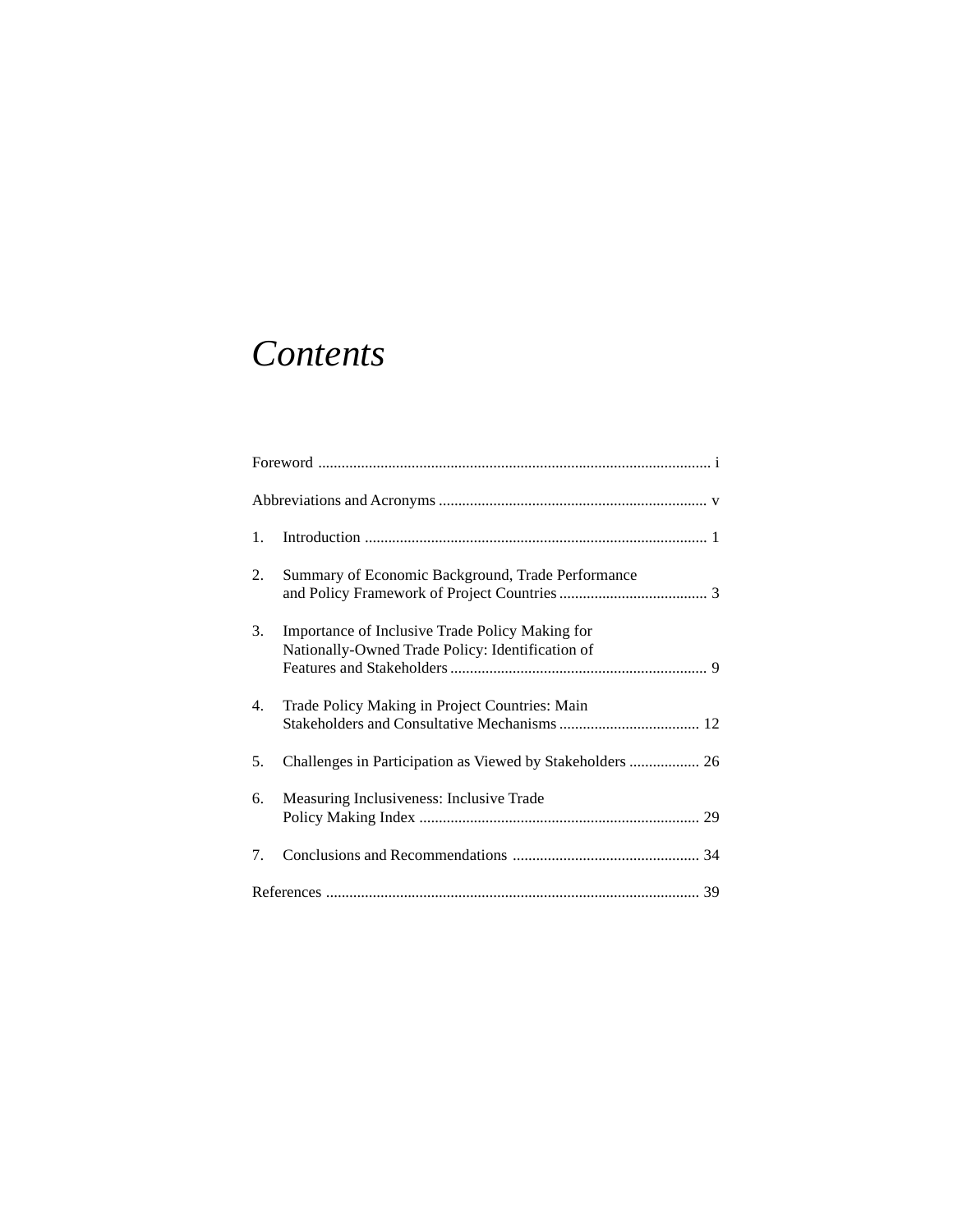# *List of Tables*

| Table 3: Linking Essential Features of an Inclusive and<br>Nationally-Owned Trade Policy with Relevant<br>Stakeholders through Trade Policy Making Process  11 |
|----------------------------------------------------------------------------------------------------------------------------------------------------------------|
|                                                                                                                                                                |
|                                                                                                                                                                |
|                                                                                                                                                                |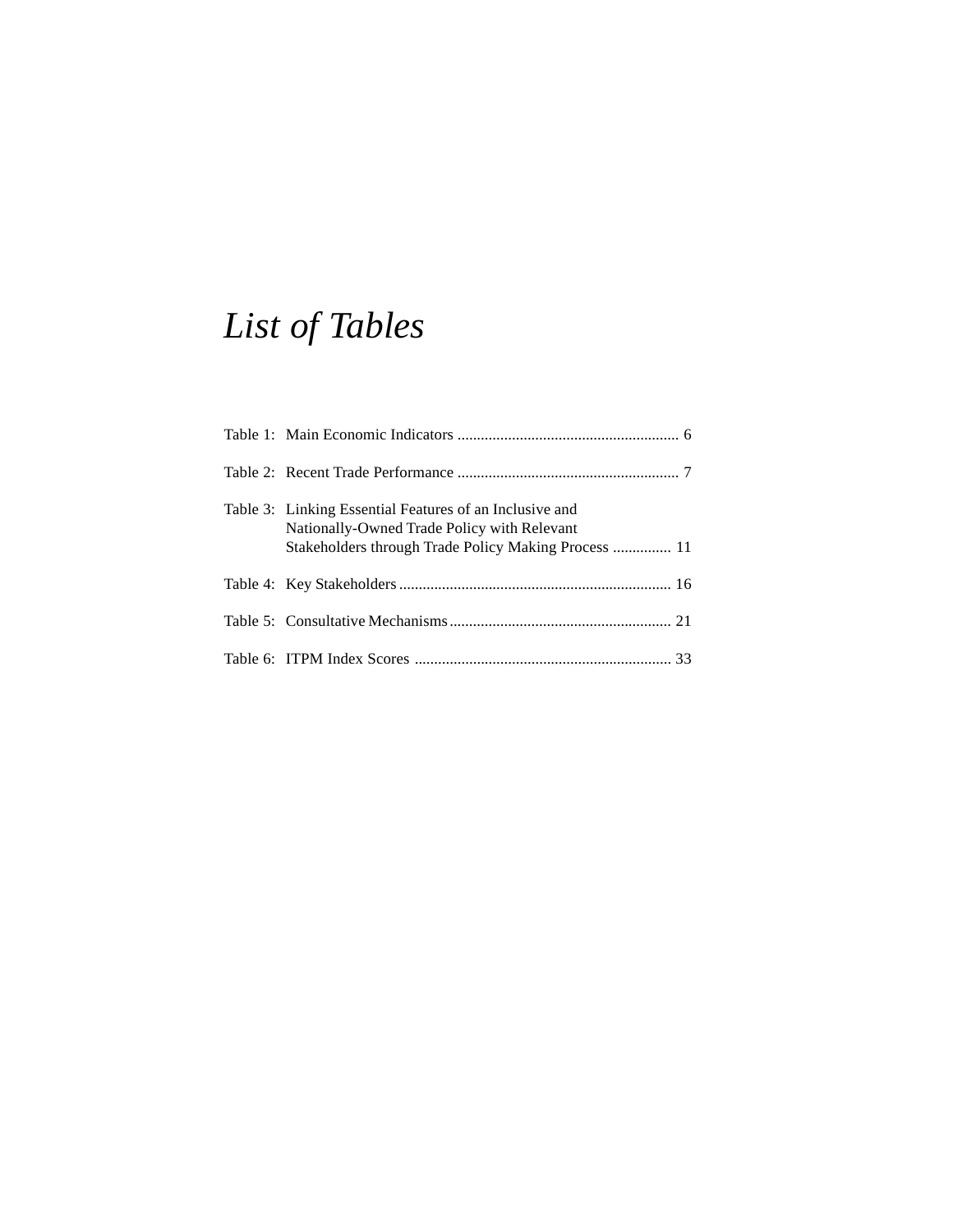### *Foreword*

CUTS constituency in both the developing and developed countries is familiar with our credo "marrying the cold of research with the hot of advocacy". This credo aptly describes the content of this document that presents the main analysis and messages of research undertaken under the Fostering Equity and Accountability in the Trading System (FEATS) project. FEATS is a threeyear project to build the capacity of relevant stakeholders from Kenya, Malawi, Tanzania, Uganda, and Zambia through research, public education, and networking to enhance positive linkages between trade and development, establish two-way linkages between activities in Geneva and in the project countries, and generate a more coherent and pro-trade for development voice at both the national and international levels. The project is supported by the William and Flora Hewlett Foundation of US.

The research in the first phase of FEATS focused on trade policy making processes and the role of stakeholders in trade policy making in project countries. The objective was to create better understanding of this aspect of the political economy of trade policy making in project countries with a view to finding ways and means to promote broader national ownership of trade policies. Such an ownership can greatly facilitate local buy-in for national trade policies and hence ensure ownership and proper implementation.

National trade policy in today's integrated world is not the prerogative of a small group of technocrats only. It impacts a wide group of stakeholders and hence should be developed in consultation with all relevant stakeholders. This inclusive approach will also help in mitigating the negative connotations of trade among parts of the public in both the developed and developing countries. These political economy aspects of trade deserve as much attention as the economic and legal aspects. FEATS is based on this recognition and

**CUTS** 

Improving Ownership through Inclusive Trade Policy Making Processes  $\blacklozenge$  i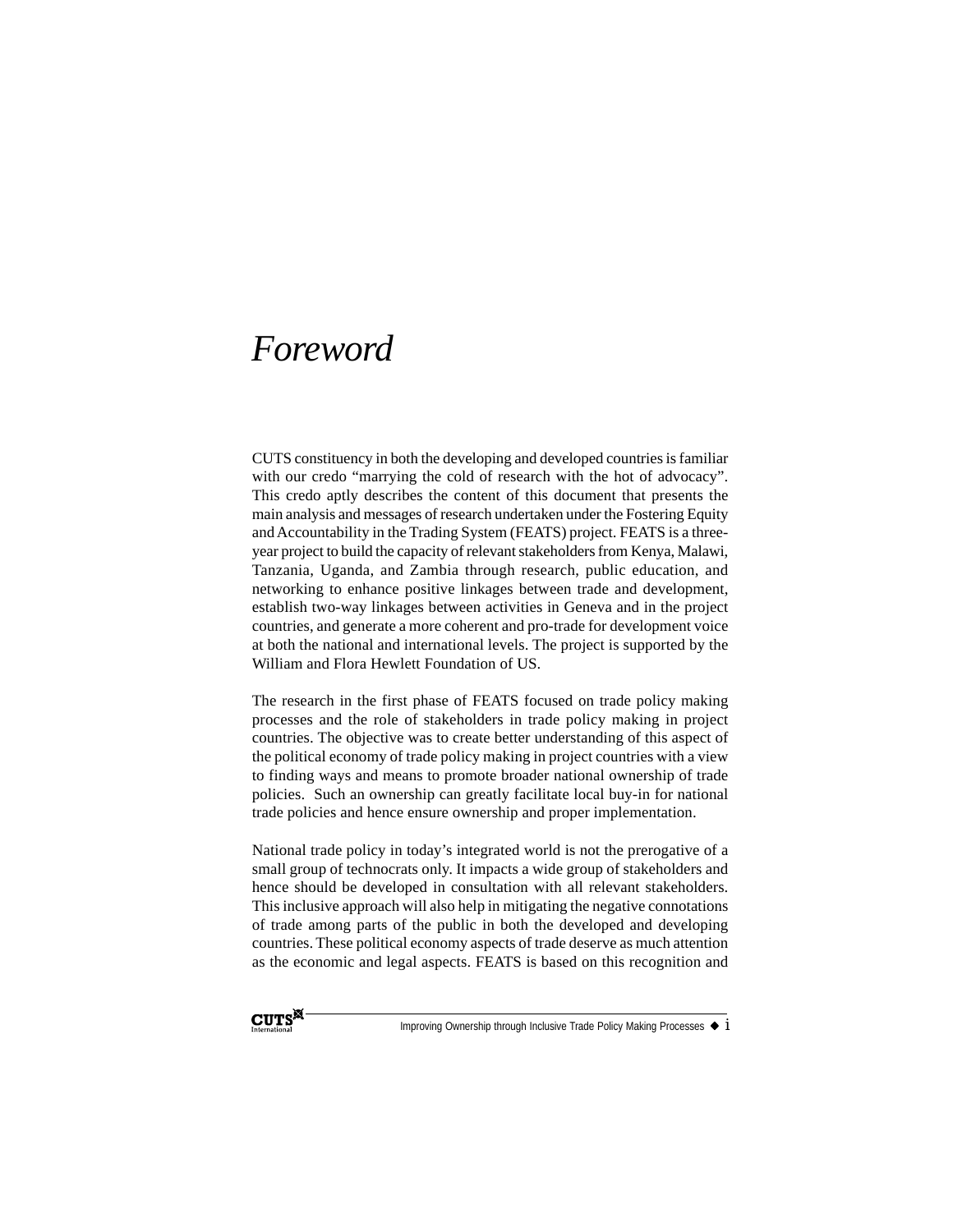the first phase research aims to fill the gap in knowledge that currently exists in relation to trade policy making processes and role of stakeholders in the project countries.

The research involved an 18-month long effort to collect data, engage with all relevant stakeholders constituted into National Reference Groups in each project country, test hypotheses and analyses through brainstorming meetings in each country, and an expert group of project advisers guiding the results. From ambassadors to trade officials, from civil society networks to grassroot level development NGOs, from universities to research foundations, from big local businessmen to small business associations, from small farmer groups to manufacturers' guilds, all participated in this process. This document distills some key messages from that exercise.

While the document brings out several messages, I would like to emphasise the following:

- There is no one-size-fits-all trade policy prescription: countries have to develop these policies in the context of their national endowments, prevailing conditions and international obligations.
- At the same time, the manner in which trade policies are developed is important: inclusive and participatory processes with wider stakeholder involvement are generally better at striking a balance among various interests at play.
- FEATS countries have made commendable efforts to open the trade policy making processes to many non-state actors: a fact acknowledged and appreciated by these actors.
- Yet there are a number of areas where further improvements can be made: for example, by rationalising the existing consultative mechanisms, building the capacity of various stakeholders for informed participation, and improving flow of information on trade issues. These are doable activities but require commitment and resources.
- The inclusivity of trade policy making processes and roles of stakeholders in project countries can and do evolve: stakeholders can consider using the Inclusive Trade Policy Making (ITPM) Index on an yearly basis to measure progress and periodically fine tune the remedial actions.



 $ii \triangleq$  Improving Ownership through Inclusive Trade Policy Making Processes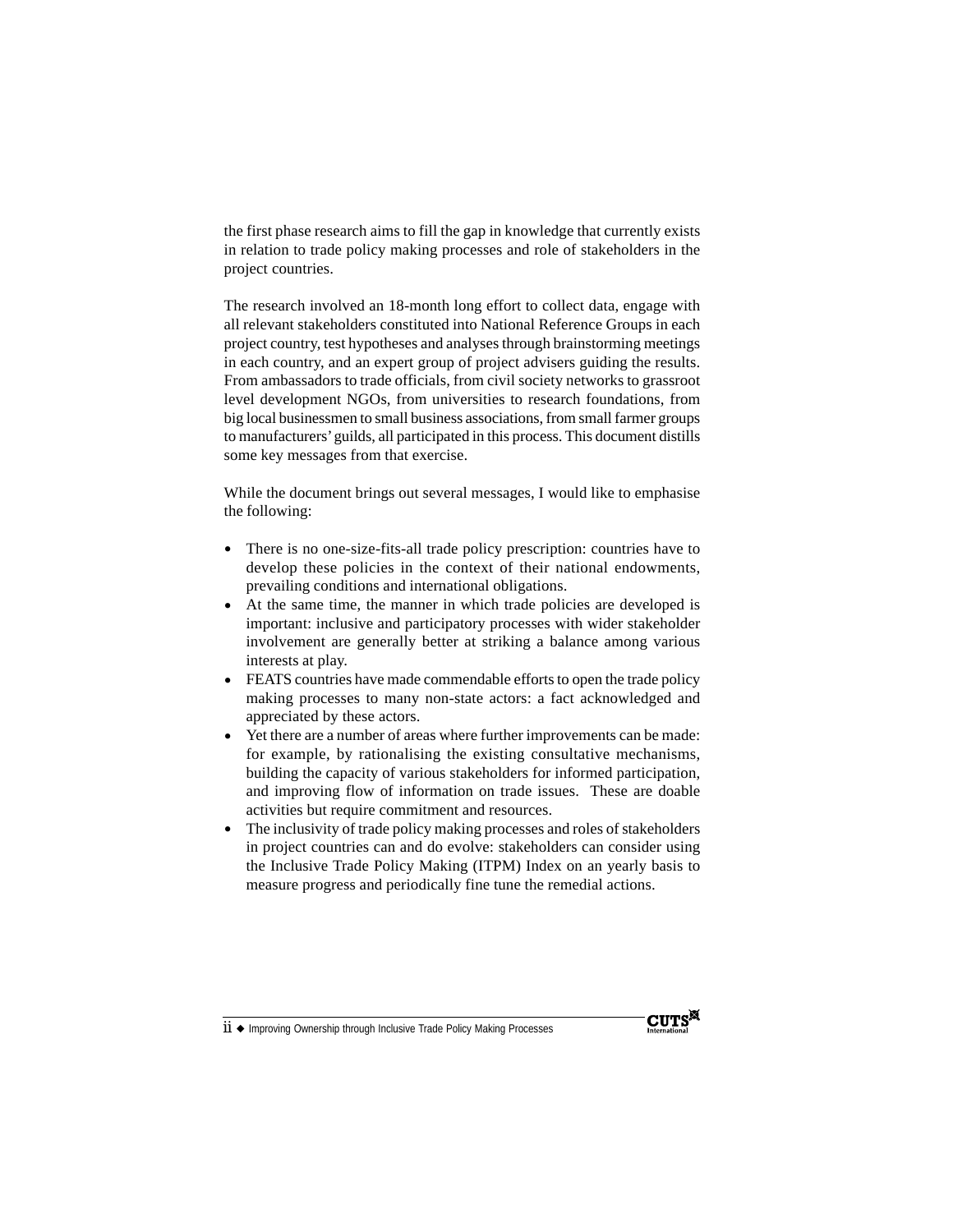In short, while much has been done, much still remains to be done. CUTS will continue its efforts including through the activities during the second phase of the FEATS project. I am confident that many others in the project countries and the international trade and development community will join us in this endeavour.

Full contents of this research can be accessed at http://www.cuts-grc.org/ FEATS-Projects.htm.

Jaipur **Pradeep S Mehta**

September 2009 Secretary General

**CUTS** 

Improving Ownership through Inclusive Trade Policy Making Processes  $\blacklozenge$  iii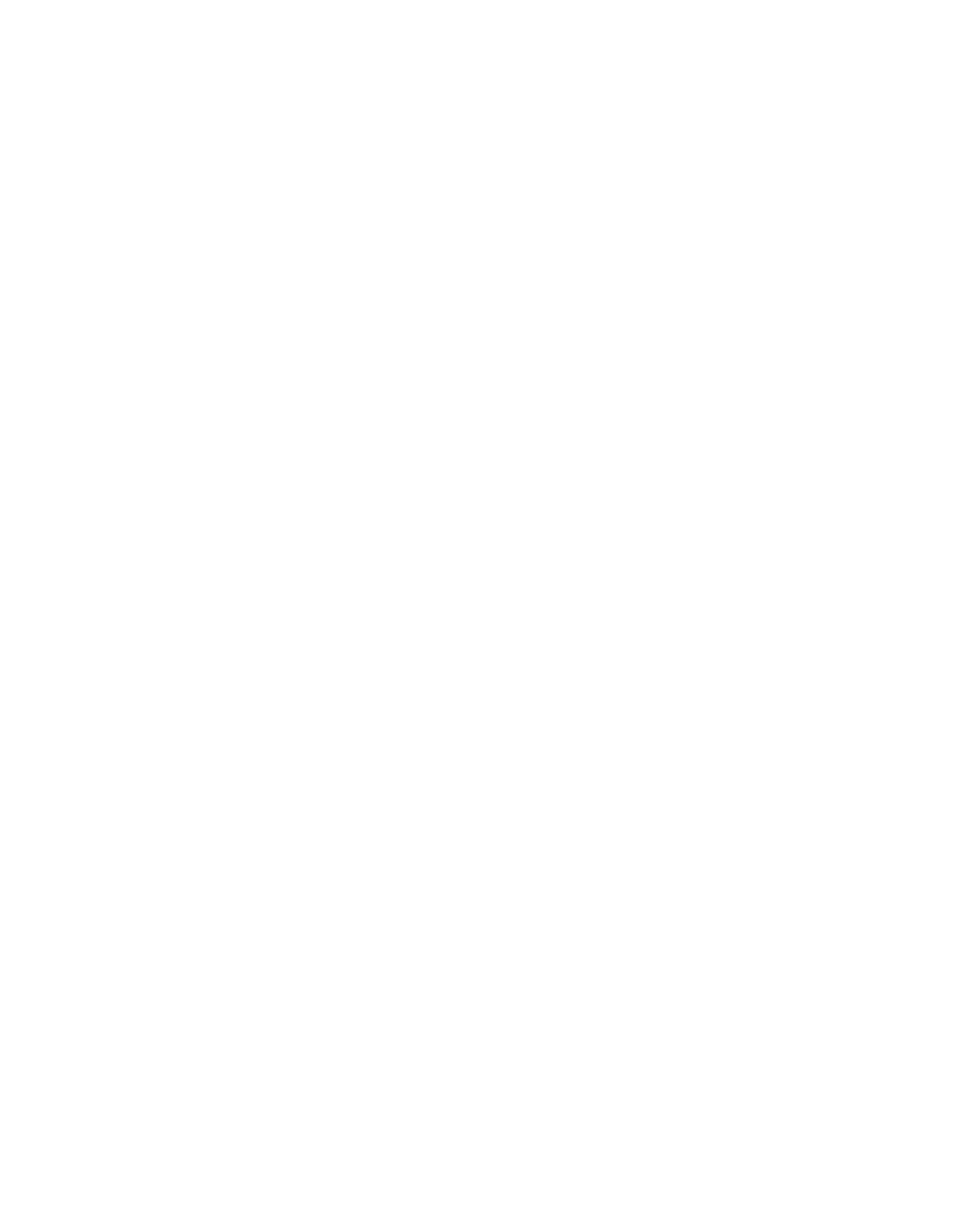## *Abbreviations and Acronyms*

| <b>ACODE</b>   | Advocates Coalition Organisation for Development<br>and Environment |
|----------------|---------------------------------------------------------------------|
| AERC           | African Economic Research Consortium                                |
| <b>CAMA</b>    | <b>Consumer Association of Malawi</b>                               |
| <b>CCJP</b>    | Catholic Commission for Justice and Peace                           |
| <b>CDI</b>     | Centre for Development Initiatives                                  |
| <b>CISANET</b> | Civil Society Agriculture Network                                   |
| <b>CMM</b>     | Chamber of Mines of Malawi                                          |
| <b>COMESA</b>  | Common Market for Eastern and Southern Africa                       |
| <b>CSBI</b>    | Civil Society Budget Initiative                                     |
| CSOs           | Civil Society Organisations                                         |
| <b>CSPR</b>    | Civil Society for Poverty Reduction                                 |
| <b>CSTNZ</b>   | Civil Society Trade Network of Zambia                               |
| <b>CSWGT</b>   | Civil Society Working Group on Trade                                |
| <b>CTI</b>     | Confederation of Tanzania Industry                                  |
| <b>CUTS</b>    | Consumer Unity & Trust Society                                      |
| <b>DENIVA</b>  | Development Network of Indigenous Voluntary<br>Associations         |
| EAC            | <b>East African Community</b>                                       |
| EIF            | <b>Enhanced Integrated Framework</b>                                |
| <b>EPA</b>     | Economic Partnership Agreement                                      |
| <b>EPRC</b>    | <b>Economic Policy Research Centre</b>                              |
| EU             | European Union                                                      |
| FBO's          | Faith-Based Organisations                                           |



Improving Ownership through Inclusive Trade Policy Making Processes  $\blacklozenge$  V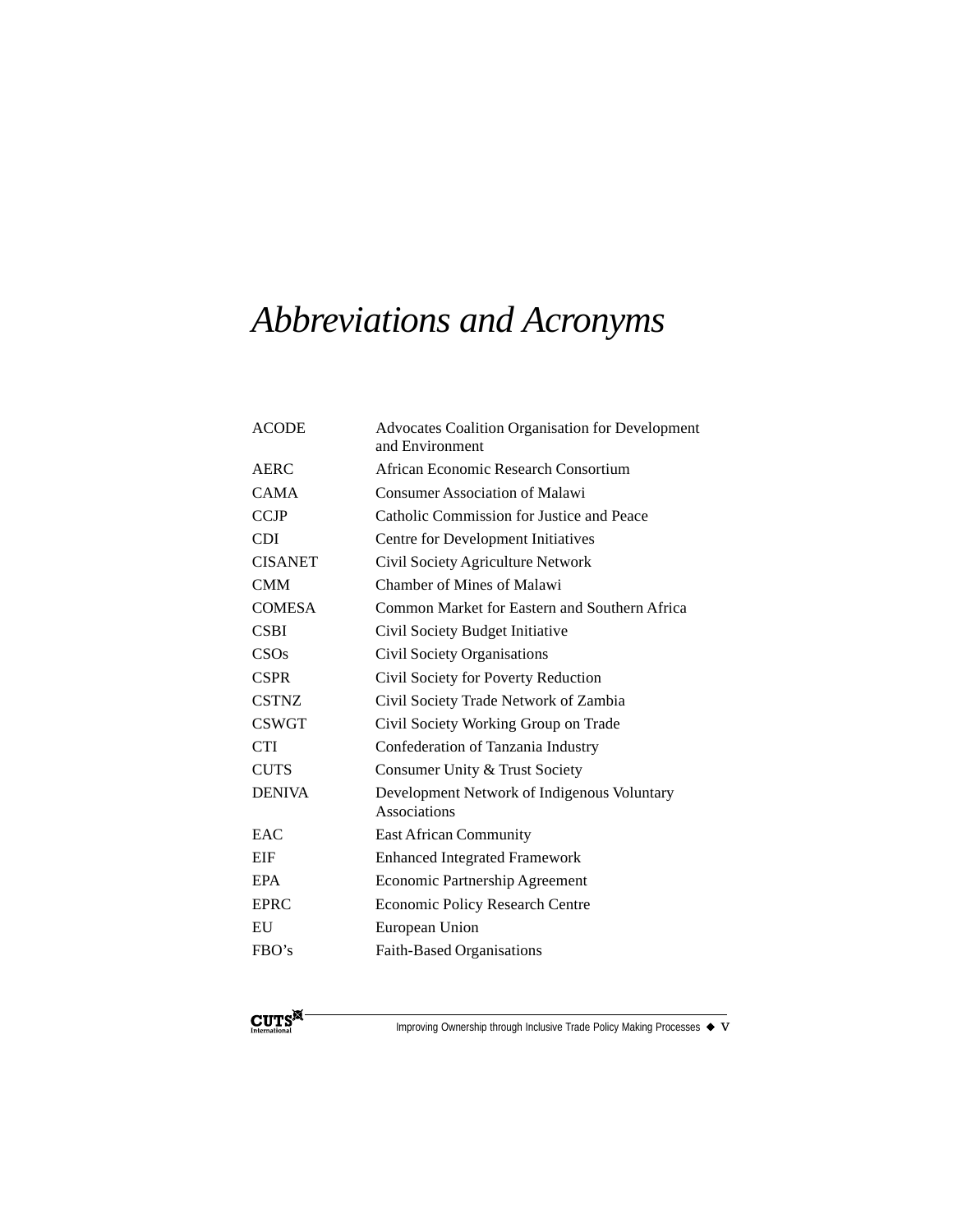| <b>FEATS</b>      | Fostering Equity and Accountability in the<br><b>Trading System</b> |
|-------------------|---------------------------------------------------------------------|
| <b>FPEAK</b>      | Fresh Produce Exporters Association of Kenya                        |
| <b>FRA</b>        | Food Rights Alliance                                                |
| <b>GDP</b>        | <b>Gross Domestic Product</b>                                       |
| <b>GTMAM</b>      | Garment and Textile Manufacturers Association of<br>Malawi          |
| IF                | <b>Integrated Framework</b>                                         |
| <b>IF DTIS</b>    | <b>Integrated Framework Diagnostic Trade Integration</b><br>Study   |
| <b>IITC</b>       | <b>Inter-Institutional Trade Committee</b>                          |
| <b>IMC</b>        | Inter-Ministerial Committee                                         |
| <b>IMTC</b>       | Inter-Ministerial Technical Committee                               |
| <b>ITC</b>        | <b>International Trade Centre</b>                                   |
| <b>ITPM</b>       | <b>Inclusive Trade Policy Making</b>                                |
| <b>JCTR</b>       | Jesuit Centre for Theological Reflection                            |
| JICCC             | Joint Industrial and Commercial Consultative<br>Committee           |
| <b>KAM</b>        | Kenya Association of Manufacturers                                  |
| <b>KCSA</b>       | The Kenya Civil Society Alliance                                    |
| <b>KELPOTRADE</b> | Kenya-European Union Post-Lome Trade Negotiations                   |
| <b>KEPSA</b>      | Kenya Private Sector Alliance                                       |
| <b>KFC</b>        | Kenya Flower Council                                                |
| <b>KNCCI</b>      | Kenya National Chamber of Commerce and Industry                     |
| LDCs              | <b>Least Developed Countries</b>                                    |
| <b>MCTI</b>       | Ministry of Commerce Trade and Industry                             |
| MEJN              | Malawi Economic Justice Network                                     |
| <b>MEPC</b>       | Malawi Export Promotion Council                                     |
| <b>MITM</b>       | Ministry of Industry, Trade and Marketing                           |
| <b>MNDTPF</b>     | Malawi National Development and Trade Policy Forum                  |
| <b>MOCA</b>       | Ministry of Agriculture and Cooperatives                            |
| <b>MoFA</b>       | Ministry of Foreign Affairs                                         |
| <b>MoFNP</b>      | Ministry of Finance and National Planning                           |
| <b>MOJCA</b>      | Ministry of Justice and Constitutional Affairs                      |
|                   |                                                                     |

 $\overline{vi}$  M Improving Ownership through Inclusive Trade Policy Making Processes

 $\text{CUTS}^{\mathbb{M}}$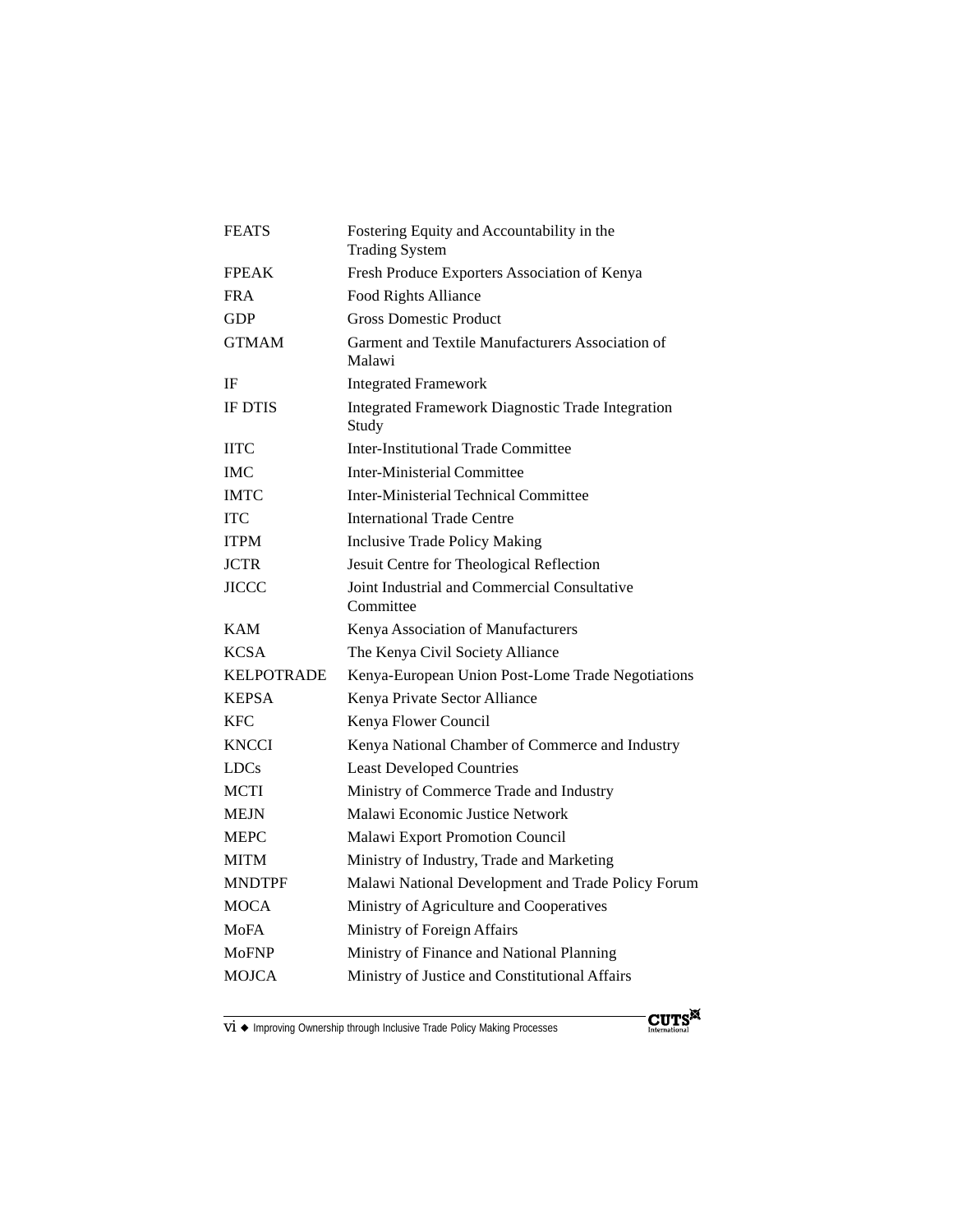| <b>MOLG</b>    | Ministry of Local Government                                                        |
|----------------|-------------------------------------------------------------------------------------|
| <b>MTA</b>     | Malawi Tourism Association                                                          |
| <b>MTTI</b>    | Ministry of Tourism, Trade and Industry                                             |
| <b>NAG</b>     | National Action Group                                                               |
| <b>NBC</b>     | <b>National Business Council</b>                                                    |
| <b>NCWTO</b>   | National Committee on the WTO                                                       |
| <b>NDTPF</b>   | National Development and Trade Policy Forum                                         |
| <b>NETT</b>    | National EPA Technical Team                                                         |
| <b>NGOs</b>    | Non-Governmental Organisations                                                      |
| <b>NTSDPs</b>  | National Trade Sector Development Plans                                             |
| <b>NWGT</b>    | National Working Group on Trade                                                     |
| <b>ODCMT</b>   | <b>Organisation Development Community</b><br><b>Management Trust</b>                |
| <b>PACRO</b>   | Patents and Companies Registration Office                                           |
| <b>PEC</b>     | President's Economic Council                                                        |
| <b>PPD</b>     | Public-Private Sector Dialogue                                                      |
| <b>PRSPs</b>   | <b>Poverty Reduction Strategy Papers</b>                                            |
| <b>PSF</b>     | <b>Private Sector Foundation</b>                                                    |
| <b>SADC</b>    | Southern African Development Community                                              |
| <b>SEATINI</b> | Southern and Eastern African Trade Information and<br><b>Negotiations Institute</b> |
| <b>SMEs</b>    | Small and Medium Enterprises                                                        |
| TAM            | Tea Association of Malawi                                                           |
| TAMA           | <b>Tobacco Association of Malawi</b>                                                |
| TANEXA         | Tanzania Exporters Association                                                      |
| <b>TANGO</b>   | Tanzania Association of NGOs                                                        |
| <b>TCCIA</b>   | Tanzania Chamber of Commerce, Industry<br>and Agriculture                           |
| <b>TGNP</b>    | Tanzania Gender Programme                                                           |
| <b>TPAZ</b>    | Textile Producers Association of Zambia                                             |
| TRALAC         | Trade Law Centre for Southern Africa                                                |
| <b>TTIS</b>    | Tanzania Trade Integration Strategy                                                 |
| UAE            | <b>United Arab Emirates</b>                                                         |
| <b>UEPB</b>    | <b>Uganda Export Promotion Board</b>                                                |
| Internationa   | Improving Ownership through Inclusive Trade Policy Making Processes ◆ Vii           |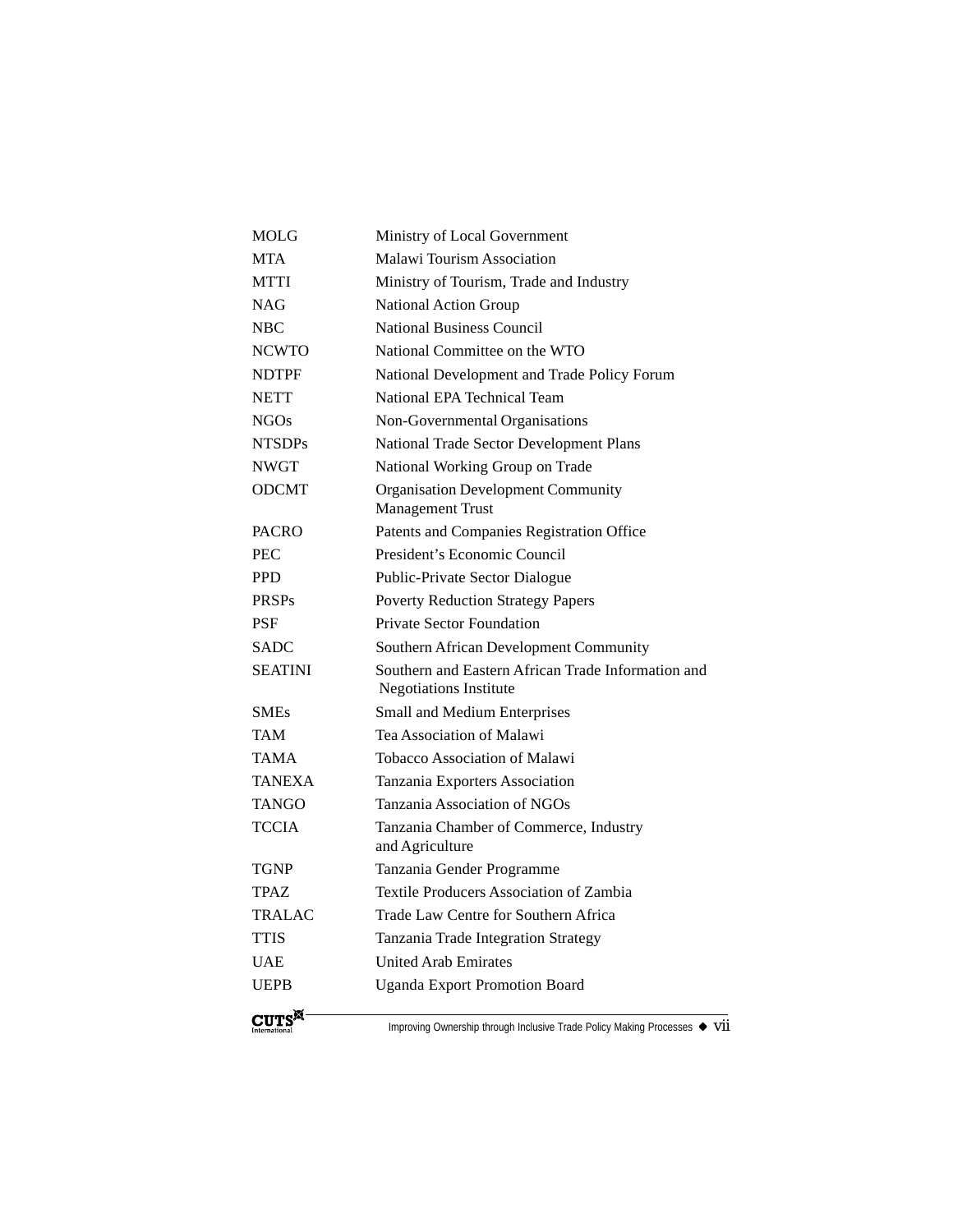| <b>UGIEA</b>  | Uganda General Importers and Exporters Association                  |
|---------------|---------------------------------------------------------------------|
| <b>UMA</b>    | Uganda Manufacturer's Association                                   |
| <b>UNCCI</b>  | Uganda National Chamber of Commerce and Industry                    |
| <b>UNCTAD</b> | United Nations Conference on Trade and Development                  |
| <b>UNFF</b>   | <b>Uganda National Farmers' Federation</b>                          |
| <b>URA</b>    | <b>Uganda Revenue Authority</b>                                     |
| <b>USSIA</b>  | <b>Uganda Small Scale Industries Association</b>                    |
| <b>WTO</b>    | World Trade Organisation                                            |
| <b>ZACCI</b>  | Zambia Association of Chambers of Commerce<br>and Industry          |
| ZAM           | <b>Zambian Association of Manufacturers</b>                         |
| <b>ZBS</b>    | Zambia Bureau of Standards                                          |
| ZBF           | Zambia Business Forum                                               |
| <b>ZCC</b>    | Zambia Competition Commission                                       |
| <b>ZCSMBA</b> | Zambia Chamber for Small and Medium<br><b>Business Associations</b> |
| ZEGA          | Zambia Export Growers Association                                   |
| <b>ZNFU</b>   | Zambia National Farmers Union                                       |
| <b>ZPSDA</b>  | Zambia Private Sector Development Association                       |
| <b>ZRA</b>    | Zambia Revenue Authority                                            |

viii ◆ Improving Ownership through Inclusive Trade Policy Making Processes

 $\textbf{CUTS}^{\mathbb{M}}$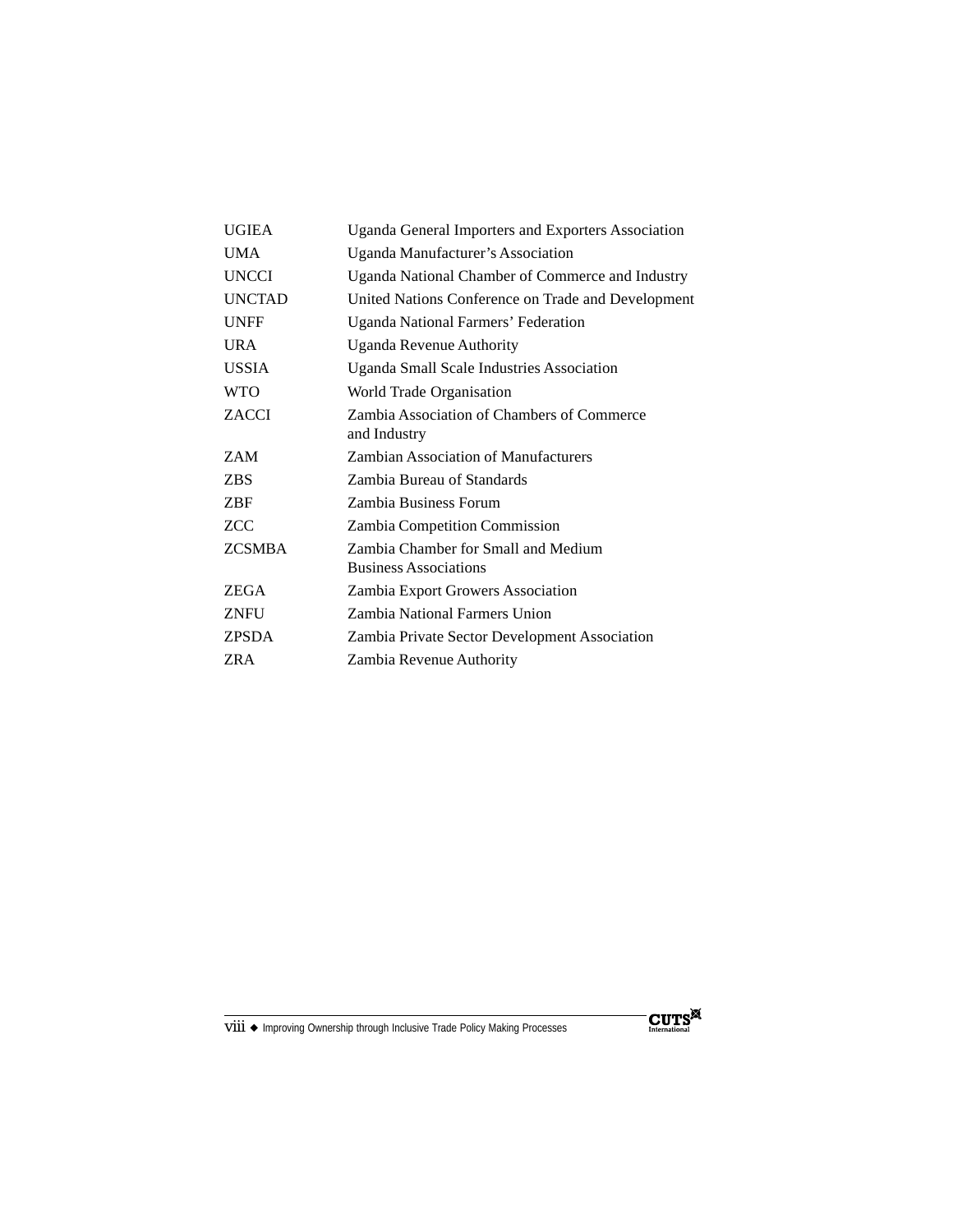# 1 *Introduction*

National trade regimes, like any other regime, consist of implicit or explicit principles (beliefs of facts and causation), norms (standards of behaviour defined in terms of rights and obligations), rules (specific prescriptions for action), and decision-making procedures (prevailing practices for making and implementing collective choice) around which actors' expectations converge (Krasner: 1983). Hence, a trade regime embodies not simply regulative rules but also constitutive rules which address questions about why the regime exists in the first place, what purpose it aims to serve, what roles its actors are expected to play and so on. These issues fall into the sphere of political economy of trade. Unlike the economics and law of trade regimes, the political economy of trade has not been thoroughly studied and understood particularly in the context of smaller developing countries.

Recognising this important gap, CUTS project on Fostering Equity and Accountability in the Trading System (FEATS), during the first phase of its implementation, has undertaken studies of trade policy making processes in the five project countries: Kenya, Malawi, Tanzania, Uganda and Zambia. The substantive issue coverage of the studies includes: identification and description of key stakeholders including both the state and non-state actors (NSAs); identification and description of the processes and mechanisms used for trade policy making; description and analysis of the participation and role of various groups of stakeholders in trade policy making with their respective strengths and weaknesses; and identification of main weaknesses in the current processes and mechanisms used for trade policy making that need to be addressed to improve stakeholder participation and hence establish an organic link between the interests and concerns of stakeholders, on one hand, and the trade policies of the countries, on the other.



Improving Ownership through Inclusive Trade Policy Making Processes  $\;\blacklozenge\; 1$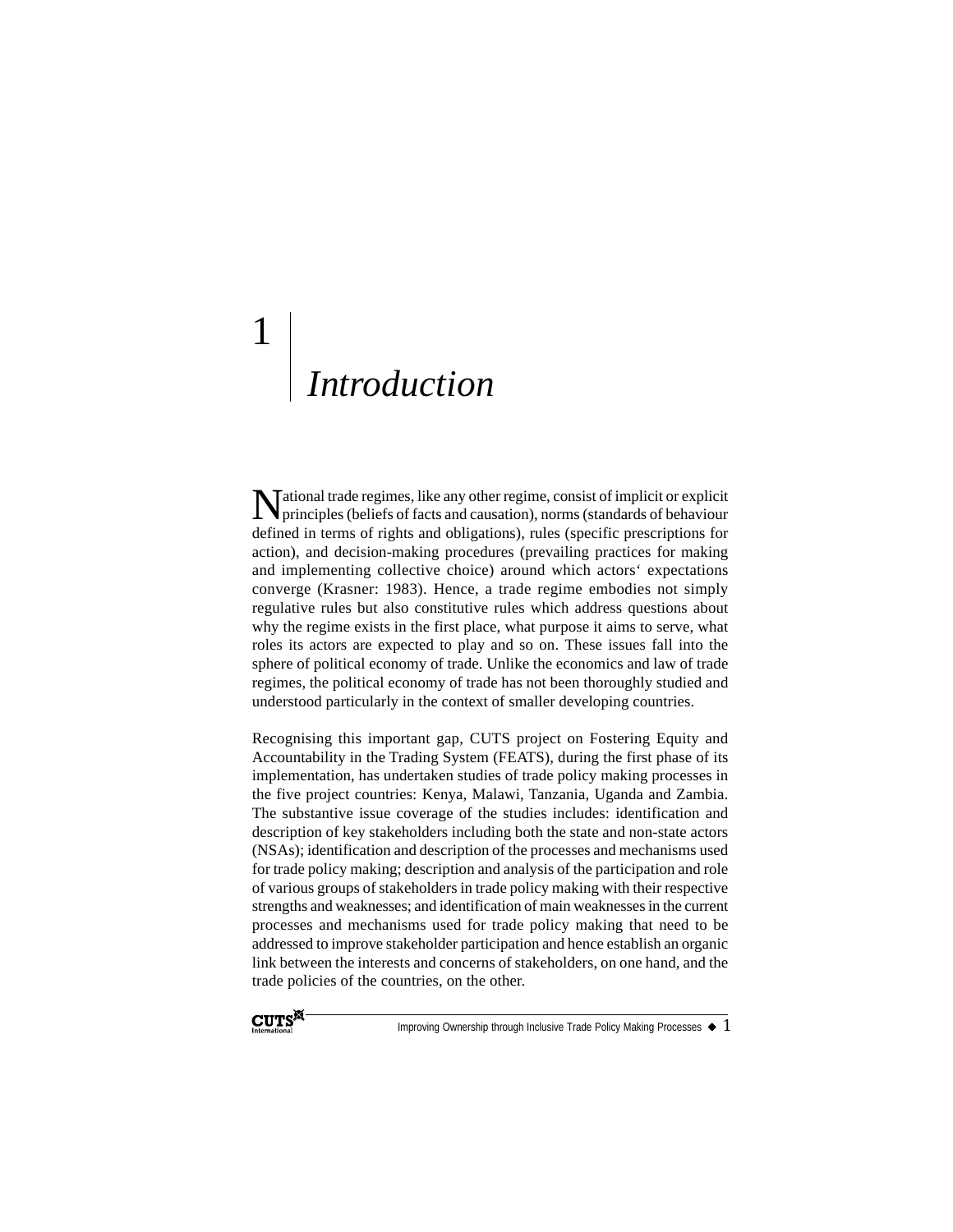A qualitative tool titled "Inclusive Trade Policy Making (ITPM) Index" has also been developed and used as a rough but useful indicator of the performance of various groups of stakeholders in trade policy making in the project countries. The objective of this Index is to identify the areas in the trade policy making process which could benefit from targeted interventions.

This monograph presents the key findings of the five country studies including conclusions and recommendations. The studies have generated information and analysis that can be quite helpful to improve the trade policy making processes in the project countries. More inclusive processes with full stakeholder involvement will create national ownership and domestic buy-in for trade policies and thus will facilitate their implementation to achieve national development objectives.

2 ◆ Improving Ownership through Inclusive Trade Policy Making Processes

**CUTS**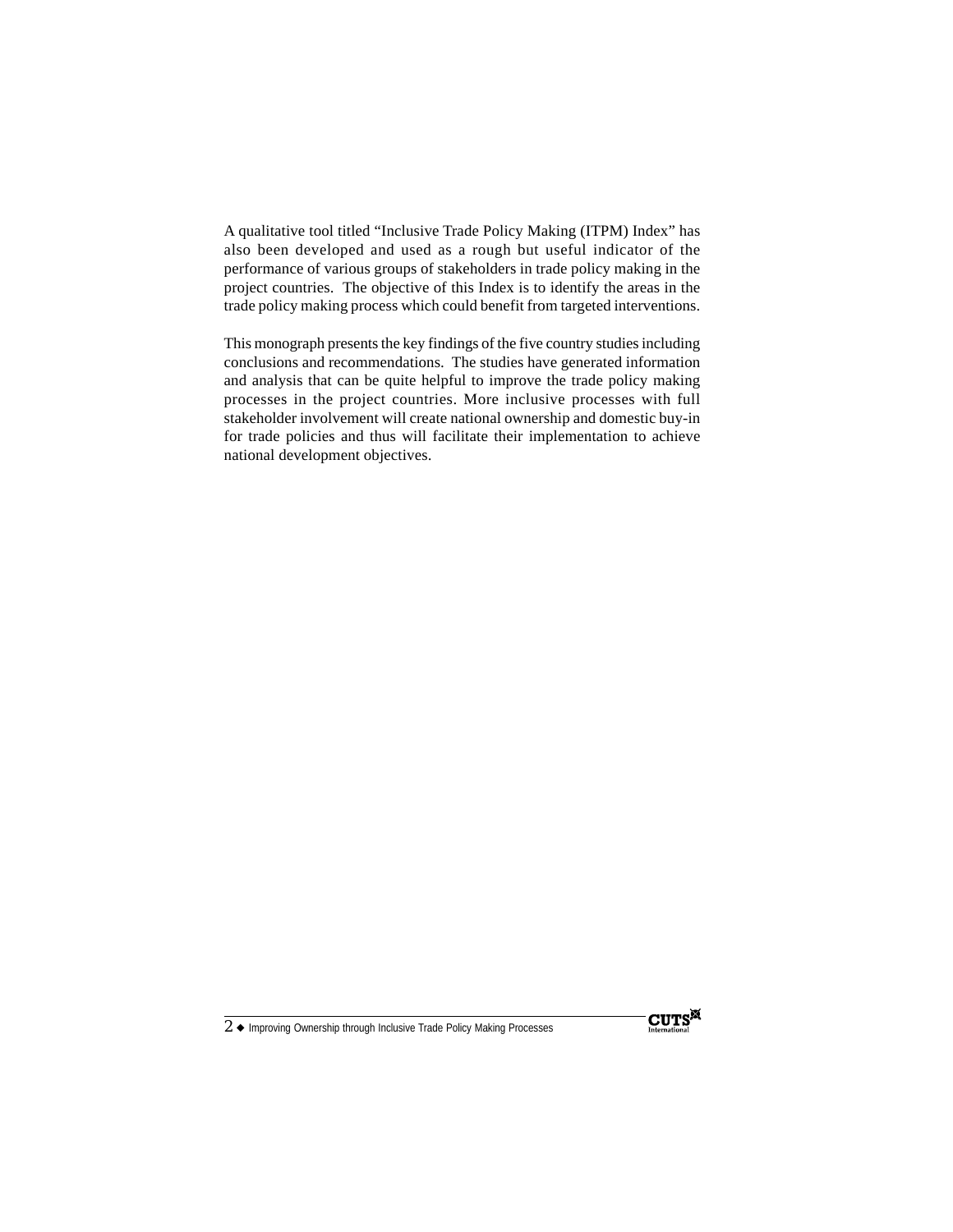# *Summary of Economic Background, Trade Performance and Policy Framework of Project Countries*

The five countries included in the project – Kenya, Malawi, Tanzania, Uganda, and Zambia – are in Eastern and Southern Africa. All of them except Kenya are classified as least-developed countries (LDCs). Their economic and social situation, historical development path and strategies, trade performance and regimes, as well as their trade policy making processes share many similarities. It is also clear that each country has its own unique context and that over-simplified comparisons across countries should be avoided. Examining the similarities and differences can be quite informative. This can help in learning from the experience of each other, better understand the underlying factors, and facilitate further actions and interventions by the policy makers in the region as well as by their development partners.

Table 1 presents information regarding basic indicators, and Table 2 some figures on recent trade performance for the five countries. Information in these tables points to several interesting features. One, all the LDCs have registered reasonable rates of real Gross Domestic Product (GDP) per capita growth in the first few years of this century, with Tanzania and Uganda leading the others. This has led to higher nominal GDP per capita in all of them.



2

Improving Ownership through Inclusive Trade Policy Making Processes  $\blacklozenge$  3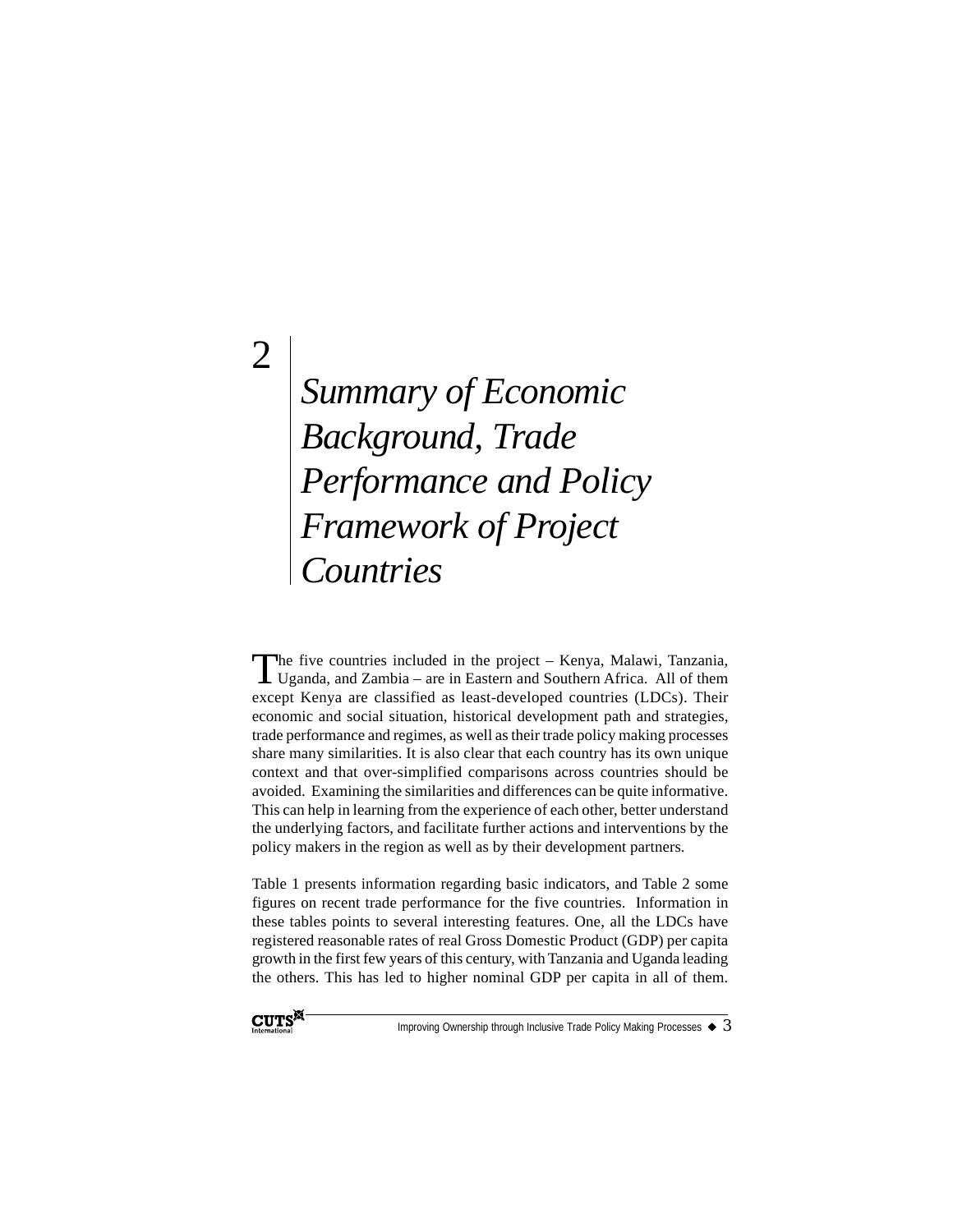However, there are still wide differences in the nominal GDP per capita across countries which range from US\$178 in Malawi to US\$945 in Zambia. Two, poverty is widespread with at least one-third of the population living below the national poverty line in all five countries. Similarly, a high percentage of labour force in most of these countries is employed in the informal sector.

Three, all five countries mainly export primary agriculture and mineral commodities. Their main imports include petroleum products, machinery and equipment, and food products in the case of Kenya and Tanzania. Uganda, through exports of fish and fish products, and Kenya, through exports of horticulture, have made some successful efforts at value-added exports. Four, all of them are members of the World Trade Organisation (WTO) and active participants in the multilateral trading system. They are also pursuing regional integration objectives through their membership of various regional integration agreements. Five, regional trade as measured by percentages of exports to and imports from their respective regional groupings is substantial. Finally, all of them except for Zambia have substantial trade deficits with their imports being almost twice their exports in terms of value. Zambia, on the other hand, has a substantial trade surplus with exports at 35.7 percent, and imports at 26.1 percent of GDP in 2007.

The overall development policy and planning framework in the five countries has a similar pattern. This overall planning is guided by a Vision document: Malawi has its Vision 2020, Tanzania and Uganda their respective Vision 2025, and Zambia and Kenya their Vision 2030. These documents provide a long term vision for national development and can also lead to more coherent sectoral policies to achieve that vision. However, their regular updating and effective implementation by all governmental agencies remain a challenge. Moreover, they do not always accord a universally prominent position and importance to trade. The long term objectives under the Vision documents are to be achieved through national development plans. Generally of medium term duration, these plans are often based on the Poverty Reduction Strategy Papers (PRSPs). However, countries seem to be moving away from the PRSP framework in an effort to develop more home grown medium term development plans. Malawi Growth and Development Strategy 2006 is a good example of this trend.

Three types of documents, with differing degrees of details and validity, seem to govern the operation of trade policy in the five countries. One, there can be comprehensive trade policy documents: National Trade Policy 2007 in Uganda, National Trade Policy 1994 and Draft National Trade Policy 2007



<sup>4 ◆</sup> Improving Ownership through Inclusive Trade Policy Making Processes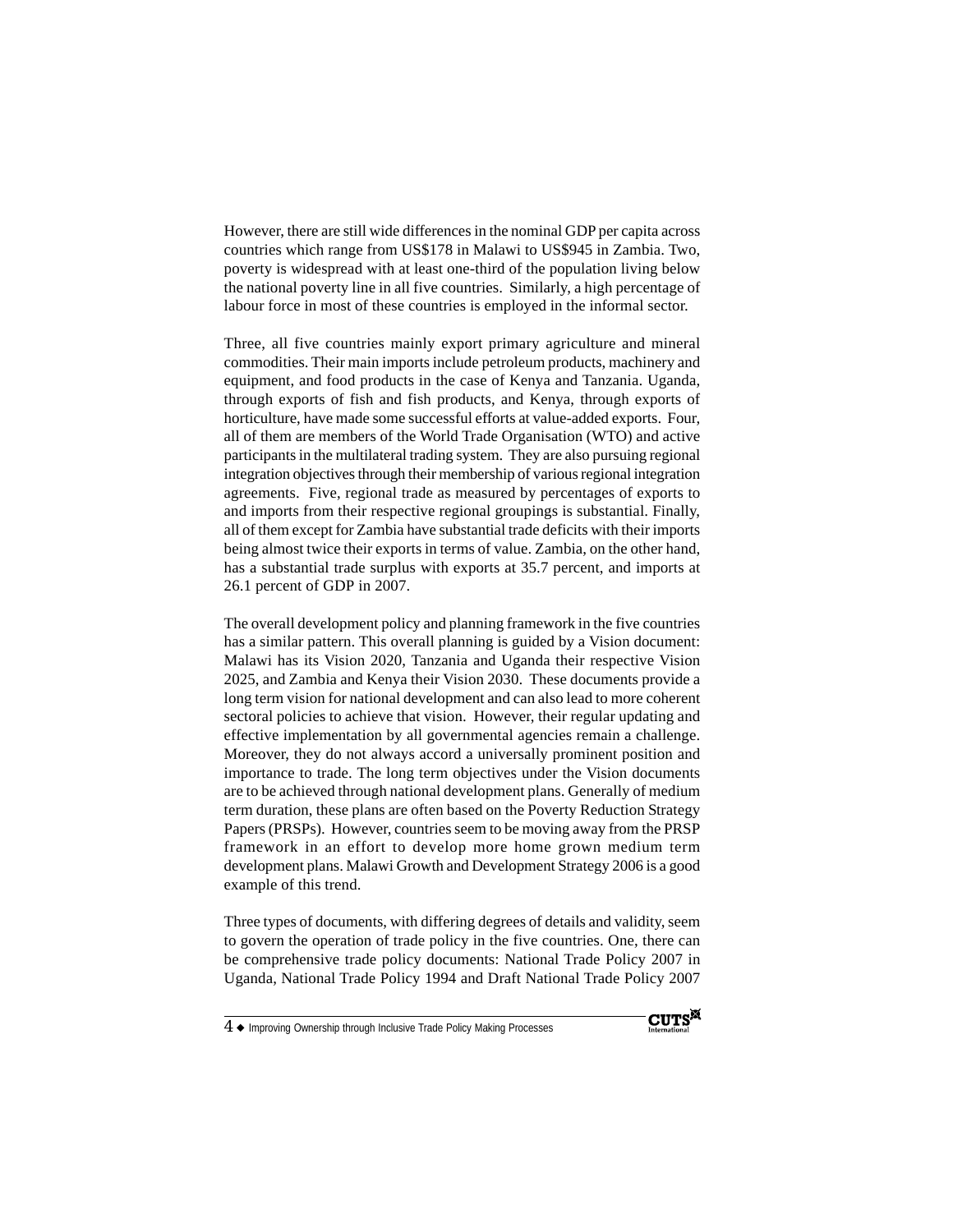in Kenya, National Trade Policy 2003 in Tanzania, and National Trade Policy 1994 and Trade and Industrial Policy Document of 2005 in Zambia (Malawi still does not have a single, comprehensive trade policy document). But these documents lack regular updating (for example, Zambia and Tanzania).

Two, there are what can be called supporting documents that inform certain aspects of trade policy as well. These include: Integrated Framework (IF) for Trade-Related Technical Assistance to Least Developed Countries, Diagnostic Trade Integration Study (DTIS) and Enhanced Integrated Framework (EIF) processes (in all countries except for Kenya which is not an LDC), sectoral strategies and policies (e.g., Malawi Private Sector Development Strategy, Plan for Modernisation of Agriculture in Uganda, Private Sector Development Reform Programme in Zambia, and National Industrial Policy in Kenya).

Three, there are in some cases, trade-related plans and strategies being implemented by the ministries responsible for trade. These include: National Export Strategy in Malawi, Tanzania Trade Integration Strategy (TTIS) 2009- 2013 Framework Programme in Tanzania, National Trade Sector Development Plans (NTSDPs) in Uganda, and MCTI Strategic Plan 2006-2010 in Zambia.

The IF-related documents (e.g., DTIS including action matrix and various background and supporting studies) and the process leading to and continuing with the implementation of the EIF, seem to have played an important role in the four LDCs, i.e., Malawi, Tanzania, Uganda, and Zambia. They have facilitated the mainstreaming of trade and trade policy in overall development strategies. They have also encouraged stakeholder consultations on trade policy issues through multi-stakeholder validation workshops.

CUTS<sup>E</sup>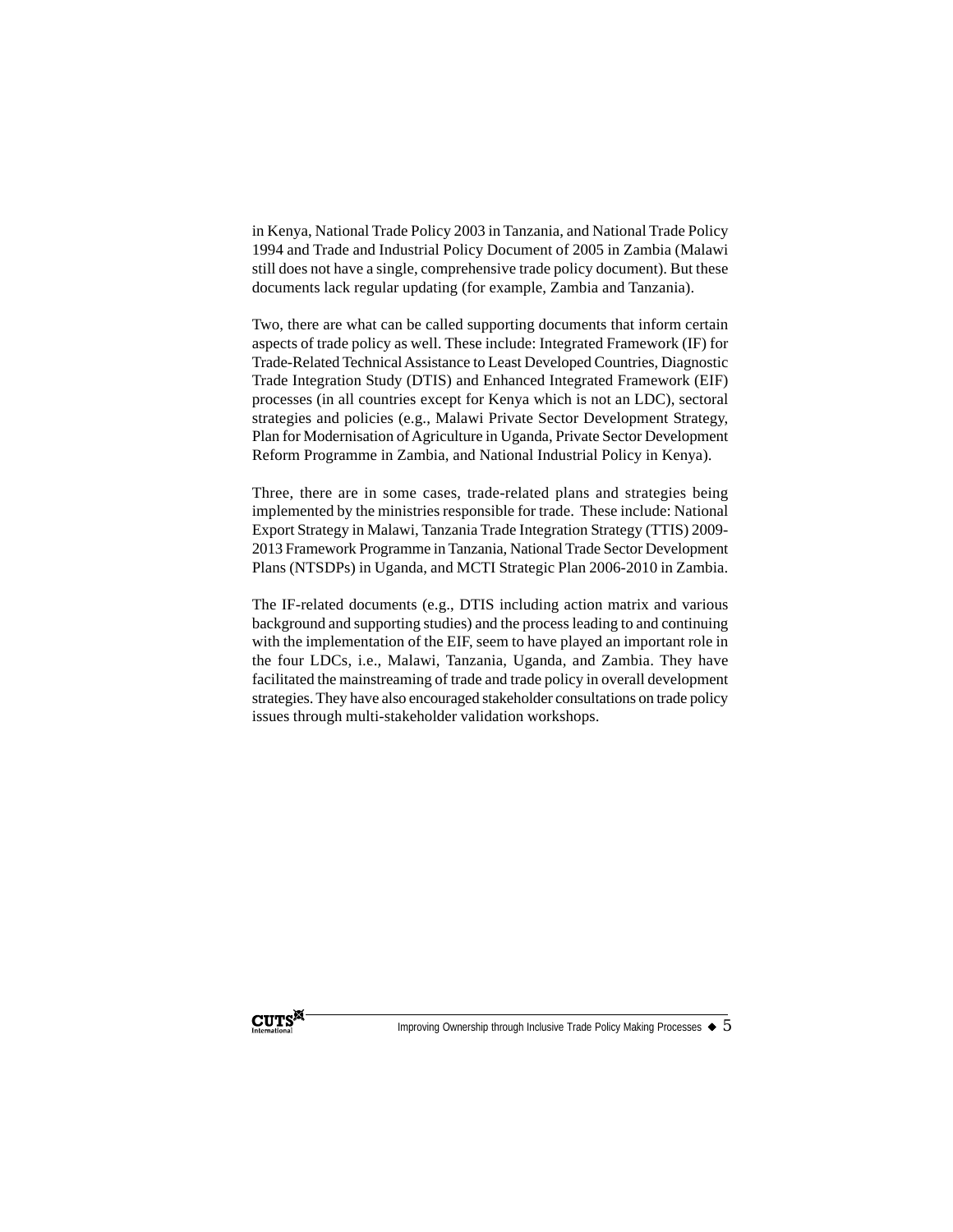|                                   | $(US\$ <sub>2007</sub> )<br>Nominal<br>GDP per<br>capita                                  | 178<br>MALAWI | 945<br><b>ZAMBIA</b> | 356<br><b>TANZANIA</b> | 813<br><b>KENYA</b> | 401<br>JGANDA                                                | Source: Compiled from UNCTAD and World Bank data and publications |
|-----------------------------------|-------------------------------------------------------------------------------------------|---------------|----------------------|------------------------|---------------------|--------------------------------------------------------------|-------------------------------------------------------------------|
|                                   | Average Annual<br>Growth Rate of<br>Real GDP Per<br>(percentages,<br>2000-2005)<br>Capita | $\sim 0$      | 2.8                  | 6.9                    | $\frac{8}{1}$       | $\overline{61}$                                              |                                                                   |
| Table 1: Main Economic Indicators | <b>Growth Rate</b><br>Per Capita<br>(percentages,<br>2007)<br>of Real GDP                 | 3.8           | 3.5                  | 7.0                    | 3.3                 | 6.5                                                          |                                                                   |
|                                   | Percentage of<br>Poverty Line<br>Living below<br>National<br>Population<br>(2006)         | 45            | $\overline{5}$       | $(2000 - 01)$<br>35.6  | (2003)<br>56        | 31.1                                                         |                                                                   |
|                                   | Percentage of<br>Population<br>Living below<br>US\$1.25 a Day                             | 73.9 (2004-05 | 64.3 (2004-05)       | 88.5 (2000-01)         | 19.7 (2005-06)      | 51.5 (2004-05)                                               |                                                                   |
|                                   | Percentage of<br>living in Rural<br>Population<br>Areas<br>(2007)                         | 82            | 65                   | 75                     | 26                  | 67                                                           |                                                                   |
|                                   | Percentage of<br>-abour Force<br>in Informal<br>Sector                                    | 73.6          | ౚ                    | 16 (2000-2001)         | 72                  | employment in<br>(of total non-<br>agriculture<br>1999)<br>8 |                                                                   |

 $\overline{\mathbf{C}\mathbf{UT}\mathbf{S}^{\mathbf{N}}}$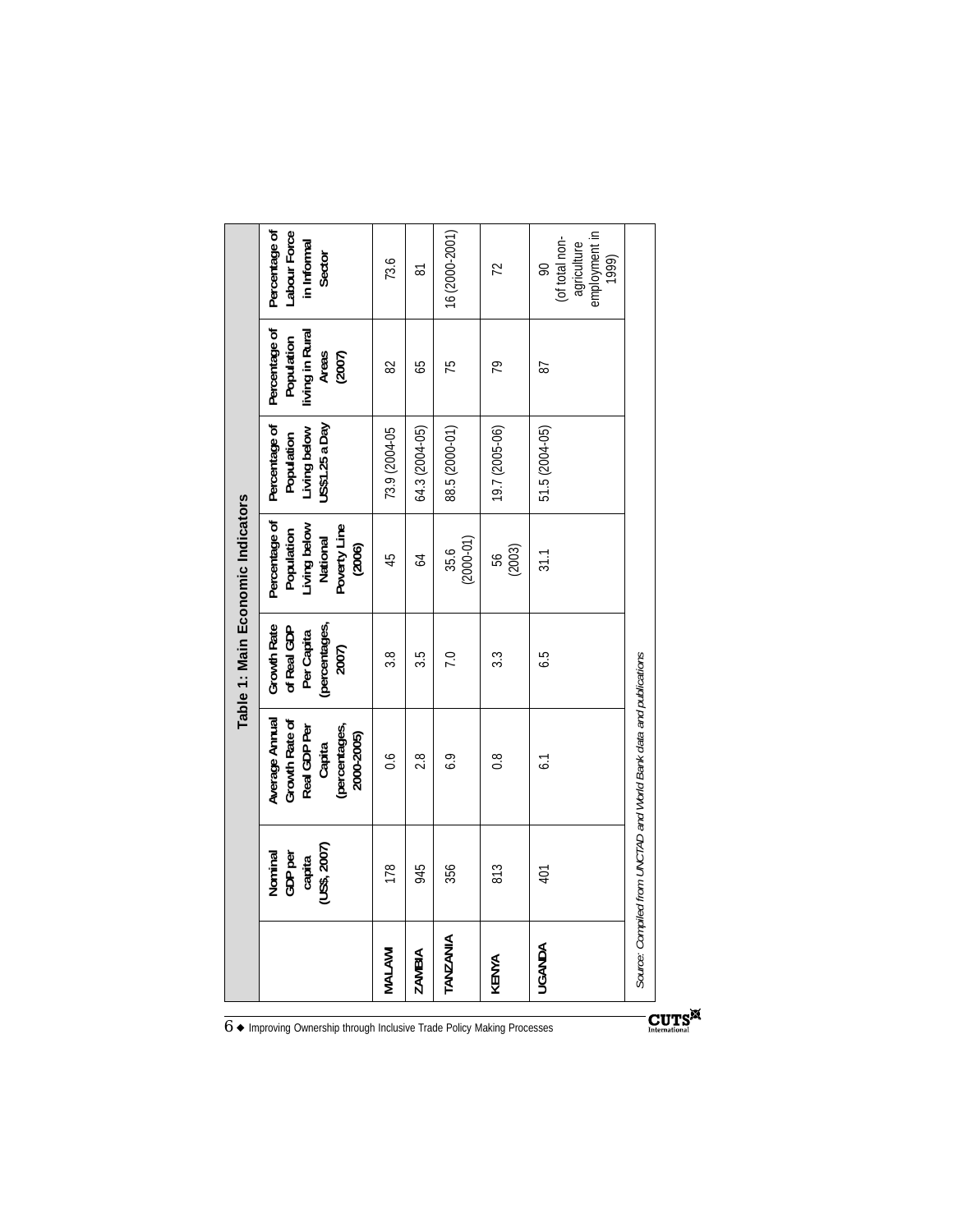|                                   | Membership of<br>Agreements<br>Trade                                |                                      | Interim EPA not<br>negotiations/<br>EPA under<br>COMESA<br>signed<br><b>SADC</b><br><b>OLM</b> | negotiations/<br>Interim EPA<br>EPA under<br>COMESA<br>initialled<br><b>SADC</b><br><b>NTO</b> | Contd                                                                                                                                                                                                                                                                                                                                  |
|-----------------------------------|---------------------------------------------------------------------|--------------------------------------|------------------------------------------------------------------------------------------------|------------------------------------------------------------------------------------------------|----------------------------------------------------------------------------------------------------------------------------------------------------------------------------------------------------------------------------------------------------------------------------------------------------------------------------------------|
|                                   |                                                                     | 2008                                 | 36.6                                                                                           | 80.2                                                                                           |                                                                                                                                                                                                                                                                                                                                        |
|                                   | percentage of GDP)<br>Global Economy<br>Integration in<br>(trade as | 2005-07                              | 31.5                                                                                           | 73.5                                                                                           |                                                                                                                                                                                                                                                                                                                                        |
|                                   |                                                                     | <b>Main Sources</b><br>(percentage)  | COMESA: 8.4<br>South Africa<br><b>SADC: 58.2</b><br>26.5                                       | South Africa<br><b>SADC: 59.5</b><br>COMESA:<br>44.6<br>13.6                                   |                                                                                                                                                                                                                                                                                                                                        |
| Table 2: Recent Trade Performance | <b>IMPORTS</b>                                                      | Main Imports                         | Petroleum<br>products,<br>Fertilizer                                                           | Machinery and<br>equipment,<br>Chemicals<br>Petroleum<br>products,<br>transport                |                                                                                                                                                                                                                                                                                                                                        |
|                                   |                                                                     | Percentage<br>of GDP<br>(2007)       | 41.0                                                                                           | 26.1                                                                                           |                                                                                                                                                                                                                                                                                                                                        |
|                                   |                                                                     | Destinations<br>(percentage)<br>Main | COMESA: 9.7<br>Belgium 13.0<br><b>SADC: 21.2</b>                                               | COMESA: 17.0<br><b>SADC: 19.0</b><br>Switzerland<br>50.91                                      | Glencore, which is one of world's largest commodity traders. However, these copper exports do not end up on<br>territory: in fact other European and Asian countries, particularly China are final markets for Zambian copper.<br>nd shows up as the top destination for exports because the main trader for Zambian copper is a Swiss |
|                                   | <b>EXPORTS</b>                                                      | <b>Exports</b><br>Main               | Tea, Sugar<br>Tobacco,                                                                         | Copper,<br>Cobalt                                                                              |                                                                                                                                                                                                                                                                                                                                        |
|                                   |                                                                     | ercentage<br>of GDP<br>(2007)<br>௨   | 23.0                                                                                           | 35.7                                                                                           |                                                                                                                                                                                                                                                                                                                                        |
|                                   |                                                                     |                                      | MALAW                                                                                          | <b>ZAMBIA</b>                                                                                  | Switzerlan<br>the Swiss<br>company,                                                                                                                                                                                                                                                                                                    |
| nternational                      | $\tt CUTS^{\boxtimes}$                                              |                                      | Improving Ownership through Inclusive Trade Policy Making Processes                            |                                                                                                | 7                                                                                                                                                                                                                                                                                                                                      |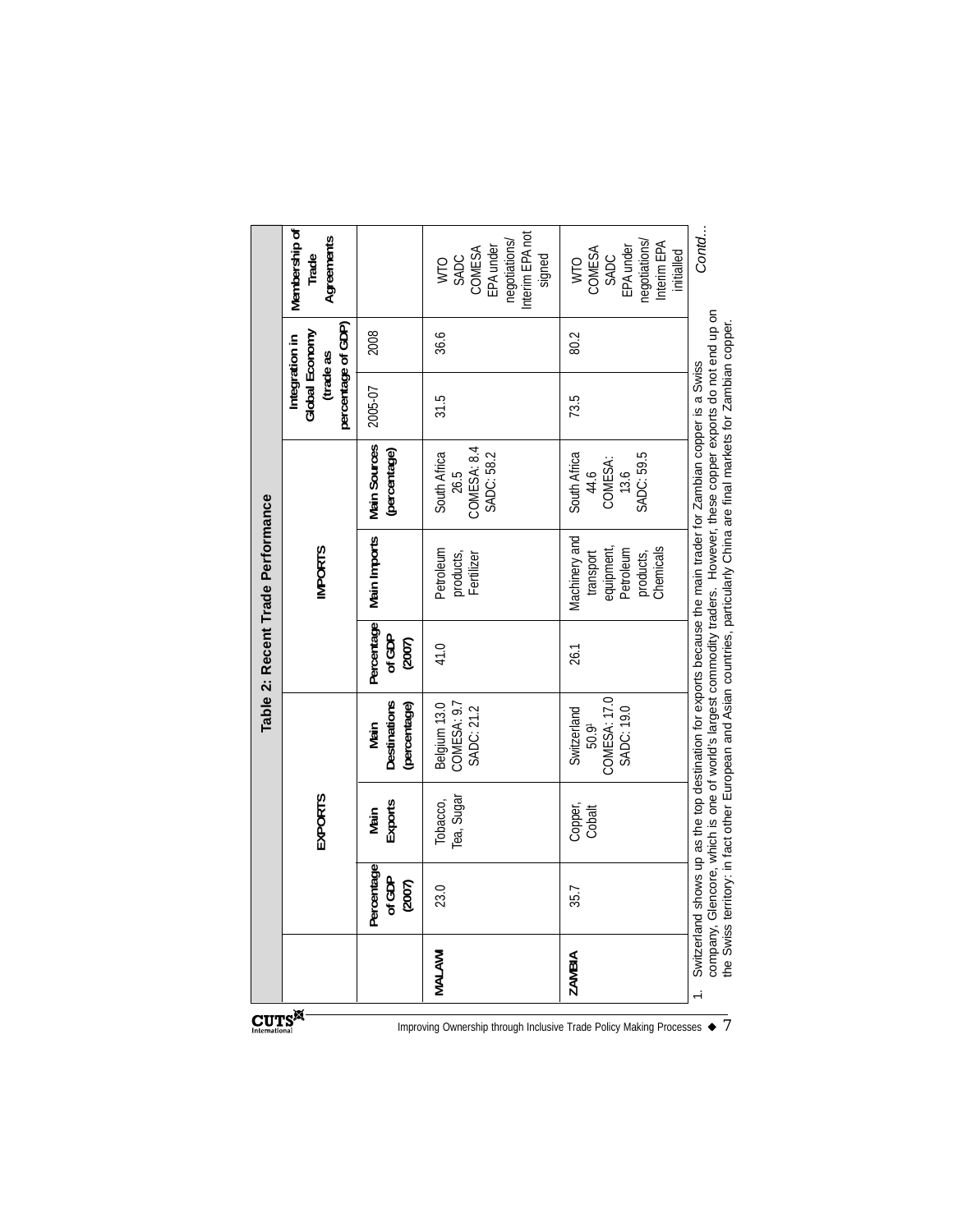|               | 12.2           | Manufactured<br>Products,<br>Mineral | Switzerland<br>EAC: 12.0<br>20.5                    | 28.0 | Oil, Machinery<br>and Transport<br>Equipment,                                            | <b>SADC: 11.5</b><br><b>UAE 13.2</b><br>EAC: 1.9  | 48.2<br>(1995-<br>1999) | 70.4           | SADC<br><b>VIO</b><br>EAC                                                               |
|---------------|----------------|--------------------------------------|-----------------------------------------------------|------|------------------------------------------------------------------------------------------|---------------------------------------------------|-------------------------|----------------|-----------------------------------------------------------------------------------------|
|               |                | goods,<br>Coffee                     | SADC: 17.2<br>(2007)                                |      | Food Products                                                                            | (2007)                                            |                         |                | negotiations<br>interim EPA<br>EPA under<br>initialled                                  |
| <b>KKNA</b>   | 15.0           | Horticulture,<br>Tea                 | COMESA: 28.9<br>United Kingdom<br>EAC: 21.4<br>16.9 | 23.9 | Machinery and<br>products, Food<br>transportation<br>equipment,<br>Petroleum<br>products | Kingdom 15.4<br>COMESA: 3.2<br>EAC: 1.4<br>United | 62.5                    | 58.2           | negotiations/<br>Interim EPA<br>EPA under<br>COMESA<br>initialled<br>EAC<br><b>NLO</b>  |
| <b>IGANDA</b> | $\overline{9}$ | Coffee, Fish<br>and Fish<br>Products | COMESA: 41.9<br>Sudan 14.3<br>EAC: 21.9             | 20.9 | telecommunica-<br>Machinery and<br>tion equipment<br>Petroleum<br>products,              | EAC: 12.6<br>COMESA:<br><b>UAE 11.4</b><br>13.2   | Mid 90's<br>38.3        | (2007)<br>47.1 | negotiations/<br>nterim EPA<br>EPA under<br>COMESA<br>initialled<br>EAC-<br><b>VIIO</b> |

 $\mathbf{CUTS}^{\mathbf{N}}$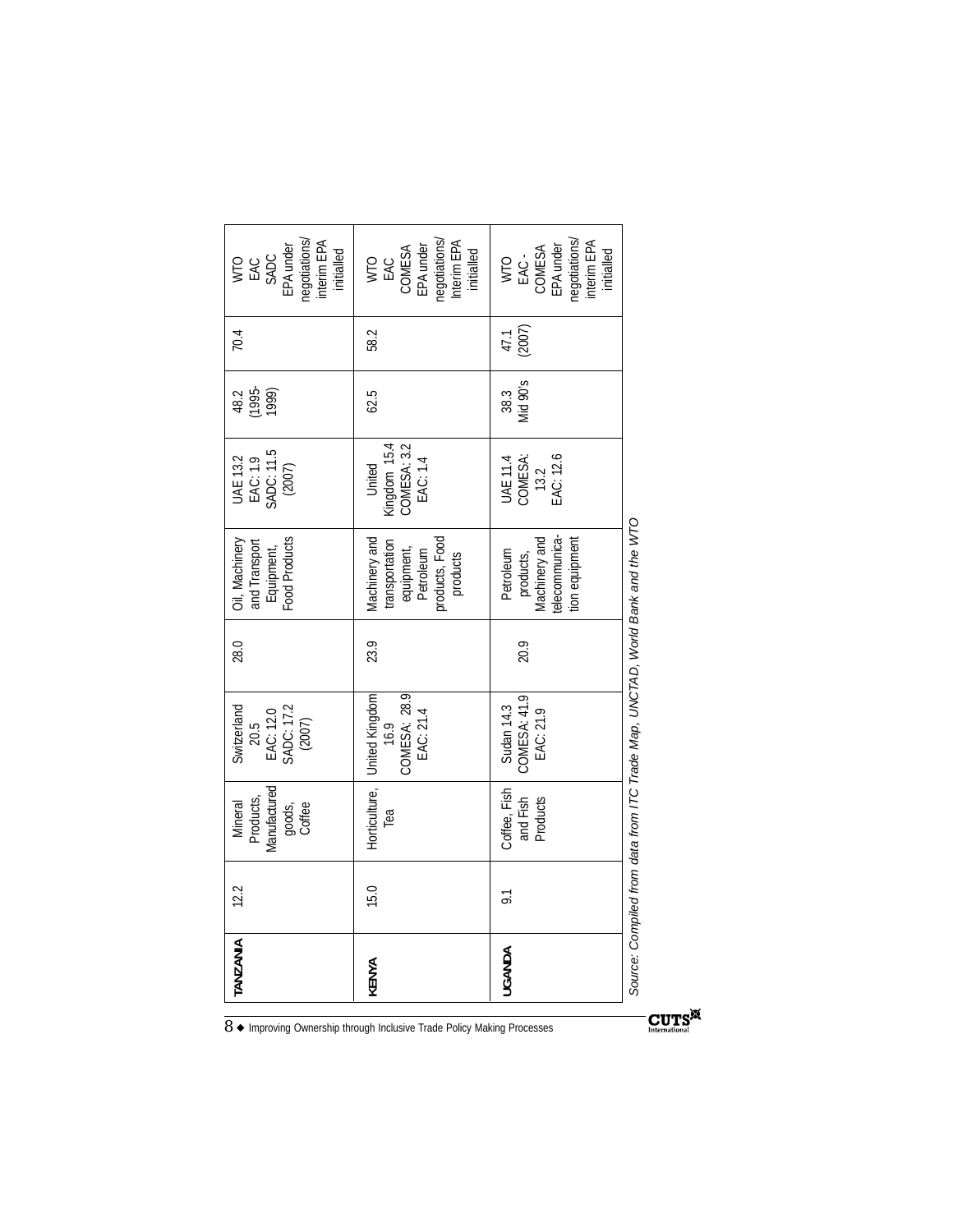3

*Importance of Inclusive Trade Policy Making for Nationally-Owned Trade Policy: Identification of Features and Stakeholders*

Trade has been recognised as a key engine for growth and development.  $\blacksquare$  The aim of project countries is to use trade as a tool to increase production, productivity and competitiveness and thereby generate resources, employment and opportunities to climb the development ladder. Trade policy serves as a means to achieve these objectives.

There is a general agreement among economists that an open trade policy, allowing free movement of all factors of production into and out of the country, should be the ultimate goal. However, the pace and sequencing to reach that goal while striving to grow and develop has to be determined in the context of the special circumstances prevailing in each country which requires that the trade policy be inclusive and have national ownership. Hence, a more reasonable approach is to identify the features of an inclusive and nationallyowned trade policy rather than prescribe the exact contours and content of



Improving Ownership through Inclusive Trade Policy Making Processes  $\blacklozenge$  9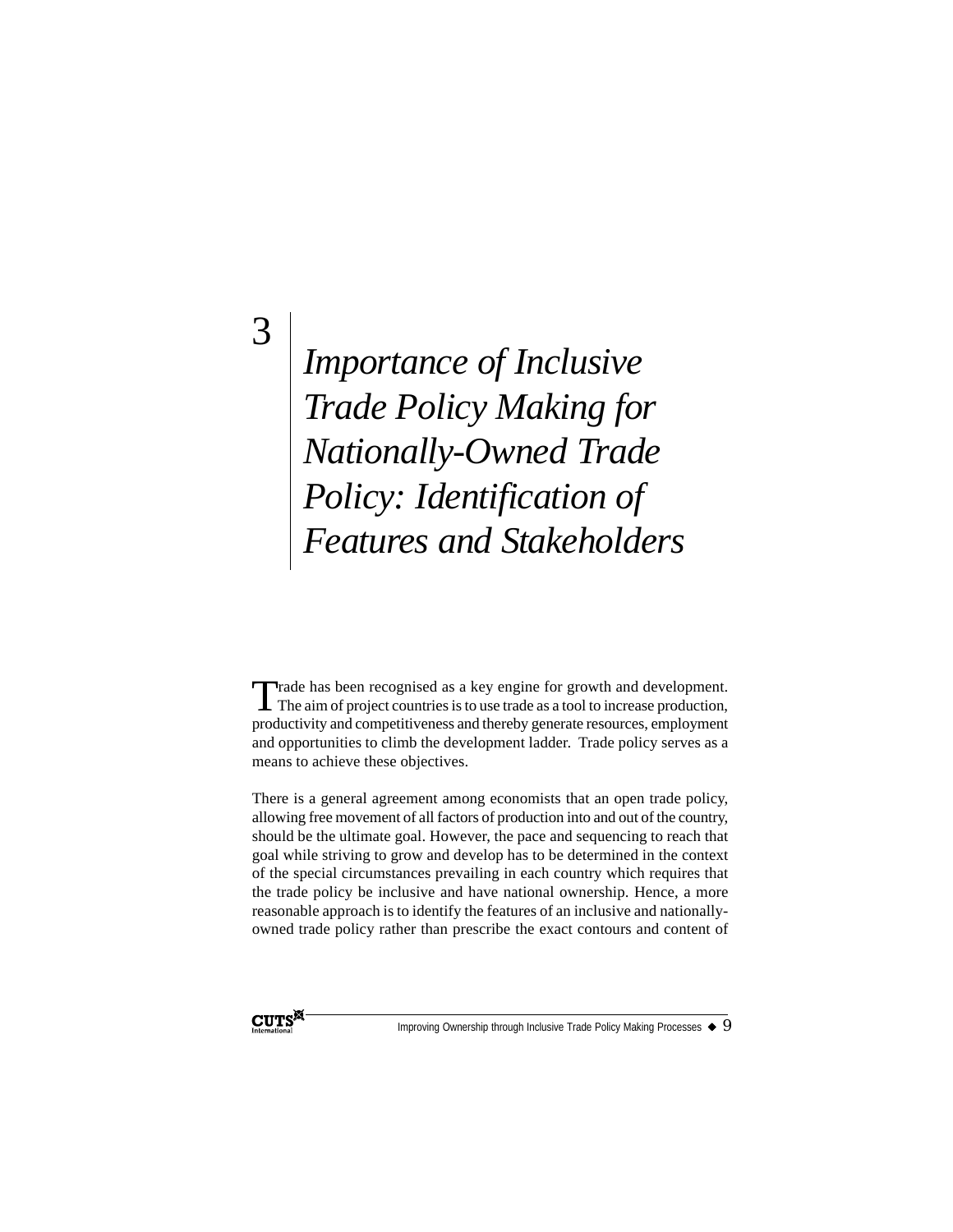the policy. Accordingly, features listed below are important for trade policy to be called an inclusive trade policy that has national ownership:

- It should be based on the overall national development policy (coherence between development and trade policies);
- It should be supportive of and be supported by other government policies dealing with other sectors of the economy and indeed society (coherence between trade and other socio-economic policies);
- It should balance the interests of all key stakeholders, for example, of exporters and importers, of producers and consumers, of farmers and manufacturers, and of urban and rural dwellers, etc. (inclusivity and balance);
- It should be in conformity with the commitments of the country under the WTO and other regional and bilateral agreements (harmony with international commitments); and
- It should have an appropriate implementation plan with the commitment of adequate resources (committing needed resources to implement plans).

The process of making trade policy will determine whether the above features of a nationally-owned policy are attained, which in turn determines the contents of the policy. This will allow a trade policy developed for the specific context of a country and with the widest possible buy-in from all key stakeholders, ensuring the policy's relevance and proper implementation.

Table 3 presents elements of trade policy making process in a logical scheme that links the features of a nationally-owned trade policy with the relevant stakeholders.

10 ◆ Improving Ownership through Inclusive Trade Policy Making Processes

**CUTS**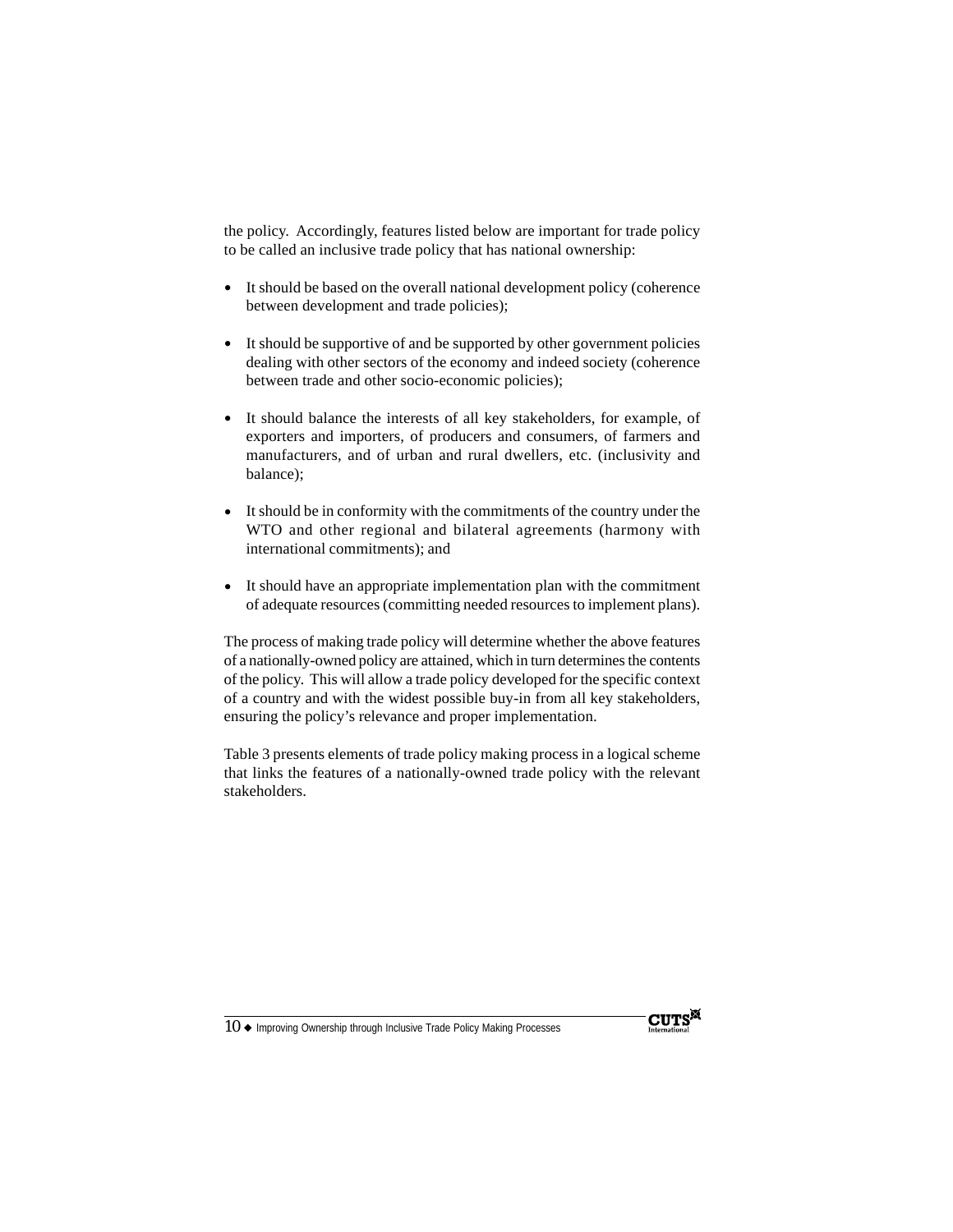|                                                                                                                                                                         | through Trade Policy Making Process                                                   | Table 3: Linking Essential Features of an Inclusive and<br>Nationally-Owned Trade Policy with Relevant Stakeholders                                                                                           |
|-------------------------------------------------------------------------------------------------------------------------------------------------------------------------|---------------------------------------------------------------------------------------|---------------------------------------------------------------------------------------------------------------------------------------------------------------------------------------------------------------|
| Features of a<br><b>Good Trade</b><br><b>Policy</b>                                                                                                                     | <b>Key Elements of</b><br><b>Good Trade</b><br><b>Policy Making</b><br><b>Process</b> | <b>Relevant Stakeholders</b>                                                                                                                                                                                  |
| Based on national<br>development<br>policy                                                                                                                              | Clear guidance/<br>directions from<br>national<br>development<br>policy makers        | National development<br>policy makers (e.g., Ministry<br>for Planning and<br>Development, President's<br>Office, Parliament, etc)                                                                             |
| Linked with other<br>governmental<br>policies                                                                                                                           | Timely inputs and<br>feedback from<br>other government<br>ministries/<br>departments  | Other relevant government<br>ministries/departments<br>(e.g., those dealing with<br>agriculture, employment<br>and labour, finance,<br>competition and consumer<br>protection, education and<br>health, etc.) |
| Linked with<br>international<br>commitments (to<br>implement the<br>commitments as<br>well as to guide<br>the positions<br>regarding future<br>possible<br>commitments) | Timely inputs and<br>feedback from<br>relevant ministries<br>and negotiators          | Relevant ministries (e.g.,<br>Ministry of Foreign Affairs,<br>etc.) and negotiators (e.g.,<br>dealing with the WTO and<br>Economic Partnership<br>Agreement - EPA<br>negotiations)                            |
| Balancing the<br>interests of all key<br>stakeholders                                                                                                                   | Regular inputs and<br>feedback from key<br>non-state<br>stakeholders                  | Key NSAs (e.g.,<br>representatives of the<br>private sector, farmers,<br>consumers, and the civil<br>society)                                                                                                 |
| Clear<br>implementation<br>plan with<br>adequate<br>resources                                                                                                           | Articulation of<br>implementation<br>plan and<br>commitment of<br>required resources  | Relevant government<br>ministries (e.g., Ministries<br>of Trade, Finance,<br>Planning) and donors<br>(multilateral and bilateral)                                                                             |



Improving Ownership through Inclusive Trade Policy Making Processes  $\blacklozenge$  11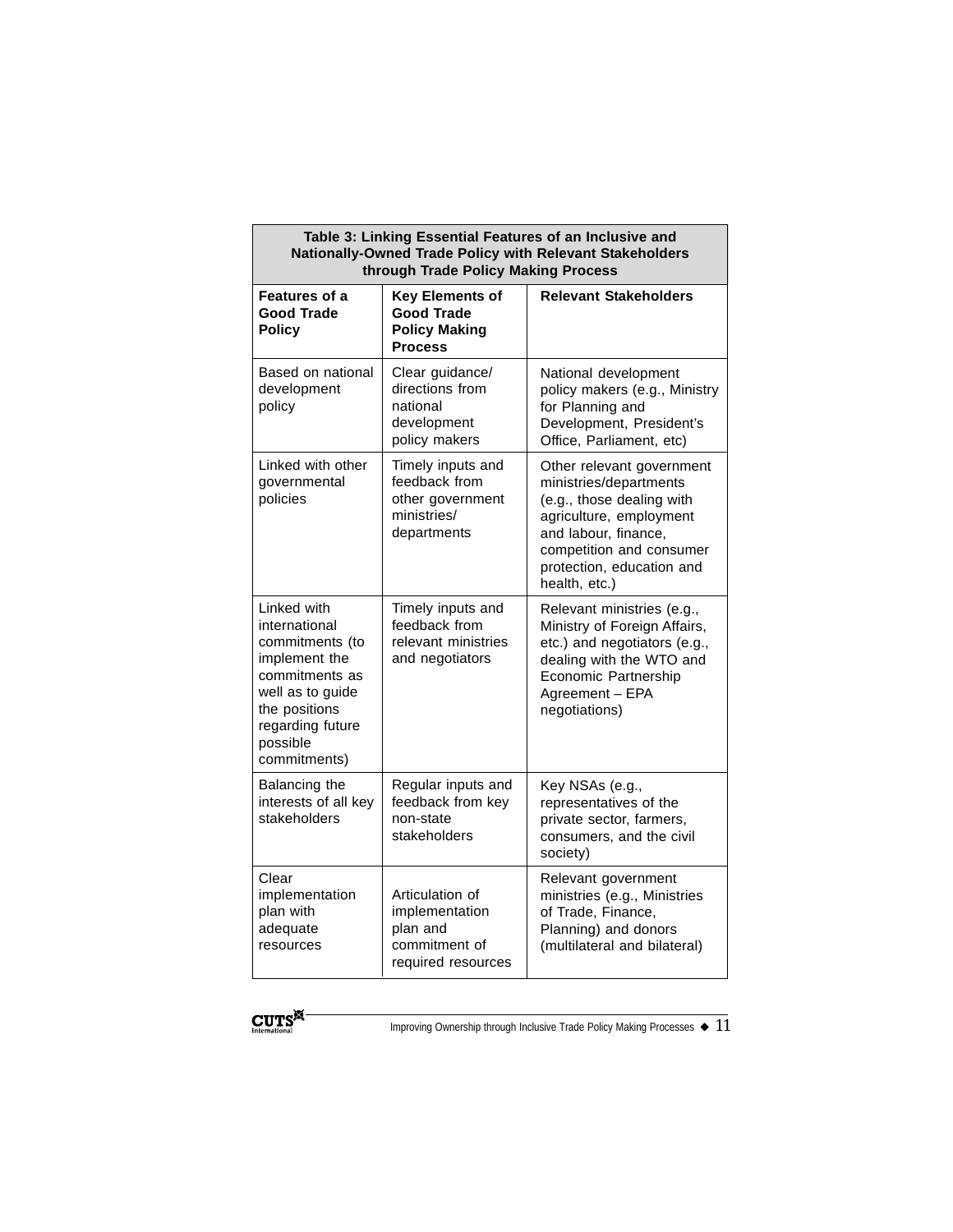4

# *Trade Policy Making in Project Countries: Main Stakeholders and Consultative Mechanisms*

Importance of trade policy for overall growth and development, and the need for stakeholder consultations to develop and implement trade policies mportance of trade policy for overall growth and development, and the in line with national situation and aspirations is increasingly recognised in all the five project countries. All of them have a government ministry primarily responsible for the development and monitoring of implementation of trade policy, and have also established various consultative mechanisms to consult with relevant stakeholders. Table 4 presents information regarding main relevant stakeholders, and table 5 presents the consultative mechanisms established and functioning in the project countries.

Relevant stakeholders can be divided into four broad groups. These are: i) government ministry primarily responsible for trade policy making and implementation; ii) other relevant government ministries and agencies; iii) private sector; and iv) civil society organisations (CSOs).

An examination of the functioning of the government ministries in relation to trade policy making and implementation shows that their respective roles fall into three broad categories. At the top can be those ministries/government offices that provide direction and guidance for trade policy making. Ministries

12 ◆ Improving Ownership through Inclusive Trade Policy Making Processes

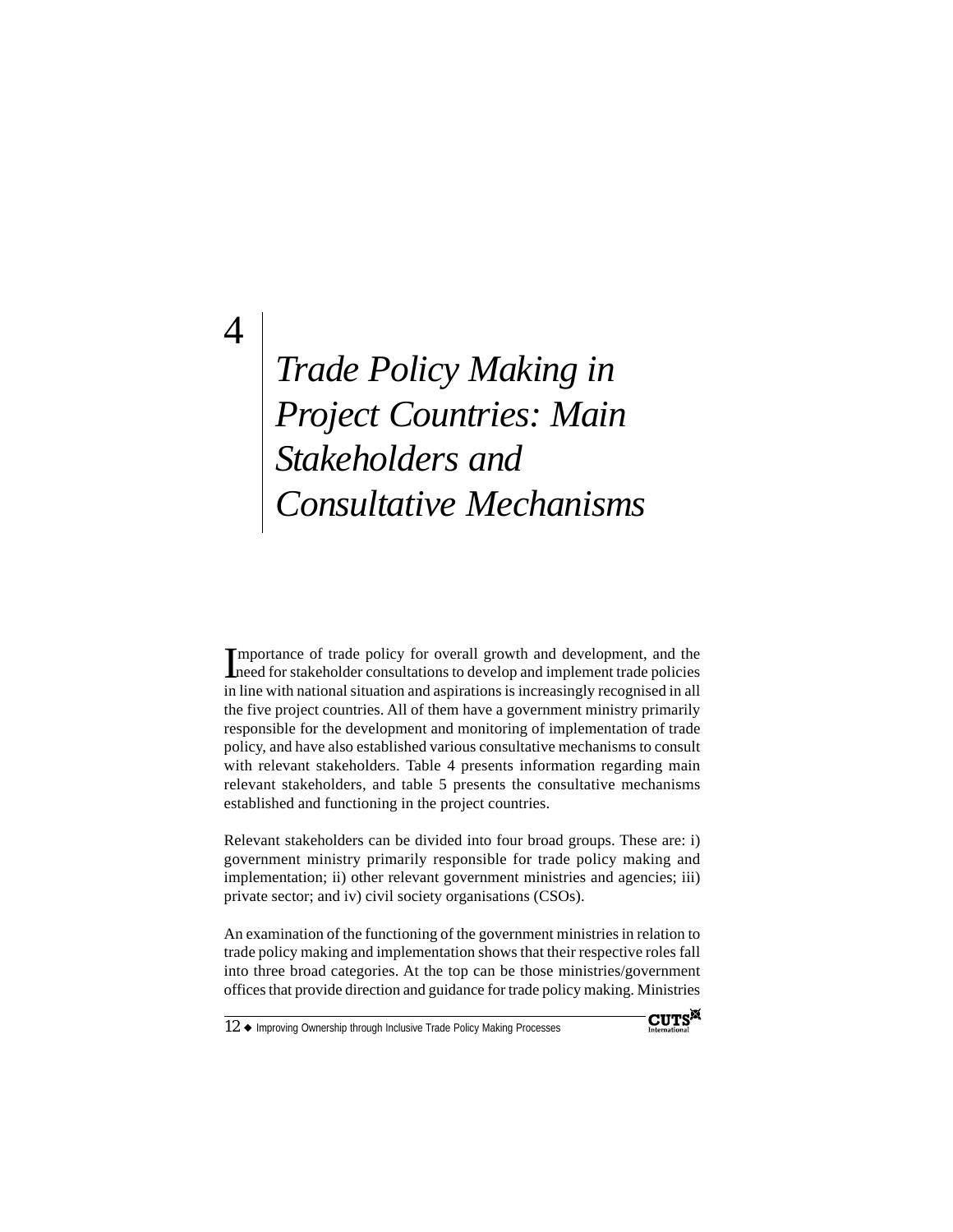that are responsible for trade policy formulation/providing inputs for trade policy formulation constitute the middle level. At the bottom are other ministries as well as field offices that are primarily concerned with the implementation of trade policy in their respective areas of jurisdiction. There is a certain overlap of functions. For example, the ministry primarily responsible for trade policy making also contributes to the process of general policy guidance and direction and is also responsible for monitoring its overall implementation.

Private sector is considered a key stakeholder in economic and trade policy making in project countries. Private sector recognises this opportunity and has organised itself in various umbrella organisations to play an active role in the consultation process. These umbrella organisations can be divided into two broad categories. In one category are the multi-sector umbrella organisations that strive to represent the interests of the private sector as a whole (e.g., Federations of Chambers of Commerce and Industry). In this category can also be included organisations that have been established in close collaboration with the government to develop the capacities of the private sector, e.g., Private Sector Foundations. The second category consists of those private sector umbrella organisations that represent one particular sector/ economic activity (e.g., tobacco, farming, exports, etc.) These sectoral umbrella organisations can be regarded as a clear recognition that while multisector umbrella organisations are quite useful for presenting the overall private sector interests (e.g., in relation to taxation policy etc.), more specific sectoral interests are generally better served by sector-specific umbrella organisations.

CSOs also play an important role and the civil society scene is quite vibrant in all the five countries. There are a number of active CSOs though only a few of them have the capacity and/or resources to work on trade issues. CSOs can be divided into four broad categories with some overlap. One, there are a number of local non-governmental organisations (NGOs) in each country. Two, in all project countries there are also some international/regional NGOs that are working either as subsidiaries of their parent NGOs or as locally incorporated NGOs but still maintaining close relationship with their parent NGOs abroad and making use of their resources including brand names. Three, recognising the need for evidence-based public education, several institutes are focussing on research and analysis. Their outputs are used by all other stakeholders, i.e., government, private sector, and other CSOs. Four, given the limited resources of individual NGOs and the need to launch effective public education efforts, CSOs have formed networks. These networks can be either issue-specific (e.g., on trade, food security, etc.) or more general.

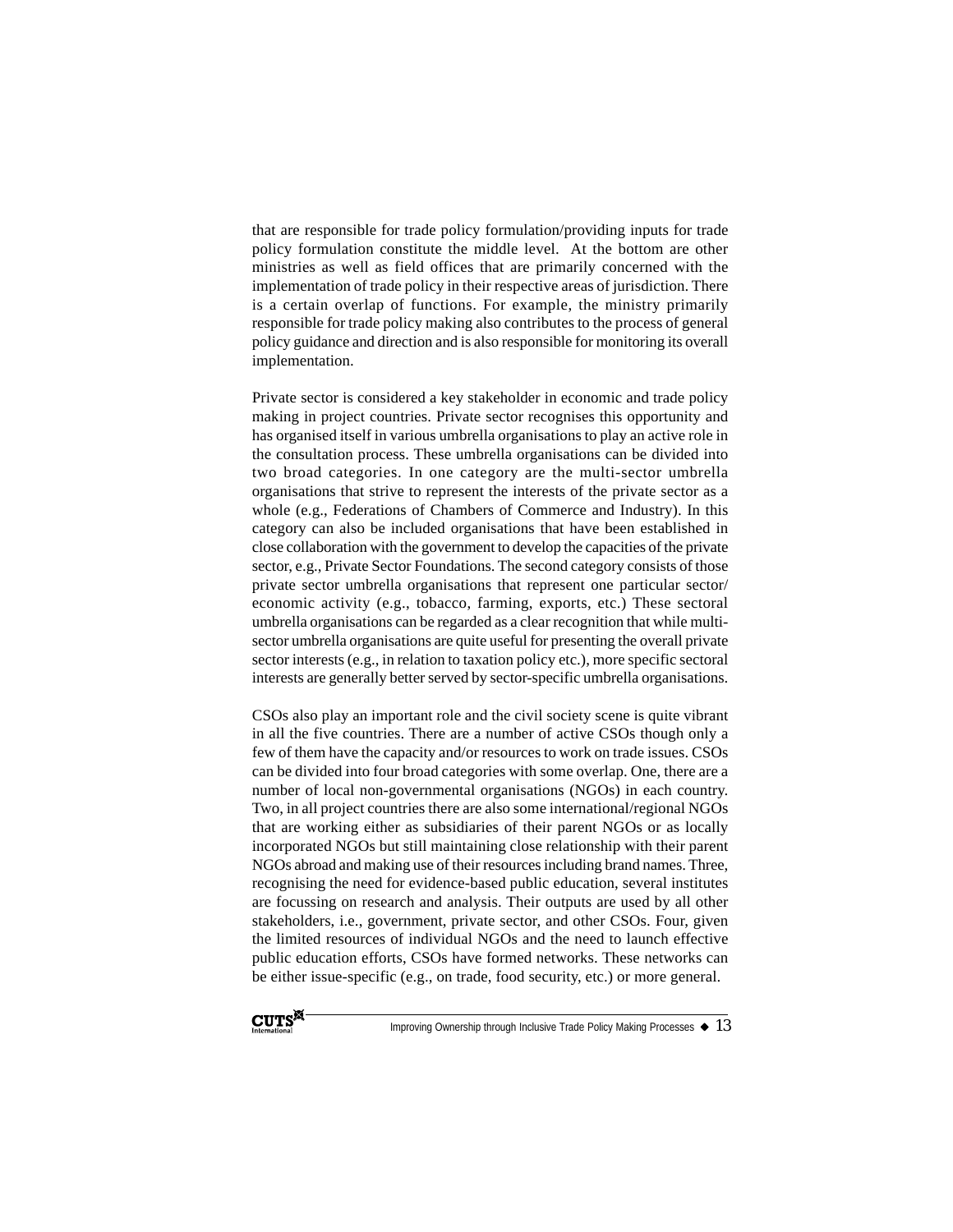In each country, a number of consultative mechanisms have been established: these can be categorised either on the basis of their composition or their respective mandates. Based on composition, the consultative mechanisms fall into three broad categories.

One, there are fora devoted to inter-ministerial coordination only. These have slightly different titles (e.g., Inter-Ministerial Committee- IMC in Kenya, Inter-Ministerial Technical Committee – IMTC in Tanzania, etc.) but serve the same objective. These committees are a standard feature of government set up in all the project countries.

Two, there are consultative fora consisting of representatives of only the public and private sectors. Such mechanisms have very different titles (e.g., National Business Council – NBC in Tanzania and Joint Industrial and Commercial Consultative Committee – JICCC in Kenya) but their role is the same, i.e. to provide a forum for information sharing, dialogue and coordination between the public and private sectors. They are often the primary means for institutional dialogue between the government and the private sector. The anecdotal evidence collected during this study suggests that these fora are quite active and often have the ears of the governments.

Three, there are fora that bring together all relevant stakeholders including from the relevant government ministries, private sector, and the civil society. These fora allow for broad stakeholder participation in the policy making process.

Alternatively, the existing consultative fora can be categorised based on their respective mandates. First, there are fora that have the mandate to discuss and consult on a particular sub-set of trade issues. For example, all project countries have established a mechanism for stakeholder consultation on EPA negotiations with the European Union (EU). These have as members representatives of the public sector, private sector, and the civil society and were initially funded by the EU.

Second, there are consultative fora that are mandated to deal with all trade issues. These exist in Malawi, Uganda and Zambia. On the other hand, there are no such overall consultative fora for consultations on all trade issues in Tanzania and Kenya where there only exist consultative fora specifically dealing with either the WTO (in Kenya) or the EPA (both in Kenya and Tanzania) issues.

**CUTS** 

14 • Improving Ownership through Inclusive Trade Policy Making Processes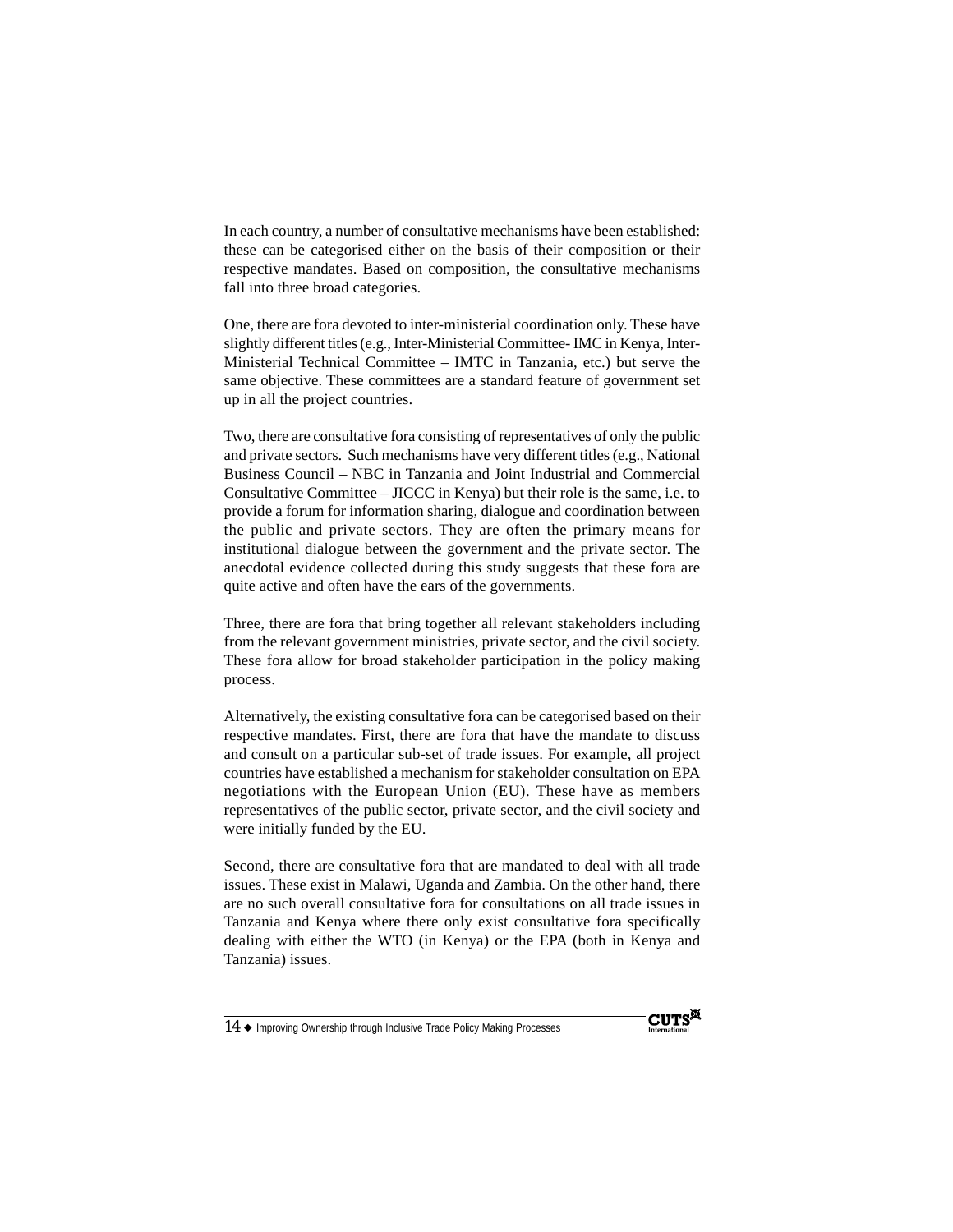Third, there are some other consultative fora for stakeholder consultations on multiple issues that can include trade as well. These also exist in all project countries. In this category can be included the standing fora for inter-ministerial coordination, and the mechanisms that have been established for dialogue and coordination between the public and private sectors. Their very nature demands a broader mandate than trade only.

Ministries responsible for trade are generally tasked with coordinating the functioning of consultative fora dealing with trade. Given their limited human and financial resources, this can be quite an uphill assignment. Therefore, these fora are often working on an *ad hoc* basis and spring into action when needed for a forthcoming WTO or EPA meeting, often at a short notice. It is also true that they are seldom used for regular dialogues and coordination on all trade policy issues. The recent experience of the development of comprehensive trade policy in Kenya and Uganda is quite illustrative in this regard. In both the cases efforts were made for broad stakeholder consultations but through *ad hoc* arrangements and not by designating one of the existing consultative mechanisms for the purpose.

No consultative mechanism has a clear legal mandate that ensures that its views are taken on board. Their role is generally of a discussion forum. They are also asked to provide inputs and advice regarding the country position in the WTO and EPA negotiations. But they are often not informed whether and how these views and advice was taken on board. This is a serious weakness which often frustrates the non-governmental stakeholders and discourages their continued, whole-hearted participation in the consultative mechanisms.

Finally, it is rather obvious that neither are all the relevant stakeholders included in these consultative mechanisms nor do they have equal number of opportunities to consult with the government. For example, role of Parliaments and Parliamentarians is quite limited. Moreover, representatives of consumer associations, trade unions, small businesses/informal sector, and sometimes farmers are not members of the consultative mechanisms. It is also a fact that the private sector has comparatively more institutional mechanisms to interact with the government, including on trade issues. Hence, there is a general impression in project country stakeholders, particularly the civil society, that the private sector, particularly the apex business umbrella organisations as well as powerful sectoral organisations/individual firms have substantial influence on government trade policy making.

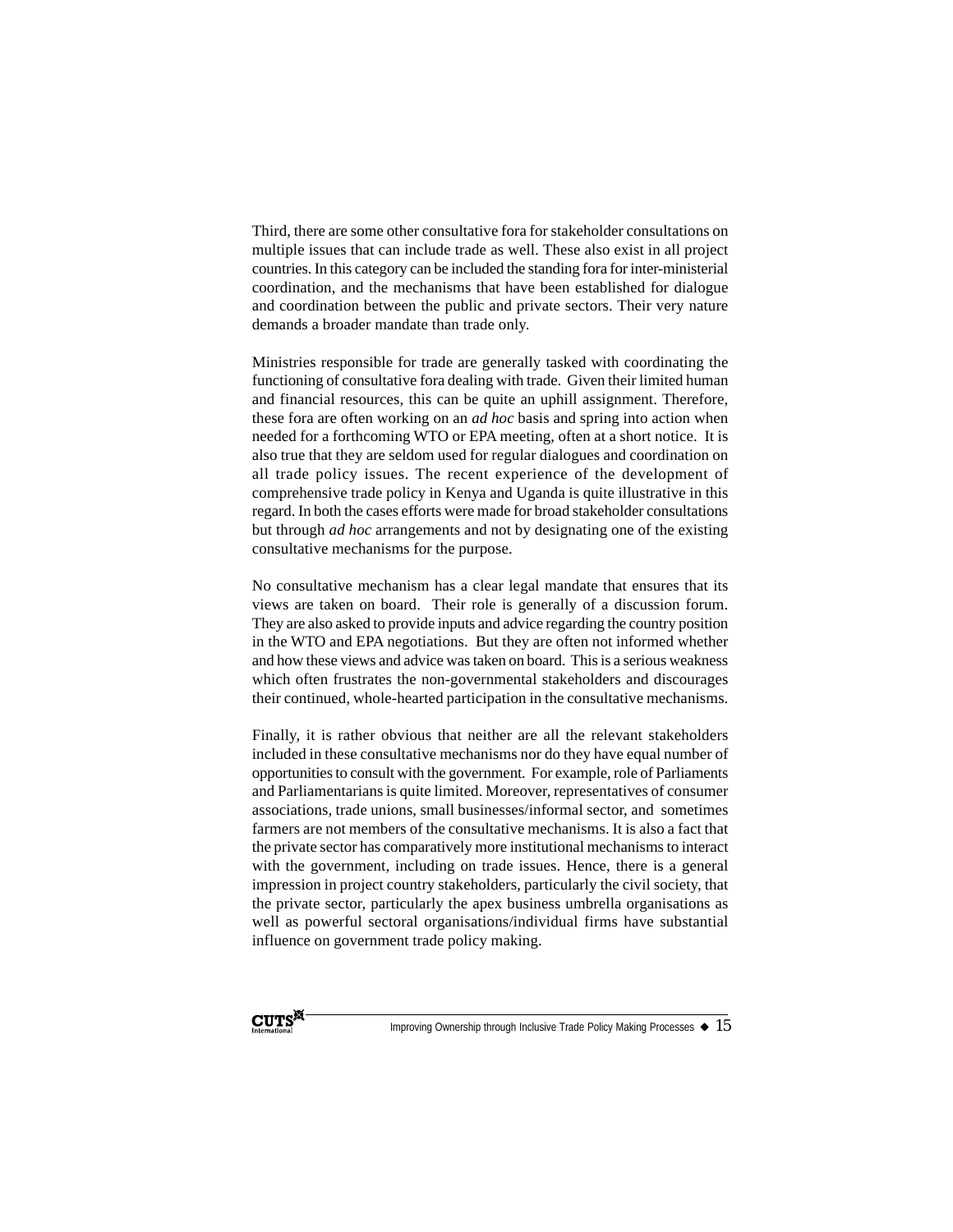|                                                                                             | Country |                                                                                                                                                                                                                                                                                             | Government                                                                                                                                                                  |                                                                                                                                                                                                                                                                                                                   | <b>Private Sector</b>                                                                                                                                                                                                                                                                                                                                                                                                                                                                                                                                                                                                                                                                    | Civil Society                                                                                                                                                                                                                                                                                                                                                                                                                                                                                    |
|---------------------------------------------------------------------------------------------|---------|---------------------------------------------------------------------------------------------------------------------------------------------------------------------------------------------------------------------------------------------------------------------------------------------|-----------------------------------------------------------------------------------------------------------------------------------------------------------------------------|-------------------------------------------------------------------------------------------------------------------------------------------------------------------------------------------------------------------------------------------------------------------------------------------------------------------|------------------------------------------------------------------------------------------------------------------------------------------------------------------------------------------------------------------------------------------------------------------------------------------------------------------------------------------------------------------------------------------------------------------------------------------------------------------------------------------------------------------------------------------------------------------------------------------------------------------------------------------------------------------------------------------|--------------------------------------------------------------------------------------------------------------------------------------------------------------------------------------------------------------------------------------------------------------------------------------------------------------------------------------------------------------------------------------------------------------------------------------------------------------------------------------------------|
|                                                                                             |         | Policy Direction                                                                                                                                                                                                                                                                            | Policy Formulation                                                                                                                                                          | Policy Implementation                                                                                                                                                                                                                                                                                             |                                                                                                                                                                                                                                                                                                                                                                                                                                                                                                                                                                                                                                                                                          | Organisations                                                                                                                                                                                                                                                                                                                                                                                                                                                                                    |
| $16 \blacktriangleleft$ Improving Ownership through Inclusive Trade Policy Making Processes | MALAWI  | (No independent<br>statutory body to<br>review or advise the<br>covernment on<br>Government on<br>economic and trade<br>policies. Most<br>advice to the<br>advice to the<br>from the Reserve<br>Bank, the Ministries of<br>Finance and<br>and Industry and<br>and Ind<br>President's Office | Trade and Private Sector<br>Ministry of Agriculture<br>Ministry of Economic<br>Ministry of Industry,<br>Ministry of Finance<br>and Food Security<br>Development<br>Planning | Ministry of Industry, Trade<br>Malawi Export Promotion<br>Other Line Ministries and<br>Reserve Bank of Malawi,<br>Ministry of Finance<br>and Private Sector<br>Malawi Investment<br>Promotion Agency<br>Malawi Bureau of<br>Malawi Revenue<br>Council (MEPC)<br>Development<br>Standards<br>Agencies<br>Authority | Manufacturers Association of Malawi<br>Multi-sector Umbrella Organisations<br>Indigenous Business Association of<br>Malawi (CMM), and Malawi Tourism<br>Malawi Confederation of Chambers<br>(TAMA), Tea Association of Malawi<br>Malawi, Malawian Entrepreneurs<br>Sectoral Umbrella Organisations<br>Association of Business Women,<br>(GTMAM), Chamber of Mines of<br>Exporters Association of Malawi,<br>Association of Malawi, Tobacco<br>Development Institute, National<br>National Association of Small &<br>Tobacco Association of Malawi<br>National Smallholder Farmers'<br>(TAM), Garment and Textile<br>of Commerce and Industry,<br>Medium Enterprises<br>Association (MTA) | ActionAid Malawi, Oxfam Malawi<br>Consumer Association of Malawi<br>Civil Society Agriculture Network<br>Education, Malawi Health Equity<br>Economic Association of Malawi<br>(CAMA), and Malawi Congress<br>Network (MEJN), Civil Society<br>Network, Council for NGOs in<br>Coalition for Quality Basic<br>Malawi Economic Justice<br>(CISANET), Civil Society<br>Budget Initiative (CSBI)<br>International NGOs<br>of Trade Unions.<br>Research CSOs<br>CSOs Networks<br>Local NGOS<br>Malawi |
| <b>Internation</b>                                                                          | $\sim$  | and not comprehensive.<br>The listing<br>lustrative                                                                                                                                                                                                                                         |                                                                                                                                                                             | of government ministries, private sector organisations, and CSOs in this table is only                                                                                                                                                                                                                            |                                                                                                                                                                                                                                                                                                                                                                                                                                                                                                                                                                                                                                                                                          | Contd                                                                                                                                                                                                                                                                                                                                                                                                                                                                                            |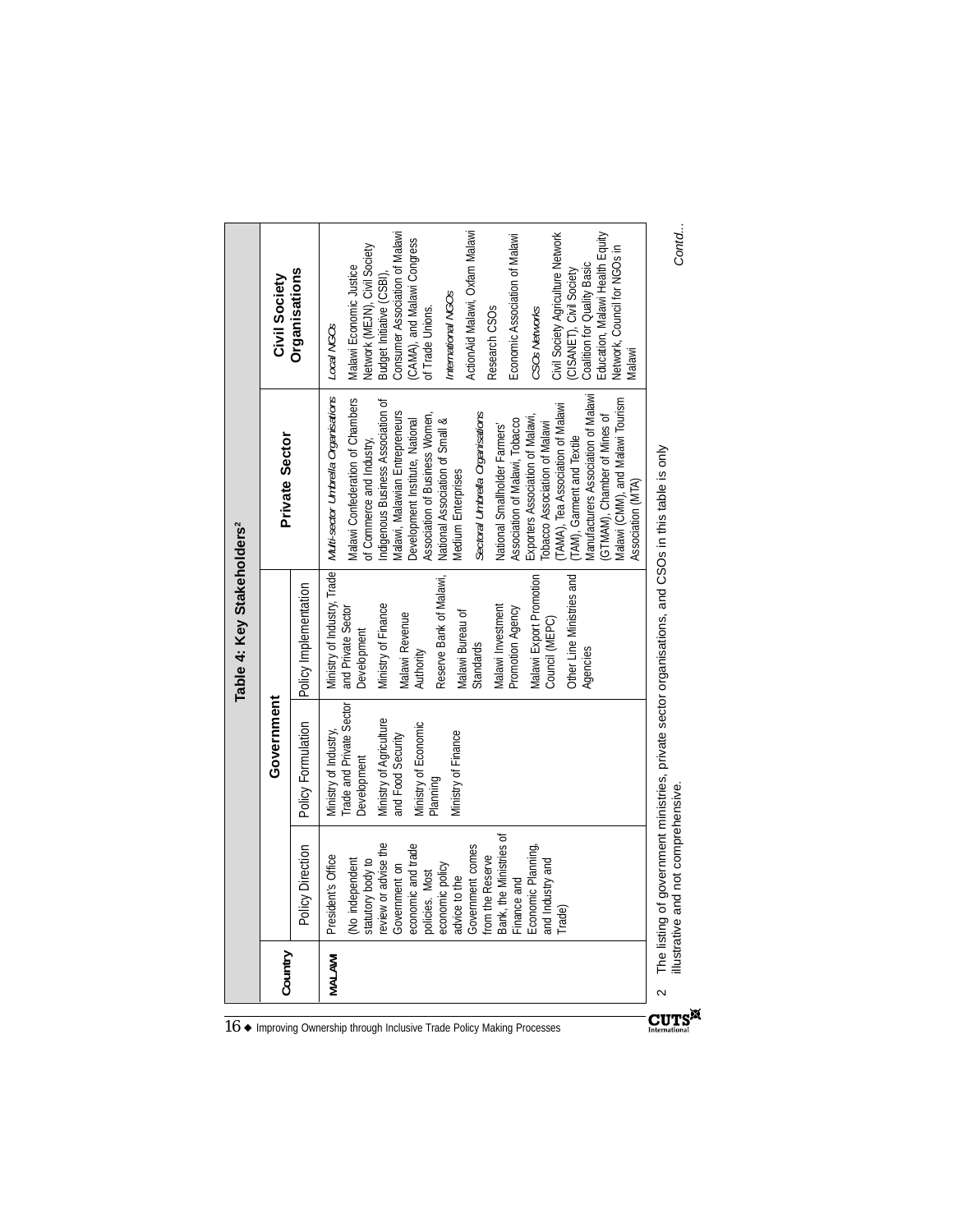|                 |                                                                              | Government                                                                                                                                                                                  |                                                                                                                                                                                                        |                                                                                                                                                                                                                                                                                      | Civil Society                                                                                                                                                                                                                                                                                                                    |
|-----------------|------------------------------------------------------------------------------|---------------------------------------------------------------------------------------------------------------------------------------------------------------------------------------------|--------------------------------------------------------------------------------------------------------------------------------------------------------------------------------------------------------|--------------------------------------------------------------------------------------------------------------------------------------------------------------------------------------------------------------------------------------------------------------------------------------|----------------------------------------------------------------------------------------------------------------------------------------------------------------------------------------------------------------------------------------------------------------------------------------------------------------------------------|
| Country         | Policy Direction                                                             | Policy Formulation                                                                                                                                                                          | Policy Implementation                                                                                                                                                                                  | <b>Private Sector</b>                                                                                                                                                                                                                                                                | Organisations                                                                                                                                                                                                                                                                                                                    |
| <b>TANZANIA</b> | Trade and Marketing<br>Ministry of Industry,<br>President's Office<br>(MITM) | Ministry of Agriculture &<br>Trade and Marketing<br>Affairs & International<br>Ministry of Finance<br>Ministry of Industry,<br>Ministry of Foreign<br>Cooperatives<br>Cooperation<br>(MITM) | Other Line Ministries and<br>Board of External Trade<br>Government Agencies<br>Trade and Marketing<br>Tanzania Revenue<br>Ministry of Industry<br>Other Specialised<br>Agencies<br>Authority<br>(MITM) | Multi-sector Umbrella Organisations<br>Confederation of Tanzania Industry<br>Tanzania Chamber of Commerce,<br>Private Sector Foundation (PSF)<br>Sectoral Umbrella Organisations<br>Industry and Agriculture (TCCIA)<br>Tanzania Exporters Association<br>(TANEXA)<br>$\widehat{CD}$ | Policy Forum, Media Council of<br>Oxfam JOLIT, ActionAid, KEPA<br>Tanzania Association of NGOs<br>World, Pact, Tanzania Gender<br>(FBOs), Water Aid, Concern<br>Programme (TGNP), TGNP<br>Faith-Based Organisations<br>Tanzania and MISA<br>International NGOs<br>Research CSOs<br>CSOs Networks<br>Local NGOs<br>TANGO)<br>ESRF |
| <b>UGANDA</b>   | Economic Policy<br>Presidential<br>President<br>Cabinet<br>Forum             | Ministry of Agriculture,<br>Animal Industry and<br>Ministry of Tourism,<br>frade and Industry<br>Fisheries<br>(MTTI)                                                                        | Ministry of Justice and<br><b>Constitutional Affairs</b><br>Ministry of Tourism,<br>Trade and Industry<br>(MOJCA)<br>(MTTI)                                                                            | Multi-sector Umbrella Organisations<br>Commerce and Industry (UNCCI)<br>Private Sector Foundation (PSF)<br>Sectoral Umbrella Organisations<br>Uganda National Chamber of                                                                                                             | National Farmers' Federation<br>Research CSOs<br>Local NGOs<br>(UNFF)                                                                                                                                                                                                                                                            |
|                 |                                                                              |                                                                                                                                                                                             |                                                                                                                                                                                                        |                                                                                                                                                                                                                                                                                      | Contd                                                                                                                                                                                                                                                                                                                            |

 $\text{CUTS}^{\mathbb{N}}$ 

Improving Ownership through Inclusive Trade Policy Making Processes  $\;\;\blacklozenge\; 17$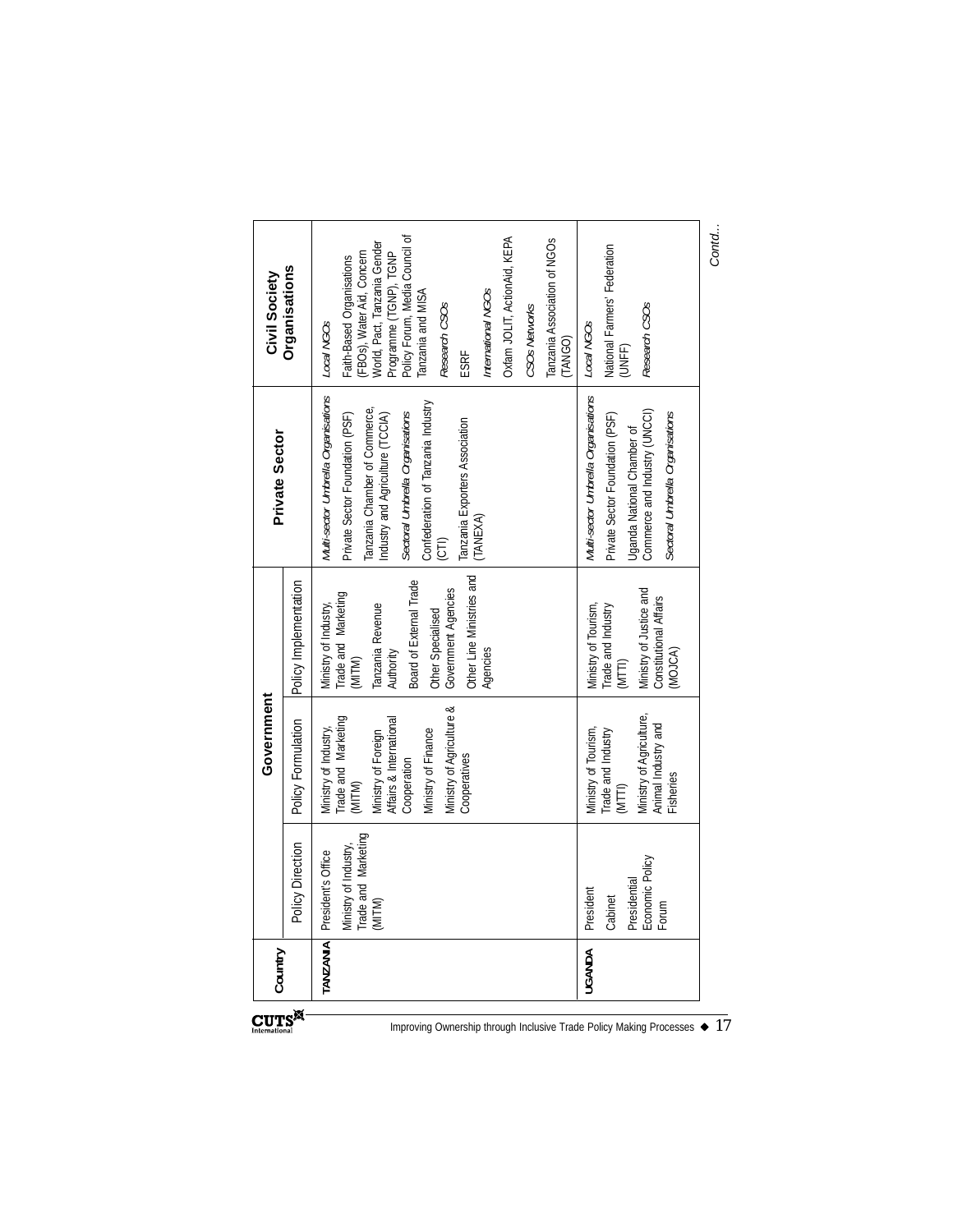| Civil Society Working Group on<br>Community Management Trust<br>Organisation for Development<br>SEATINI, Advocates Coalition<br>Development Initiatives (CDI)<br>Uganda Debt Network, Food<br>Centre (EPRC) at Makerere<br>and Environment (ACODE).<br>Economic Policy Research<br>Organisation Development<br>ActionAid Uganda, Oxfam<br>Development Network of<br>Associations (DENIVA)<br>Rights Alliance (FRA),<br>Indigenous Voluntary<br>University, Centre for<br>(ODCMT), Women<br>CSOs Networks<br>Trade (CSWGT)<br>Local NGOs<br>Uganda<br>Multi-sector Umbrella Organisations<br>Zambia Association of Chambers of<br>Uganda Manufacturers' Association<br>Commerce and Industry (ZACCI)<br>Uganda General Importers and<br>Uganda Small Scale Industries<br>Exporters Association (UGIEA)<br>Association (USSIA)<br>(UMA)<br>Promotion Board (UEPB)<br>Other Line Ministries and<br>Patents and Companies<br>Policy Implementation<br>Government (MOLG)<br>Registration Office<br><b>Uganda Revenue</b><br>Zambia Revenue<br>Ministry of Local<br>Authority (URA)<br>Uganda Export<br>Authority (ZRA)<br>Agencies<br>Ministry of Commerce,<br>Policy Formulation<br>Trade and Industry<br>Ministry of Foreign<br>(MCTI)<br><b>Affairs</b><br>Ministry of Commerce,<br>Trade and Industry<br>(MCTI)<br>Ministry of Finance,<br>Planning & Economic<br>Development<br>Policy Direction<br><b>AMBIA</b><br>18 ◆ Improving Ownership through Inclusive Trade Policy Making Processes |      | Country | Government | <b>Private Sector</b> | Civil Society                   |
|----------------------------------------------------------------------------------------------------------------------------------------------------------------------------------------------------------------------------------------------------------------------------------------------------------------------------------------------------------------------------------------------------------------------------------------------------------------------------------------------------------------------------------------------------------------------------------------------------------------------------------------------------------------------------------------------------------------------------------------------------------------------------------------------------------------------------------------------------------------------------------------------------------------------------------------------------------------------------------------------------------------------------------------------------------------------------------------------------------------------------------------------------------------------------------------------------------------------------------------------------------------------------------------------------------------------------------------------------------------------------------------------------------------------------------------------------------------------------------------------|------|---------|------------|-----------------------|---------------------------------|
|                                                                                                                                                                                                                                                                                                                                                                                                                                                                                                                                                                                                                                                                                                                                                                                                                                                                                                                                                                                                                                                                                                                                                                                                                                                                                                                                                                                                                                                                                              |      |         |            |                       | Organisations                   |
|                                                                                                                                                                                                                                                                                                                                                                                                                                                                                                                                                                                                                                                                                                                                                                                                                                                                                                                                                                                                                                                                                                                                                                                                                                                                                                                                                                                                                                                                                              |      |         |            |                       | Regional and International NGOs |
|                                                                                                                                                                                                                                                                                                                                                                                                                                                                                                                                                                                                                                                                                                                                                                                                                                                                                                                                                                                                                                                                                                                                                                                                                                                                                                                                                                                                                                                                                              | CUTS |         |            |                       |                                 |

*Contd...*

 $\overline{\text{CUTS}}^{\mathbb{N}}$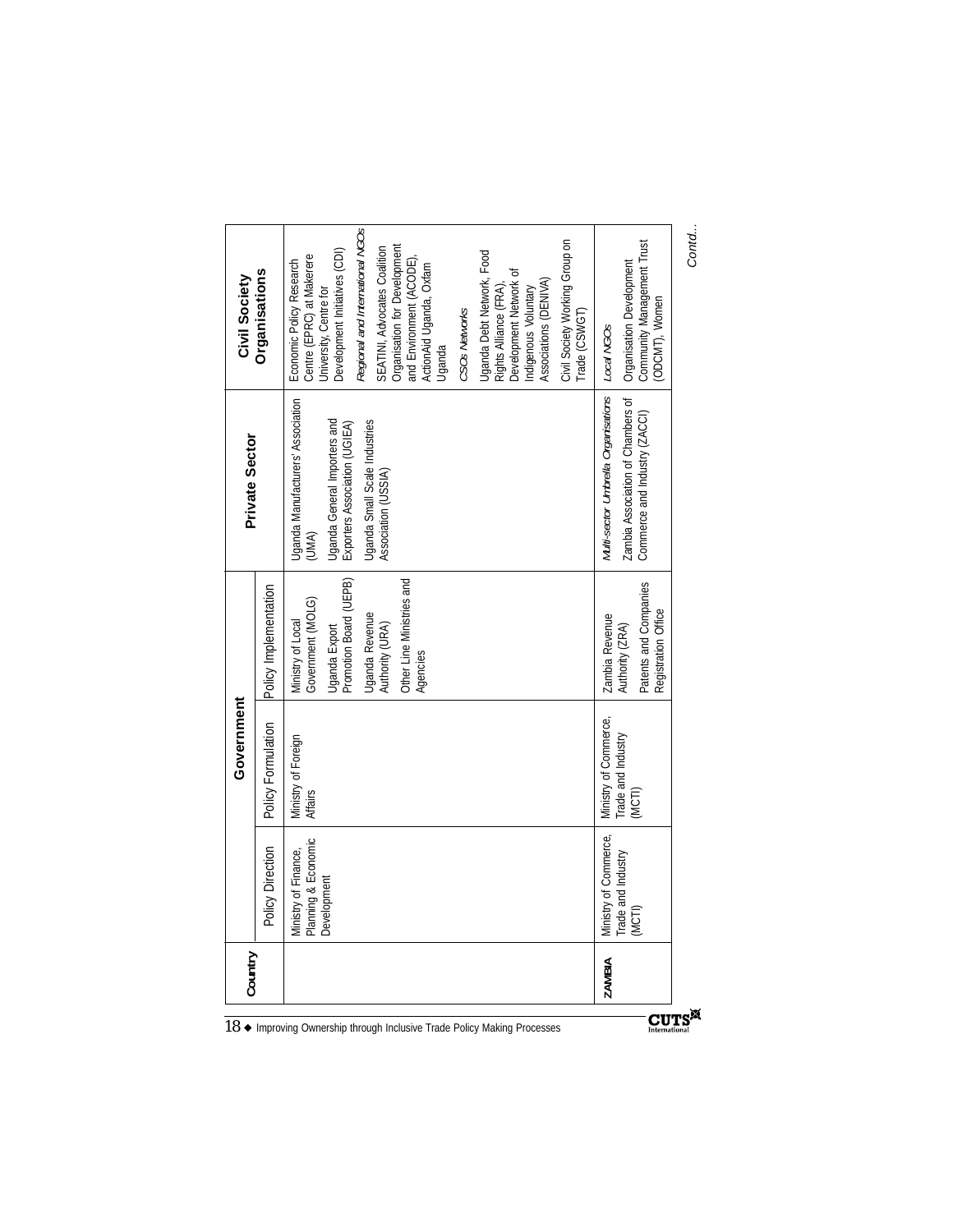|                              |                  | Government                                                                                                                                                                                            |                                                                                                                                 | <b>Private Sector</b>                                                                                                                                                                                                                                                                                                                                                                                                                                                                | Civil Society                                                                                                                                                                                                                                                                                                                                                                                                                                                                                                                                                         |
|------------------------------|------------------|-------------------------------------------------------------------------------------------------------------------------------------------------------------------------------------------------------|---------------------------------------------------------------------------------------------------------------------------------|--------------------------------------------------------------------------------------------------------------------------------------------------------------------------------------------------------------------------------------------------------------------------------------------------------------------------------------------------------------------------------------------------------------------------------------------------------------------------------------|-----------------------------------------------------------------------------------------------------------------------------------------------------------------------------------------------------------------------------------------------------------------------------------------------------------------------------------------------------------------------------------------------------------------------------------------------------------------------------------------------------------------------------------------------------------------------|
| $\frac{1}{\sqrt{2}}$ Country | Policy Direction | Policy Formulation                                                                                                                                                                                    | Policy Implementation                                                                                                           |                                                                                                                                                                                                                                                                                                                                                                                                                                                                                      | Organisations                                                                                                                                                                                                                                                                                                                                                                                                                                                                                                                                                         |
|                              |                  | Ministry of Foreign Affairs<br>Ministry of Finance and<br>Ministry of Justice and<br>Ministry of Agriculture<br>National Planning<br>and Cooperatives<br>Legal Affairs<br>(MoFNP)<br>(MOCA)<br>(MoFA) | Other Line Ministries &<br>Zambia Competition<br>Commission (ZCC)<br>Zambia Bureau of<br>Standards (ZBS)<br>(PACRO)<br>Agencies | Zambia Private Sector Development<br>Zambia Export Growers Association<br>Zambia Sugar, Clark Cotton, Swarp<br>Sectoral Umbrella Organisations<br>Zambia National Farmers Union<br>Textile Producers Association of<br>Zambia Chamber for Small and<br>Medium Business Associations<br>Zambia Business Forum (ZBF)<br>Zambian Association of<br>Individual Companies<br>Manufacturers (ZAM)<br>Association (ZPSDA)<br>Zambia (TPAZ)<br>Spinning Mill<br>(ZCSMBA)<br>(ZEGA)<br>(2NFU) | Lobby, Trade Justice Movement,<br>Catholic Commission for Justice<br>Trade Law Centre for Southern<br>Zambia (CSTNZ), Civil Society<br>Civil Society Trade Network of<br>for Poverty Reduction (CSPR)<br>Regional/International NGOs<br>Jesuit Centre for Theological<br>Entrepreneurs Development<br>Zambia Congress of Trade<br>Zambia National Women's<br>Africa (TRALAC), Oxfam,<br>Christian Aid<br>Association of Zambia<br>University of Zambia<br>Research Institutes<br>and Peace (CCJP)<br>Reflection (JCTR),<br>CUTS, SEATINI,<br>CSOs Networks<br>Unions, |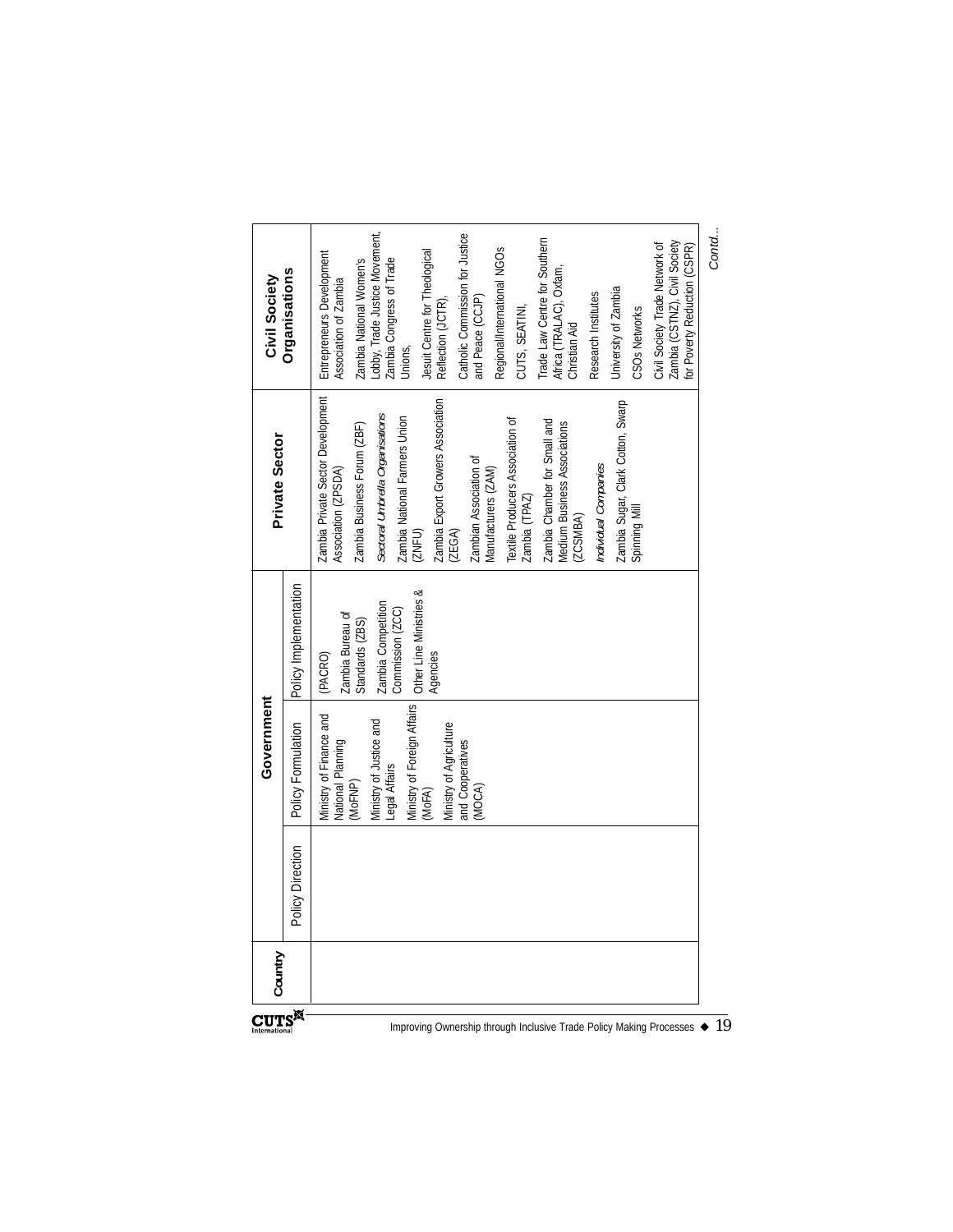| Country<br><b>KENYA</b> | Policy Direction<br>Minister, Ministry of<br>Ministry of Finance<br>National Economic<br>Office of the Prime<br>and Social Council<br>Planning, National<br>Development and<br>President's office<br>Vision 2030 | Government<br>Ministry of East African<br>Policy Formulation<br>Ministry of Agriculture<br>Ministry of Foreign<br>Ministry of Trade<br>Industrialisation<br>Community<br>Ministry of<br><b>Affairs</b> | Kenya Revenue Authority<br>Policy Implementation<br>Other Line Ministries &<br>Ministry of Trade<br>Kenya Bureau of<br><b>Standards</b><br>Agencies | Commerce and Industry (KNCCI),<br>Sectoral Umbrella Organisations<br>(KEPSA), Federation of Kenya<br>Kenya Private Sector Alliance<br>Kenya Flower Council (KFC),<br>Kenya National Chamber of<br><b>Private Sector</b><br>Fresh Produce Exporters<br>Manufacturers (KAM),<br>Multi-sector Umbrella<br>Kenya Association of<br>Organisations<br>Employers | Consumer Information Network,<br>Commission, EcoNews Africa,<br>Consortium (AERC), KIPPRA<br>Regional/International NGOs<br>Institute for Economic Affairs,<br>African Economic Research<br>Oxfam, CUTS International,<br>SEATINI, ActionAid Kenya,<br>Organisations<br>Civil Society<br>Kenya Human Rights<br>Research CSOs<br>Local NGOs |
|-------------------------|------------------------------------------------------------------------------------------------------------------------------------------------------------------------------------------------------------------|--------------------------------------------------------------------------------------------------------------------------------------------------------------------------------------------------------|-----------------------------------------------------------------------------------------------------------------------------------------------------|-----------------------------------------------------------------------------------------------------------------------------------------------------------------------------------------------------------------------------------------------------------------------------------------------------------------------------------------------------------|--------------------------------------------------------------------------------------------------------------------------------------------------------------------------------------------------------------------------------------------------------------------------------------------------------------------------------------------|
|                         |                                                                                                                                                                                                                  |                                                                                                                                                                                                        |                                                                                                                                                     | Computer Professionals' Union<br>Association of Kenya (FPEAK),                                                                                                                                                                                                                                                                                            | The Kenya Civil Society Alliance<br>CSOs Networks<br>(KCSA)                                                                                                                                                                                                                                                                                |

bilateral meetings with stakeholders

*bilateral meetings with stakeholders*

 $\mathbf{CUTS}^{\mathbf{N}}$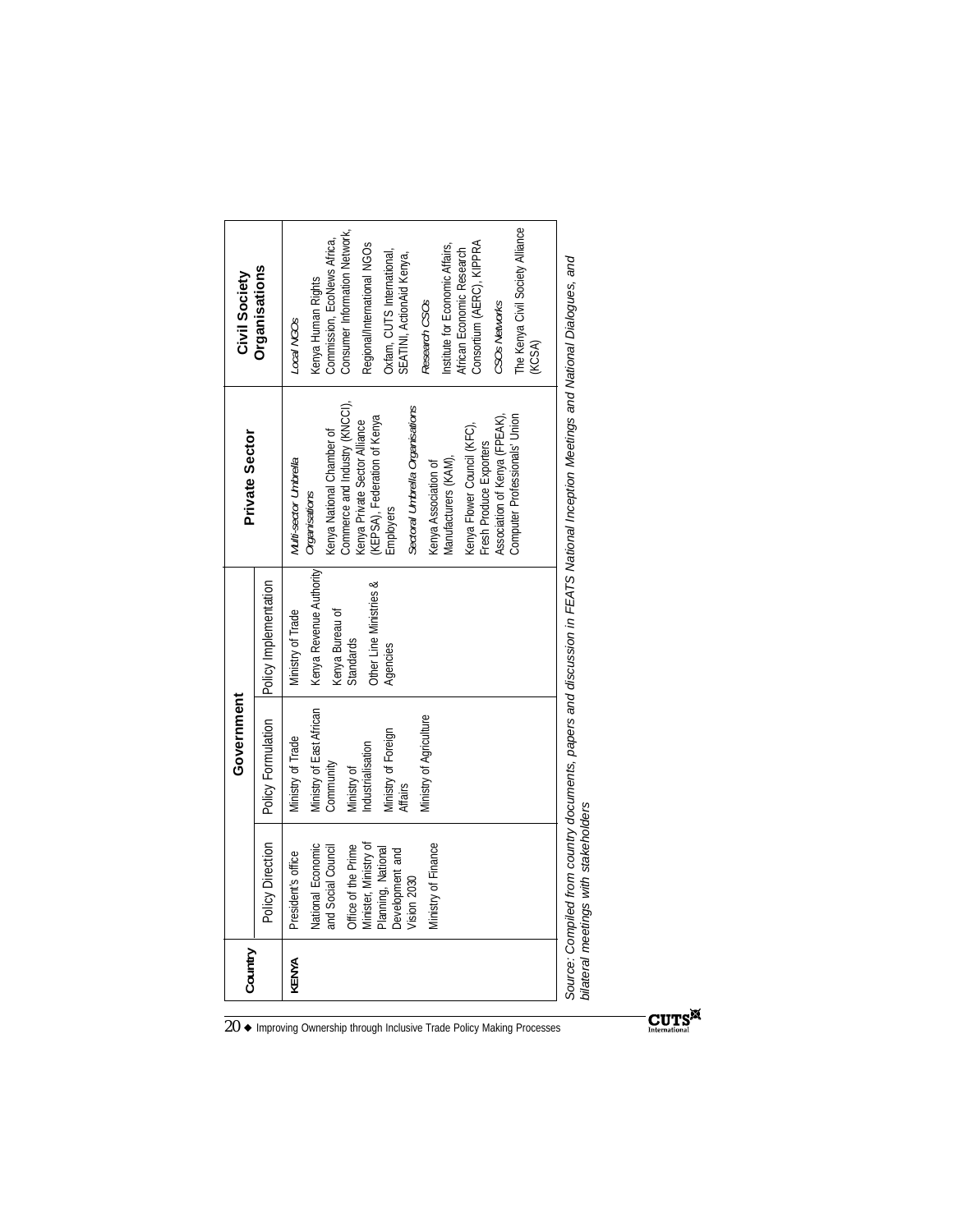|                         |          |                                                 | Table 5: Consultative Mechanisms                                                                                                                                                                                                                           |                                                                                                                                                                                                                                                                                                                          |  |
|-------------------------|----------|-------------------------------------------------|------------------------------------------------------------------------------------------------------------------------------------------------------------------------------------------------------------------------------------------------------------|--------------------------------------------------------------------------------------------------------------------------------------------------------------------------------------------------------------------------------------------------------------------------------------------------------------------------|--|
| $\overline{\mathbf{z}}$ | Country  | Consultative Mechanisms                         | Composition                                                                                                                                                                                                                                                | Role                                                                                                                                                                                                                                                                                                                     |  |
|                         | TANZANIA | National Business Council (NBC)                 | PSF coordinates the private sector representation in the<br>40 members, twenty representing various government<br>agencies and twenty representing the private sector.<br>Эgh                                                                              | between the public sector institutions and the private<br>sector on all relevant policy issues including trade<br>Established to provide forum for regular dialogue                                                                                                                                                      |  |
|                         |          | Inter-Ministerial Technical<br>Committee (IMTC) | All government ministries                                                                                                                                                                                                                                  | To provide a forum for collaboration and coordination<br>among all government ministries on all relevant<br>issues including trade                                                                                                                                                                                       |  |
|                         |          | National EPA Technical Team<br>(NETT)           | Related government ministries and departments, the civil<br>society, research institutions and academics, and the<br>private sector                                                                                                                        | Tanzanian participation in EPA negotiations with the<br>To provide a forum to discuss and coordinate<br>$\Xi$                                                                                                                                                                                                            |  |
|                         |          |                                                 | ANGO); 1 research institute (ESRF) and 2 academics<br>organisation (the Tanzania Association of NGOs -<br>organisations (TCCIA and CTI); 1 NGO umbrella<br>Current membership includes 18 public-sector<br>institutions, two private-sector representative |                                                                                                                                                                                                                                                                                                                          |  |
|                         | MALAWI   | National Working Group on Trade<br>Policy       | sectors as well as academia, civil society and the donor<br>community. Ministries represented are Trade, Finance,<br>High level representatives from the public and private<br>Private and business sector organisations, CSOs                             | including regulatory provisions and policy reforms. In<br>addition, it provides a framework for monitoring and<br>Secretary of MITPSD, on issues relating to trade,<br>evaluating the implementation of Malawi's trade<br>Advises the Government, through the Principal<br>arrangements and for ensuring conformity with |  |
|                         |          |                                                 |                                                                                                                                                                                                                                                            | Contd                                                                                                                                                                                                                                                                                                                    |  |

 $\text{CUTS}^{\mathbb{X}}$ 

Improving Ownership through Inclusive Trade Policy Making Processes  $\;\;\blacklozenge\; 21$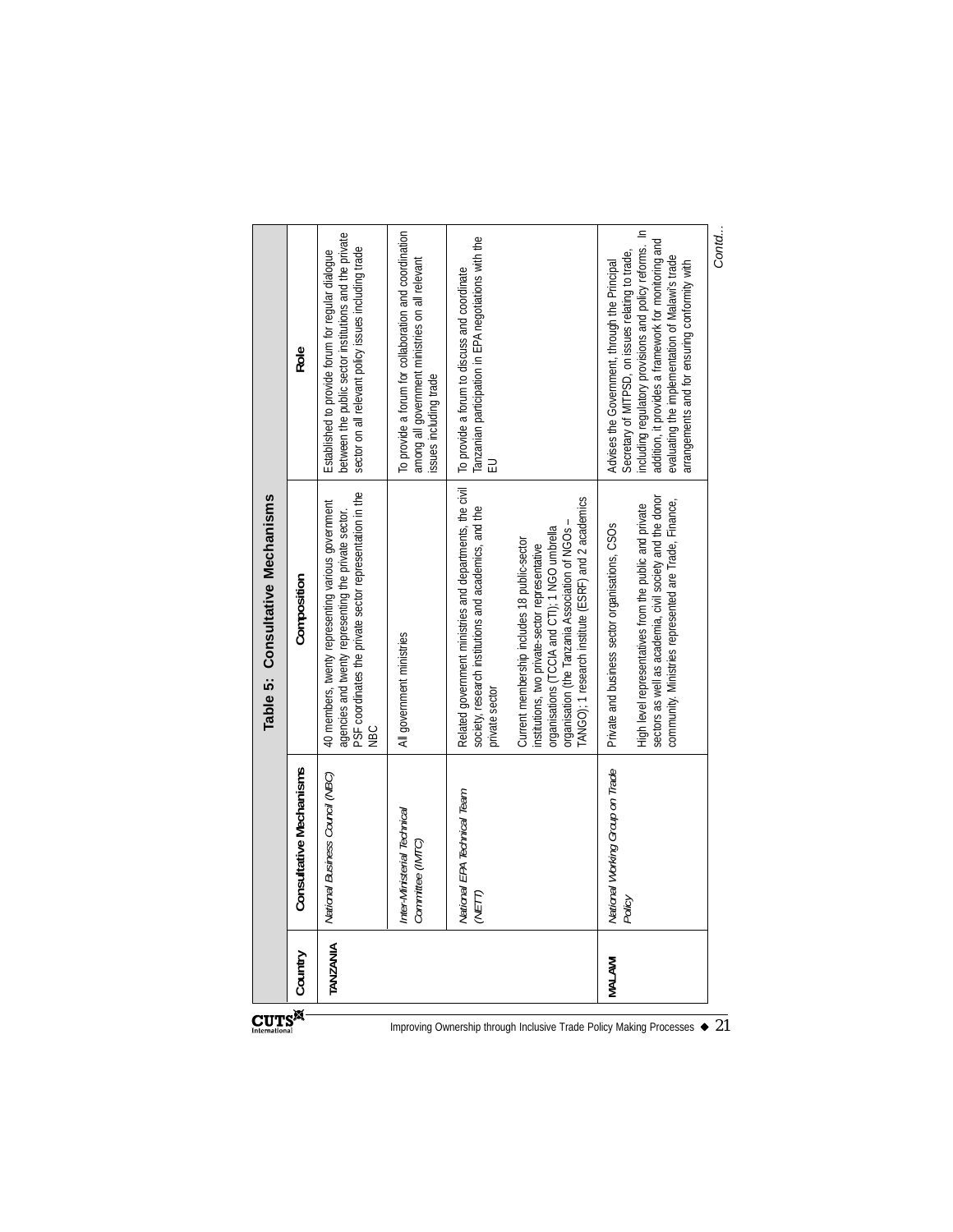| collaboration Platform where relevant ministries can<br>provide input as well as comment on issues related<br>and provide the Secretariat with a mandate to work<br>To promote inter-ministerial communication and<br>and the basis on which to engage stakeholders<br>to trade policy                                                                                                                                                                                                      | Relevant ministries                                                                                                                 | Inter-Ministerial Committees (IMCs)                                     | $\sum_{\text{Int}}$     |
|---------------------------------------------------------------------------------------------------------------------------------------------------------------------------------------------------------------------------------------------------------------------------------------------------------------------------------------------------------------------------------------------------------------------------------------------------------------------------------------------|-------------------------------------------------------------------------------------------------------------------------------------|-------------------------------------------------------------------------|-------------------------|
| businesses and government; allow for monitoring of<br>awareness of business climate issues by educating<br>bring forward cross-sectoral issues that they cannot<br>personal interaction and hearing other views; raise<br>progress on promised action linked to the strategy;<br>resolve alone; build trust through opportunities for<br>working groups to work by giving them a place to<br>businesses of all sizes; encourage sub-sectoral<br>To resolve cross-cutting issues that impact | Governmental, private sector and donor representatives                                                                              | National Action Group (NAG)/<br>Public-Private Sector Dialogue<br>(PPD) |                         |
| To effectively organise and coordinate Malawi<br>participation in EPA negotiations with the EU                                                                                                                                                                                                                                                                                                                                                                                              | Governmental negotiators, the private sector, and the civil<br>society organisations                                                | Malawi National Development and<br>Trade Policy Forum (MNDTPF)          |                         |
| cooperation among private and public sector parties<br>to promote trade. The Group also commissions and<br>reviews technical reports prepared by the National<br>agreed rules. It also facilitates consultation and<br>Task Force on Trade Policy                                                                                                                                                                                                                                           | Constitutional Affairs, Agriculture and Food Security, and<br>Development Planning and Cooperation, Justice and<br>Foreign Affairs. |                                                                         |                         |
| Role                                                                                                                                                                                                                                                                                                                                                                                                                                                                                        | Composition                                                                                                                         | Consultative Mechanisms                                                 | Country<br>22 $\bullet$ |

*Contd...*

 $\overline{\mathbf{CUTS}^{\mathbf{N}}}$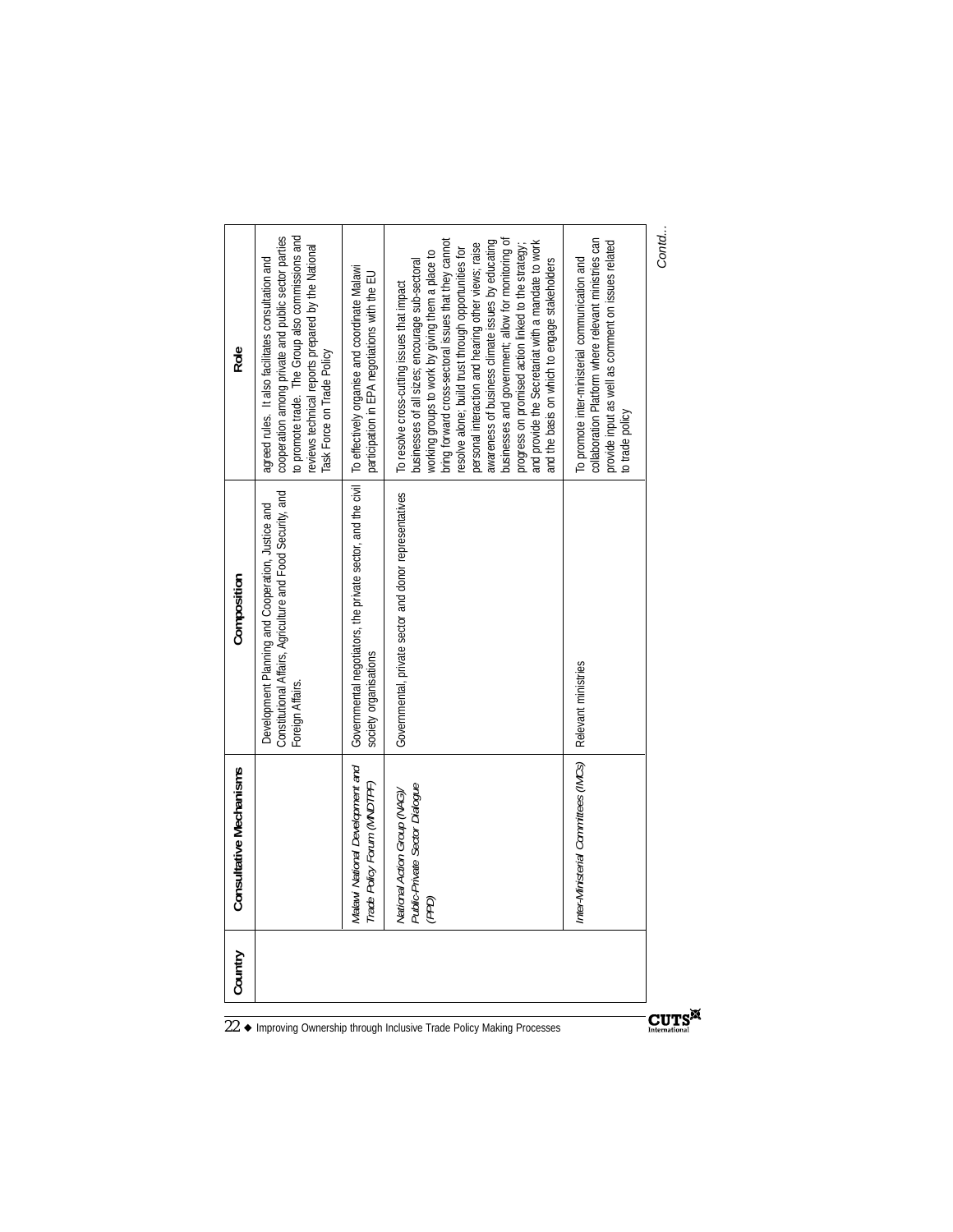| The PEC and the National Forum have mandates<br>much broader than trade, but they also provided<br>policy issues                                                              | ministerial coordination, and dialogue and<br>private sector                                                                                                                                                                                                                             | the negotiations for EPA with the EU                                                                           | Consultations on all trade-related issues.                                                                                                                                           |                                                                                                                                                                                                                                                                                                                               | Contd |
|-------------------------------------------------------------------------------------------------------------------------------------------------------------------------------|------------------------------------------------------------------------------------------------------------------------------------------------------------------------------------------------------------------------------------------------------------------------------------------|----------------------------------------------------------------------------------------------------------------|--------------------------------------------------------------------------------------------------------------------------------------------------------------------------------------|-------------------------------------------------------------------------------------------------------------------------------------------------------------------------------------------------------------------------------------------------------------------------------------------------------------------------------|-------|
| Headed by the President, PEC included ministers and<br>economic policy issues, and the representatives of<br>high level government technocrats dealing with<br>private sector | of stakeholders including relevant government ministries,<br>55 persons representing various institutions/categories<br>department is ex-officio member of the IITC. The MTT<br>private sector, and CSOs. The staff of the MTTI Trade<br>also provides the secretariat for the Committee | Relevant governmental negotiators, the private sector,<br>and the civil society organisations                  | Currently consists of 13 members from the private sector,<br>Headed by a private sector representative. MCTI also<br>civil society and the government.<br>serves as its secretariat. | (ZNFU); Zambia Association of Chambers of Commerce<br>Commerce, trade and Industry; Ministry of Finance and<br>Institutions represented on the NWGT are: Ministry of<br>Cooperatives; Zambia Development Agency; Zambia<br>Revenue Authority; Zambia National Farmers Union<br>National Planning; Ministry of Agriculture and |       |
| President's Economic Council<br>(PEC)/The National Forum                                                                                                                      | Inter-Institutional Trade Committee<br>(IITC)                                                                                                                                                                                                                                            | Uganda National Development and<br>Trade Policy Forum (NDTPF)                                                  | National Working Group on Trade<br>(NWGT)                                                                                                                                            |                                                                                                                                                                                                                                                                                                                               |       |
| <b>JGANDA</b>                                                                                                                                                                 |                                                                                                                                                                                                                                                                                          |                                                                                                                | <b>ZAMBIA</b>                                                                                                                                                                        |                                                                                                                                                                                                                                                                                                                               |       |
|                                                                                                                                                                               | space for broad and high level consultations on trade                                                                                                                                                                                                                                    | The IITC mandate covers both the functions of inter-<br>consultation with other stakeholders, particularly the | To discuss and coordinate Ugandan participation in                                                                                                                                   |                                                                                                                                                                                                                                                                                                                               |       |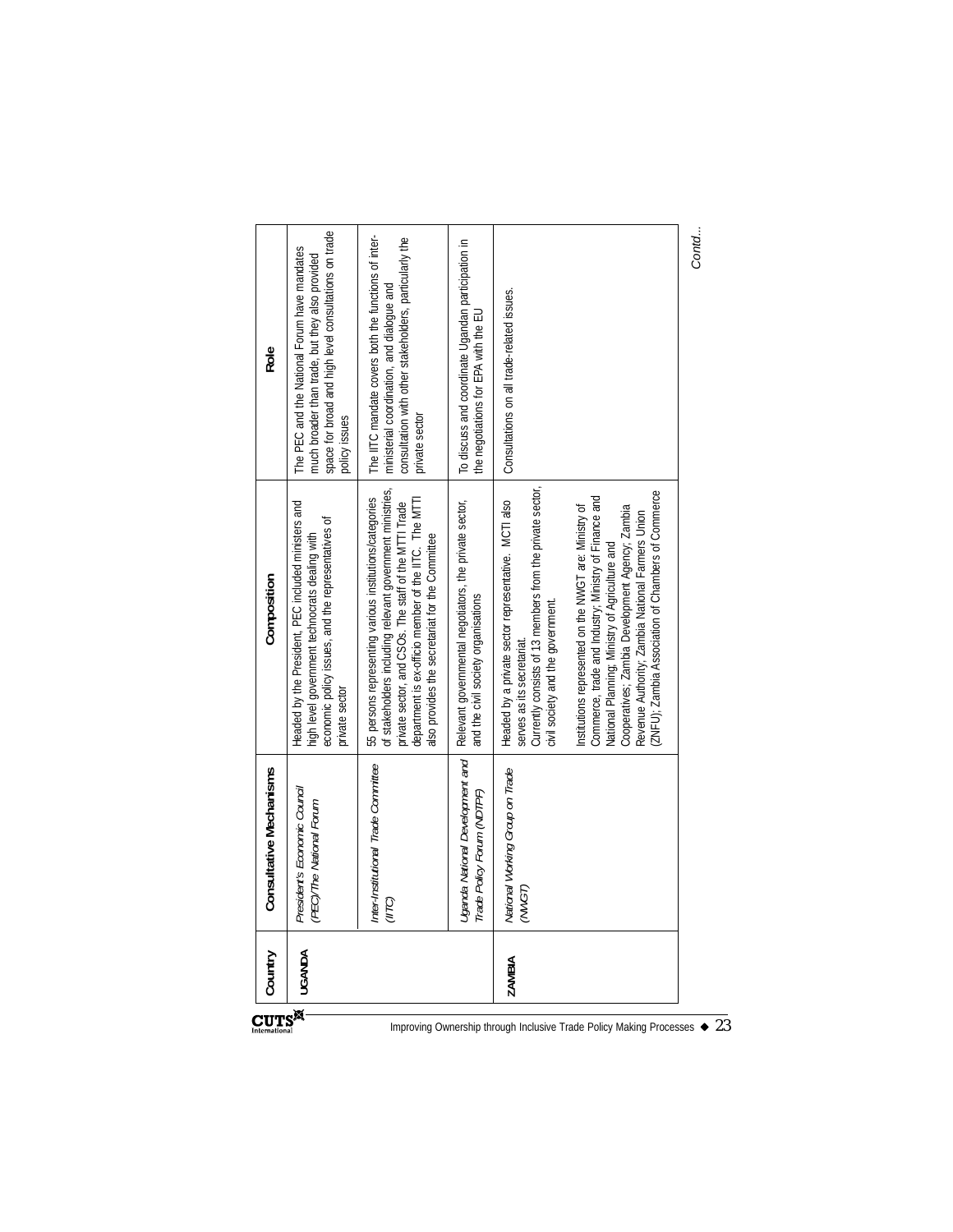| Country | Consultative Mechanisms                  | Composition                                                                                                                                                                           | Role                                                                                                                                                                                           |
|---------|------------------------------------------|---------------------------------------------------------------------------------------------------------------------------------------------------------------------------------------|------------------------------------------------------------------------------------------------------------------------------------------------------------------------------------------------|
|         |                                          | Zambia Federation of Women in Business; Chilanga<br>Association; Zambia Association of Manufacturers;<br>and Industry (ZACCI); Zambia Export Growers<br>Cement PLC; and Zambia Sugar. |                                                                                                                                                                                                |
|         | Agriculture Consultative Forum<br>(ACF)  | Government, farmers' unions, private sector                                                                                                                                           | Convened for dialogue, coordination and<br>recommendations on agriculture issues                                                                                                               |
|         |                                          |                                                                                                                                                                                       | private sector on the full range of agricultural issues<br>This helps the government in understanding the<br>concerns and views of farmers' unions and the<br>including those related to trade |
|         | Trade Expansion Working Group            | Representatives of the public and private sectors and<br>headed by a chairperson from the private sector                                                                              | To provide information on export-related issues and<br>be a platform for public-private sector consultations<br>on these issues                                                                |
|         | Steering Committee of Secretaries        | All Permanent Secretaries                                                                                                                                                             | To ensure inter-ministerial coordination on all issues<br>requiring such coordination including on trade                                                                                       |
| KENYA   | National Committee on the WTO<br>(NCWTO) | All stakeholders from the public sector, private sector,<br>and the civil society                                                                                                     | Mandated to develop national positions on WTO<br>issues                                                                                                                                        |
|         |                                          | The MoT convenes and chairs the meetings                                                                                                                                              |                                                                                                                                                                                                |
|         |                                          |                                                                                                                                                                                       |                                                                                                                                                                                                |

*Contd...*

 $\overline{\text{CUTS}}^{\mathbb{N}}$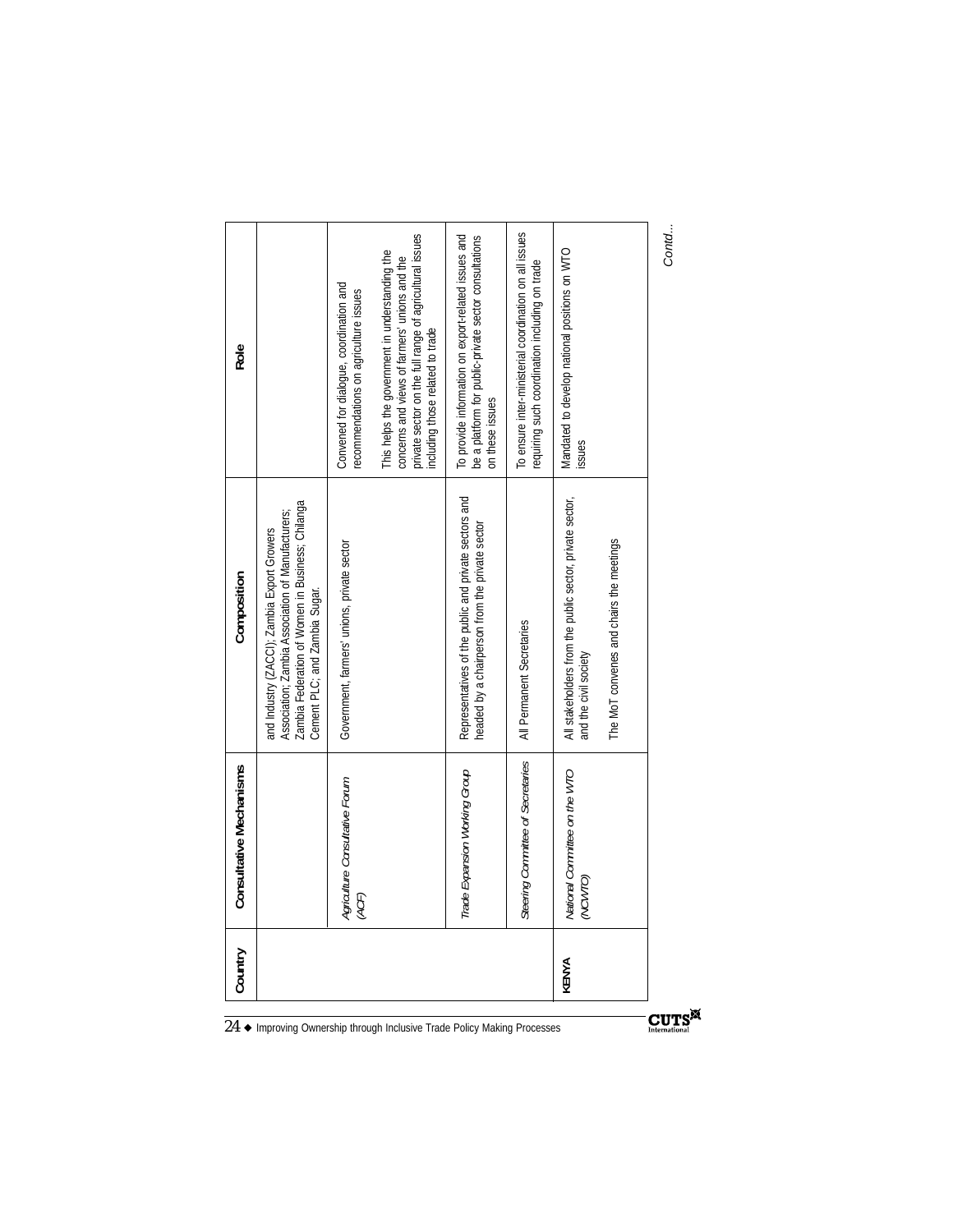| ${\rm \bf CUTS}^{\boxtimes}$ | Country | Consultative Mechanisms                                                                                          | Composition                                                                      | Role                                                                                                     |  |
|------------------------------|---------|------------------------------------------------------------------------------------------------------------------|----------------------------------------------------------------------------------|----------------------------------------------------------------------------------------------------------|--|
|                              |         | Joint Industrial and Commercial                                                                                  | Public and private sector representatives                                        | To be a consultative forum on trade and industrial                                                       |  |
|                              |         | Consultative Committee (JICCC)                                                                                   | The MoT convenes and chairs the meetings                                         | issues                                                                                                   |  |
|                              |         |                                                                                                                  | Kenya-European Union Post-Lome   Public sector, private sector and civil society | To facilitate Kenyan preparations for the EPA                                                            |  |
|                              |         | Trade Negotiations (KELPOTRADE)<br>Development and Trade Policy<br>Support Programme / National<br>Forum (NDTPF) | The MoT coordinates the functioning of the NDTPF and<br>acts as its secretariat  | negotiations with the EU as well as disseminate the<br>EPA-related information                           |  |
|                              |         | Cabinet's Sub-Committee on Trade                                                                                 | Ministers responsible for relevant government ministries                         | Ministerial level consultations and coordination on<br>rade-related issues                               |  |
|                              |         | nter-Ministerial Committees (IMCs)                                                                               | Government ministries                                                            | To ensure inter-ministerial coordination on all issues<br>requiring such coordination including on trade |  |
|                              |         |                                                                                                                  |                                                                                  |                                                                                                          |  |

Improving Ownership through Inclusive Trade Policy Making Processes  $\blacklozenge$  25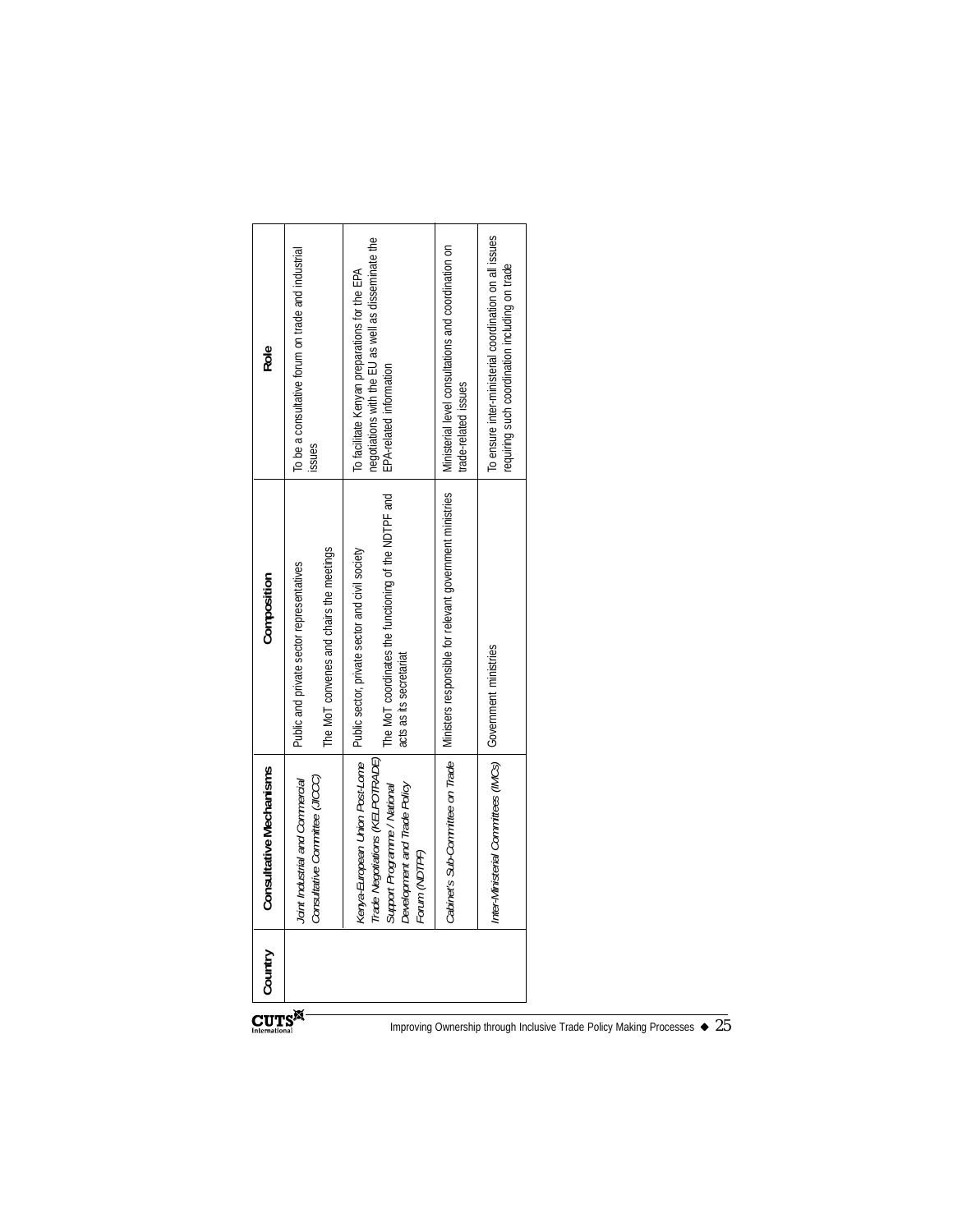# *Challenges in Participation as Viewed by Stakeholders*

FEATS country studies have brought out a number of challenges faced by the four stakeholders groups in each country. These challenges have been identified by the respective groups of stakeholders. These challenges were also often mentioned by other stakeholder groups thus lending them credibility.

Given the consistent manner in which it has been mentioned by all groups of stakeholders, at the top of the list of challenges is the limited technical, financial, and human capacity among all groups of stakeholders in all project countries. There are several other common challenges that are faced by specific groups of stakeholders in all the project countries. For example, the ministries responsible for trade issues need more resources to establish and ensure effective functioning of stakeholder consultative mechanisms.

Similarly, a challenge identified by other relevant ministries and agencies in all countries relates to the lack of adequate and timely coordination among government ministries on trade issues. Many of them also recognise that this lack of coordination is not specific to trade issues: this seems to be an institutional weakness in the government machinery that needs to be urgently addressed.

For the private sector a common challenge is to better balance the interests of various sectors and sub-sectors and particularly ensuring that the more powerful – whether umbrella organisations or individual firms – do not capture the process. Common challenges faced by CSOs included: lack of a relationship of trust between CSOs and the governments; lack of adequate

 $26 \blacktriangle$  Improving Ownership through Inclusive Trade Policy Making Processes

5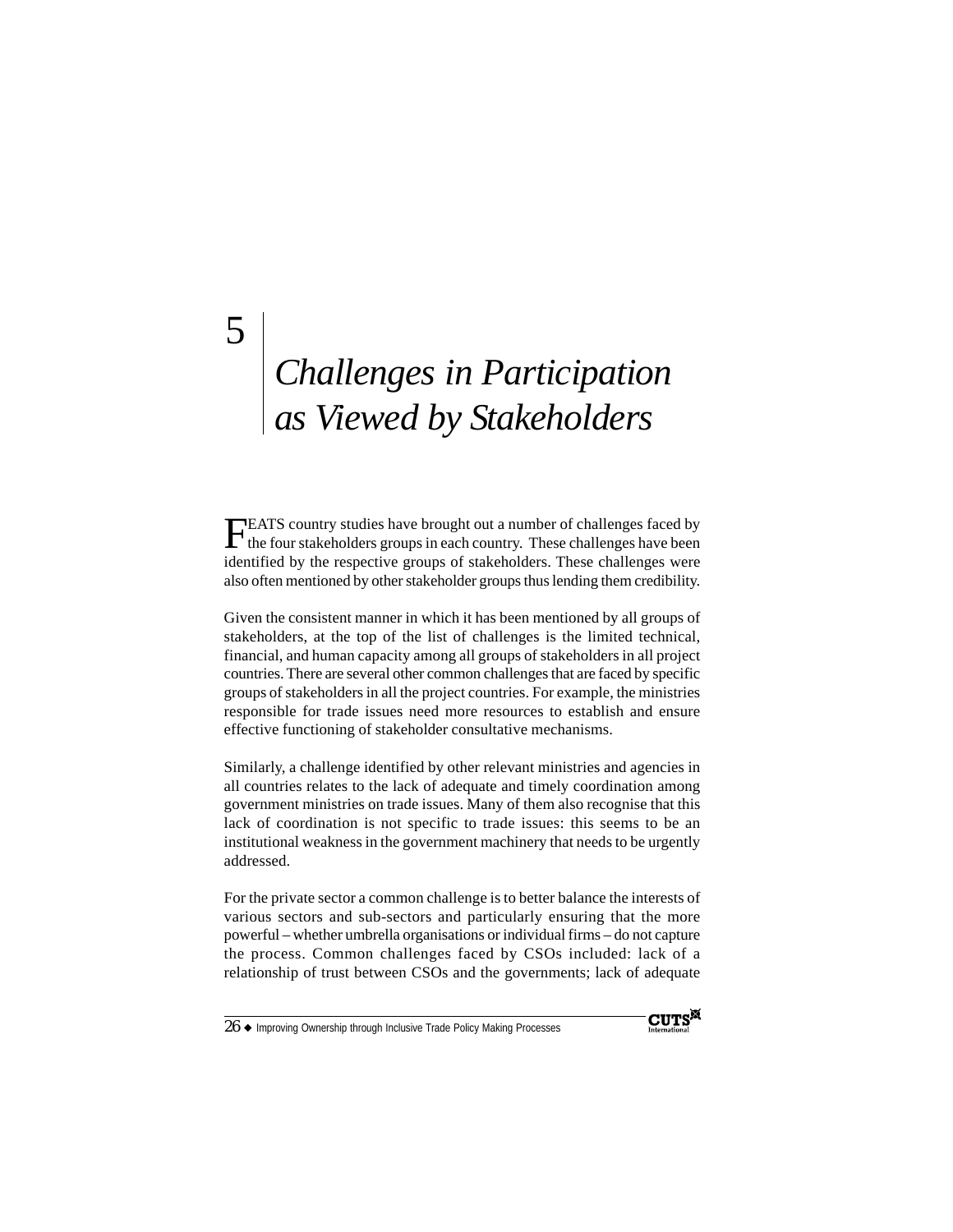resources to link up with the grassroots; and the need for better coordination among CSOs.

The challenges mentioned by CSOs are many more in all the five countries when compared with the challenges faced by other groups of stakeholders. This demands a deeper analysis of CSO challenges. Several points can be made in this respect. One, CSOs do not have assured sources of funding and hence often have to move to an area of interest to the funder. It was repeatedly pointed out during the study process that funding for work on trade issues is now more limited, forcing many CSOs to scale down their work in this area and lose the knowledge and expertise developed over many years.

Two, CSOs attempt to perform several functions simultaneously including awareness-raising, research and analysis, public education and capacity building. This may sometimes mean not being able to do well in some areas of work. Finally, by the very nature of their role as watchdogs CSOs may be more critical of the government than other groups of stakeholders. This can create tensions between the two. The fact that many CSOs depend on external sources for a large part of their funding also adds to the mistrust between the governments and CSOs.

The long list of challenges faced by various groups of stakeholders in their regular and effective participation in trade policy making processes in the project countries can be summarised into three broad categories. First, and as mentioned above, there are constraints related to limited human, technical, and financial capacities. All stakeholders face these constraints in varying degrees. However, their specific needs for capacity building may be different, for example, for ministries responsible for trade policy making a primary need is for financial resources to ensure the regular functioning of the consultative mechanisms; for other relevant government ministries a primary need is to have adequate and trained human resources to deal with traderelated issues which is not their main mandate; for private sector a primary need may be to have adequately staffed secretariats of umbrella organisations that can ensure regular two-way exchange between the government and their members; and for CSOs a primary need may be to develop better skills that are based on solid evidence.

Second, there are challenges related to institutional and structural issues. Multiplicity of consultative mechanisms makes it difficult for all stakeholders to participate regularly in all of them. On the other hand, certain gaps still exist, for example, not all stakeholders are included (e.g., consumers and

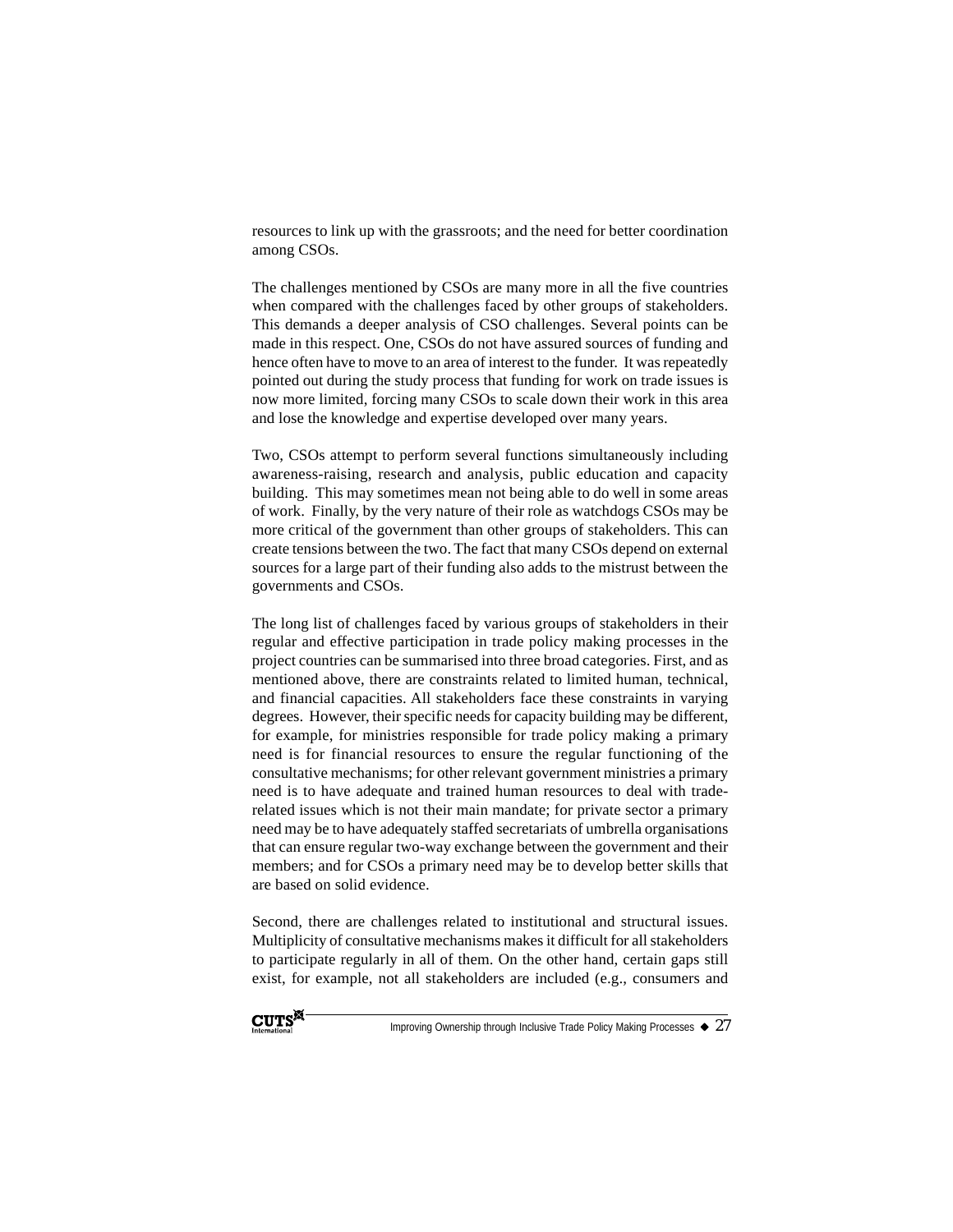Parliamentarians); coordination among relevant government ministries remains *ad hoc* and poor; not all issues are being addressed (e.g., there is no consultative mechanism for the WTO issues in Tanzania); existing consultative mechanisms often lack clear legal mandates; and *ad hoc* mechanisms are adopted to deal with important trade issues despite the presence of regular consultative fora (e.g. as has been done in Uganda and Kenya to develop comprehensive trade policies). Third, there are some challenges that are specific to each group of stakeholders, for example, for the private sector the need to balance the interests of all the members of umbrella private sector organisations, and for the CSOs the need to build better links with the grassroots.

It is heartening to see that the groups of stakeholders are conscious of these challenges. This is the essential first step towards meaningful action to rectify the weakness and to improve.

28 ♦ Improving Ownership through Inclusive Trade Policy Making Processes

 $CUTS^{\mathbb{N}}$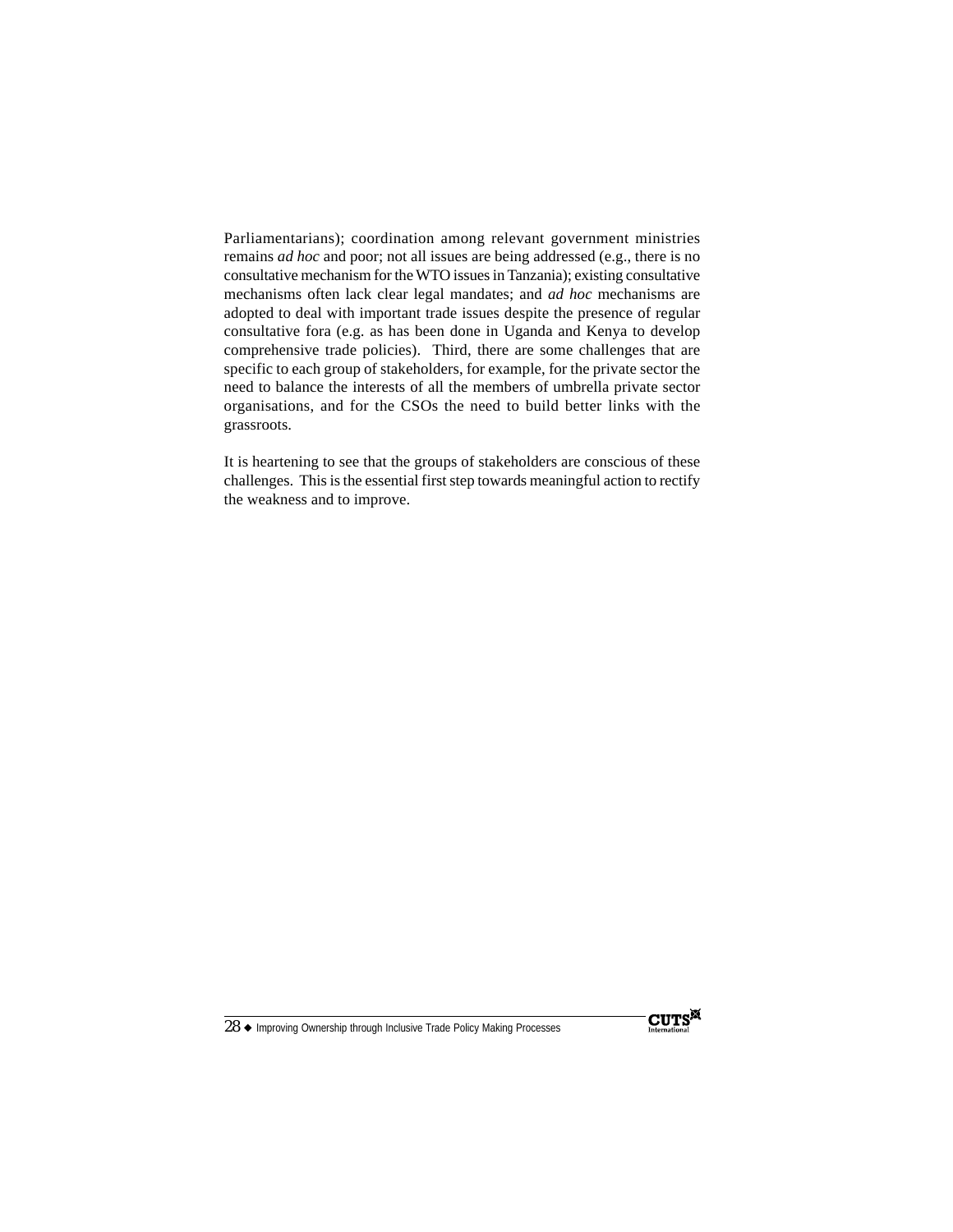# *Measuring Inclusiveness: Inclusive Trade Policy Making Index*

 $\Lambda$ <sup>a</sup> important and original contribution of this study is the development of qualitative index to measure the inclusiveness of trade policy making process in the project countries. It was felt during the study process that such an analytical tool will be quite helpful in presenting a summary picture of the state of inclusiveness of trade policy making process in project countries that is based on the feedback by stakeholders in the country and confirmed by other information and analysis in the study.

The ITPM Index has four parts related to four main categories of stakeholders. Part I has five action variables where action is the responsibility of relevant government ministry responsible for trade policy making and implementation. The remaining three parts have three similar action variables each where action is the responsibility of other relevant government ministries/agencies, private sector, and the CSOs, respectively. For the sake of simplicity, all the action variables can have only five values: maximum value of 1 (when the appropriate action has been taken by the concerned actor), high value of 0.75 (when quite a lot has been done by the concerned actor but some gaps still remain), intermediate value of 0.5 (when action has been taken by the actor concerned but that is not sufficient), low value of 0.25 (when some action has been taken by the concerned actor but much remains to be done), and minimum value of zero (when the action has not been taken at all by the concerned actor). In qualitative terms, these values correspond to the respective answers



6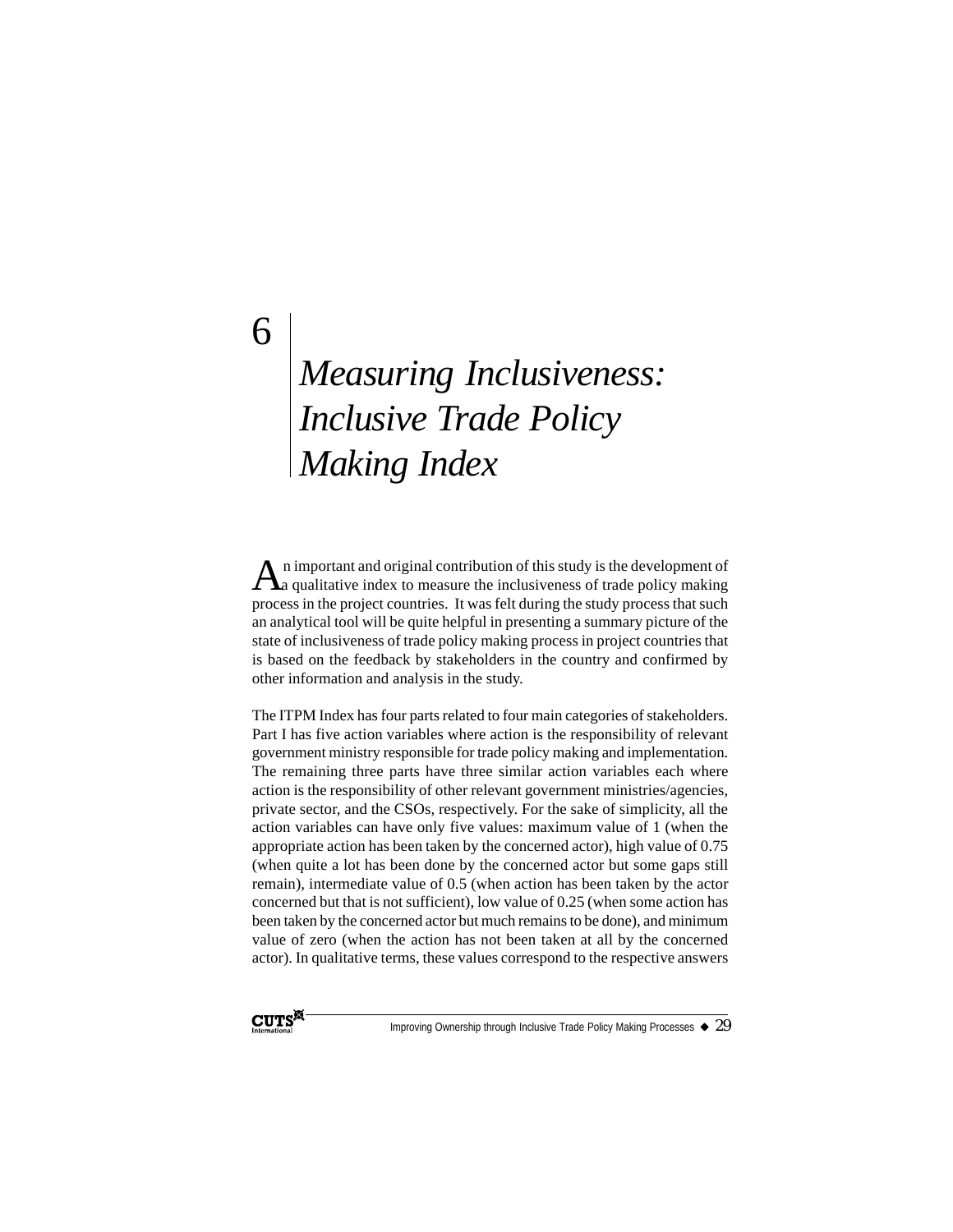of yes, many/most, some, few/little, and no<sup>3</sup>. A summary of Index scores by stakeholders in project countries is in table 6.

Kenya and Zambia have the highest scores due to higher scores by their respective ministries responsible for trade and consistent scores by other three groups of stakeholders. The ministries responsible for trade in Kenya and Zambia have done well regarding the identification of stakeholders, establishment and functioning of consultative mechanisms, and creating awareness about the trade policy. However, this is not enough and more is needed particularly for the identification and inclusion of remaining stakeholders and improving the functioning of consultative mechanisms. The weakest area for the ministries responsible for trade is the regular information flow to the stakeholders. Ministries responsible for trade in all the five project countries have similar scores under this action variable, indicating a common perception among stakeholders in all countries about the lack of regular information flow on trade issues from the ministry concerned. Even taking into account the limited human resources of the ministries concerned, this weakness can be redressed by making use of information technology and electronic media.

The total scores by ministries responsible for trade in Tanzania and Uganda are on the lower side but weaker areas are different: identification and involvement of all relevant stakeholders in trade policy consultative mechanisms and establishing consultative mechanisms for all trade policy issues in Tanzania, and creating awareness about trade policy in Uganda. The score of concerned ministry in Malawi is better than Tanzania and Uganda but still indicates the need for more efforts in respect of three out of the five action variables.

The scores by private sector are either higher than by CSOs and other relevant government ministries (in Malawi, Tanzania and Uganda) or equal: it is not lower as compared with these two other groups of stakeholders in any of the project countries. Private sector score is particularly high in Malawi. The weakest variable for the private sector across countries, which happens to be the weakest variable among the three groups of stakeholders (i.e., other relevant government ministries, private sector, CSOs) in all countries (except for Uganda for CSOs) is the limited relevant knowledge and expertise. It can be concluded that all these groups of stakeholders need to invest more time



<sup>3</sup> The methodology and calculation of scores for ITPM is explained in the studies which can be viewed at http://www.cuts-grc.org/FEATS-Projects.htm.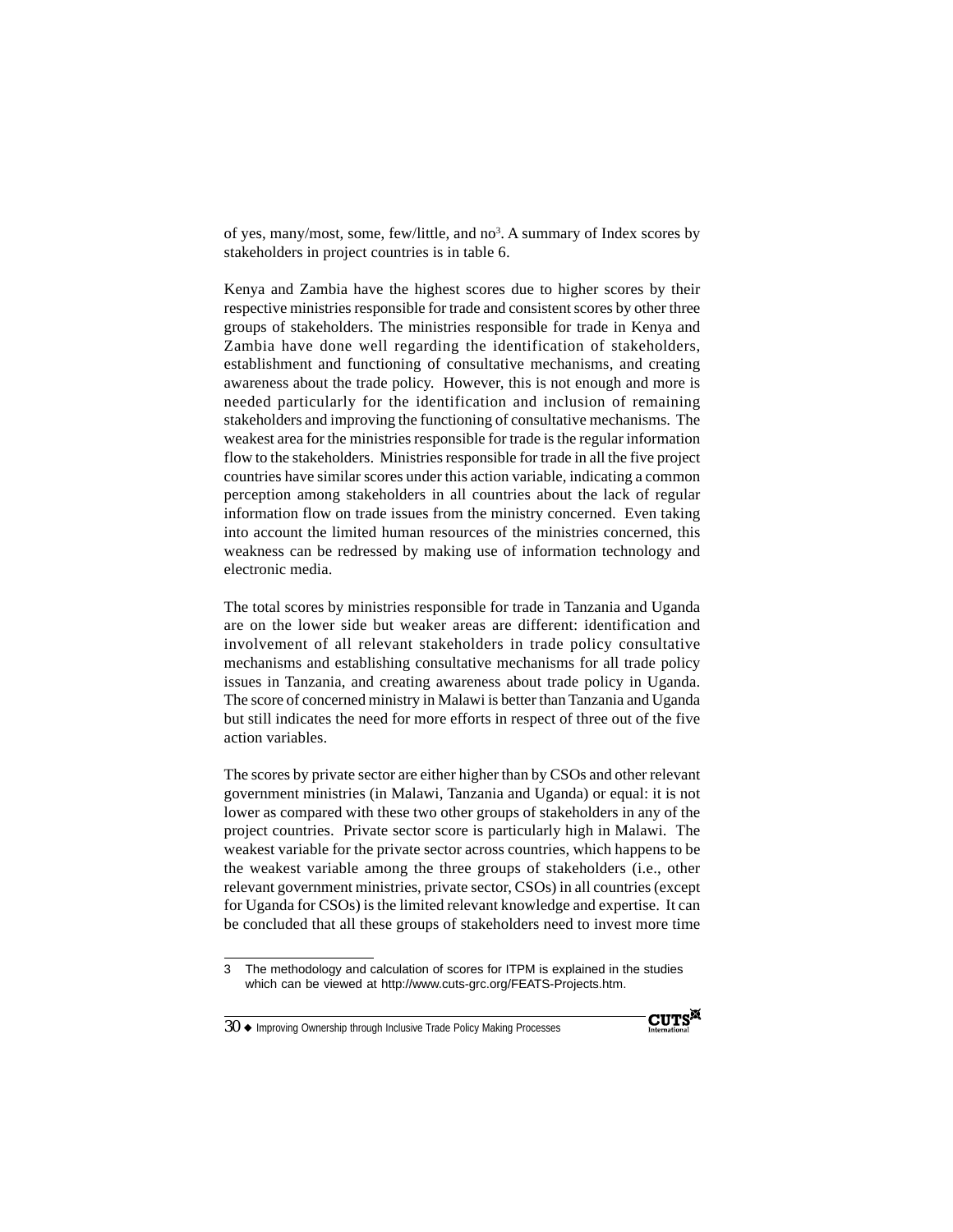and resources on acquiring relevant knowledge and expertise for their meaningful participation in trade policy making process.

Other action variable where the three groups of stakeholders (i.e., other relevant government ministries, private sector, CSOs) have low scores relates to the faithful representation of and regular feedback to their respective constituencies. This is particularly relevant for other relevant government ministries as they are not perceived to be doing well in this respect in all the project countries. This may be due to several factors. Trade may be a peripheral issue for these ministries and hence not considered a priority for providing regular feedback on. There may also be a general lack of institutional mechanisms and culture in these ministries for regular feedback and interaction with their respective constituencies. CSOs too are not perceived to be doing well in respect of this action variable except in Kenya. This assessment is linked to and confirmed by several observations mentioned earlier.

Private sector performance in respect of this action variable is also not good except in Tanzania and Malawi. Major reasons for this include: under-staffed secretariats of private sector umbrella organisations that are unable to maintain effective two-way communication between the government and their members; tight timelines to provide feedback to the government on trade issues which do not allow for wider consultation with all members of private sector umbrella organisations; and conflicting interests of the members of private sector umbrella organisations. On the other hand, private sector consistently scores high for its regular participation in consultative fora. This shows the interest of private sector in participation. It also seems to be a result of more and better opportunities for private sector participation. As mentioned earlier, governments have established dedicated consultative mechanisms for consultations with the private sector and private sector is encouraged to participate including by often appointing the chair or co-chair of these fora from the private sector.

Other relevant government ministries and agencies have also scored well in respect of this action variable except in Tanzania. The best score is in Kenya where it seems that other relevant ministries regularly participate in consultative mechanisms. This participation is substantial in the case of Malawi, Uganda and Zambia.

Scores by CSOs in respect of this variable are rather low except in Zambia. It seems that CSOs stakeholders in Malawi, Tanzania and Uganda are not participating regularly in consultative meetings on trade issues. The reasons

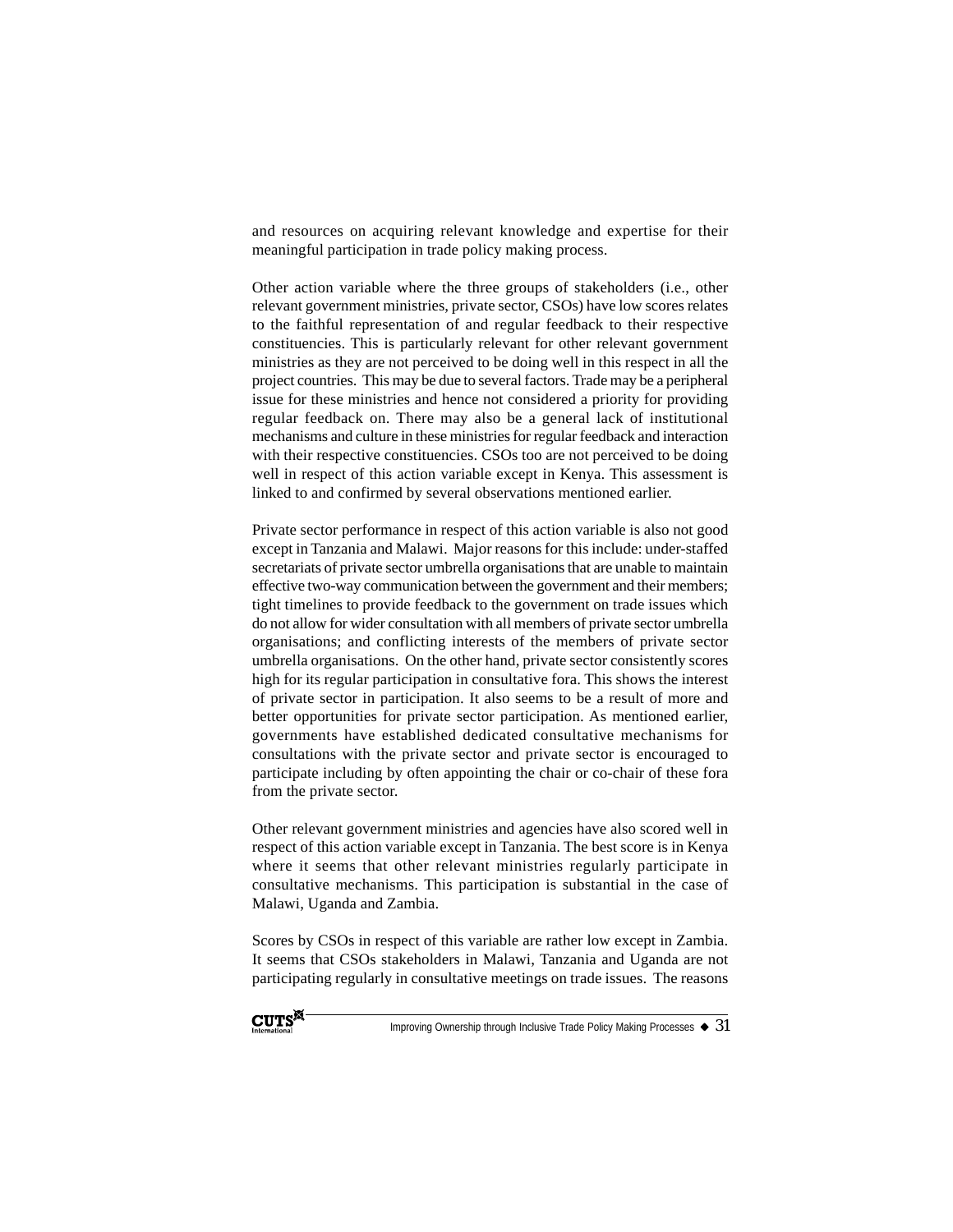cited for this include: lack of capacity of CSOs and the plethora of consultative fora and meetings; *ad hoc* nature of invitations to the consultative meetings; and dwindling interest in attendance as the consultative mechanisms do not have legal mandates and participation therein does not seem to have any impact on trade policy decisions being taken by the government.

This analysis of inclusiveness of trade policy making process in project countries should be helpful in better understanding the situation in each country, the role and challenges faced by various groups of stakeholders in each country, and the areas for further specific action by various stakeholders. It should be understood that the scores are not to be used for automatic crosscountry comparisons: the comparative presentation in table 6 is only for illustrative purposes and to encourage sharing of experiences and lessons across countries. Each country has its own unique context and its score is reflective of that context.

32 ◆ Improving Ownership through Inclusive Trade Policy Making Processes

 $CUTS^{\mathbb{N}}$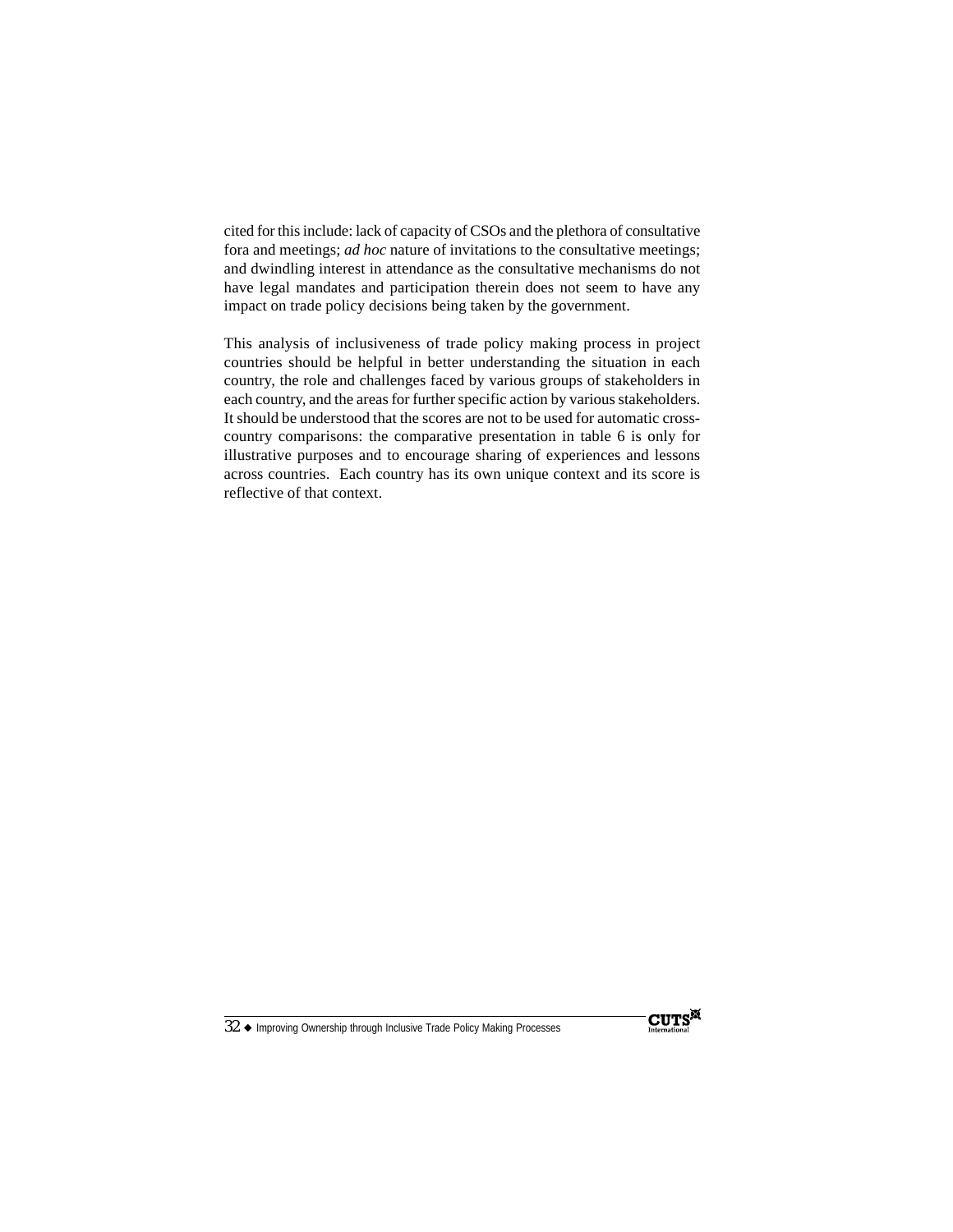| $\mathbf{CUTS}^\mathbf{\mathbb{M}}$                                 |                                                                 | Table 6: ITPM Index Scores                                                                  |           |            |            |               |               |
|---------------------------------------------------------------------|-----------------------------------------------------------------|---------------------------------------------------------------------------------------------|-----------|------------|------------|---------------|---------------|
|                                                                     |                                                                 | <b>TPM Action Variable</b>                                                                  | KENYA     | MALAWI     | TANZANIA   | <b>UGANDA</b> | <b>ZAMBIA</b> |
|                                                                     | Part I. Ministry responsible for Trade                          | A. Identification of all key stakeholders                                                   | 0.75      | 0.50       | 0.50       | 0.75          | 0.75          |
|                                                                     |                                                                 | <b>B.</b> Creating awareness about the need for trade policy                                | 0.75      | 0.50       | 0.50       | 0.25          | 0.75          |
|                                                                     |                                                                 | C. Establishment of formal consultative mechanisms                                          | 0.75      | 1.00       | 0.75       | 00.1          | 1.00          |
|                                                                     |                                                                 | D. Functioning of formal consultative mechanisms                                            | 0.75      | 0.75       | 0.50       | 0.50          | 0.75          |
|                                                                     |                                                                 | E. Regular information flow to the stakeholders including<br>on the content of trade policy | 0.50      | 0.50       | 0.25       | 0.25          | 0.50          |
|                                                                     |                                                                 | Part I Score                                                                                | 3.50/5.00 | 3.25/5.00  | 2.50/5.0   | 2.75/5.00     | 3.75/5.00     |
| Improving Ownership through Inclusive Trade Policy Making Processes | government ministries/agencies<br>Part II. Other relevant       | F. Regular participation in the process and feedback<br>to the relevant authorities         | 1.00      | 0.75       | 0.50       | 0.75          | 0.75          |
|                                                                     |                                                                 | G. Faithful representation of and regular feedback to<br>the represented constituencies     | 0.50      | 0.50       | 0.50       | 0.50          | 0.50          |
|                                                                     |                                                                 | H. Acquiring relevant knowledge and expertise                                               | 0.50      | 0.50       | 0.50       | 0.50          | 0.50          |
|                                                                     |                                                                 | Part II Score                                                                               | 2.00/3.00 | 1.75/3.00  | .50/3.00   | 1.75/3.0      | 1.75/3.00     |
|                                                                     | business umbrella organisations<br>Part III. Private sector and | . Regular participation in the process and feedback<br>to the relevant authorities          | 1.00      | 1.00       | 0.75       | 00.1          | 1.00          |
|                                                                     |                                                                 | feedback to the represented constituencies<br>J. Faithful representation of and regular     | 0.50      | 0.75       | 0.75       | 0.50          | 0.50          |
|                                                                     |                                                                 | K. Acquiring relevant knowledge and expertise                                               | 0.50      | 0.50       | 0.50       | 0.50          | 0.50          |
|                                                                     |                                                                 | Part III Score                                                                              | 2.00/3.00 | 2.25/3.0   | 2.00/3.00  | 2.00/3.00     | 2.00/3.00     |
|                                                                     | Part IV. Civil society organisations                            | L. Regular participation in the process and feedback<br>to the relevant authorities         | 0.75      | 0.25       | 0.50       | 0.25          | 1.00          |
|                                                                     |                                                                 | feedback to the represented constituencies<br>M. Faithful representation of and regular     | 0.75      | 0.50       | 0.50       | 0.50          | 0.50          |
|                                                                     |                                                                 | N. Acquiring relevant knowledge and expertise                                               | 0.50      | 0.50       | 0.50       | 0.75          | 0.50          |
|                                                                     |                                                                 | Part IV Score                                                                               | 2.00/3.00 | 1.25/3.00  | 1.50/3.00  | 1.75/3.00     | 2.00/3.00     |
| 33                                                                  |                                                                 | <b>ITPM Index Score</b>                                                                     | 9.50/14.0 | 8.50/14.00 | 7.50/14.00 | 8.25/14.00    | 9.50/14.00    |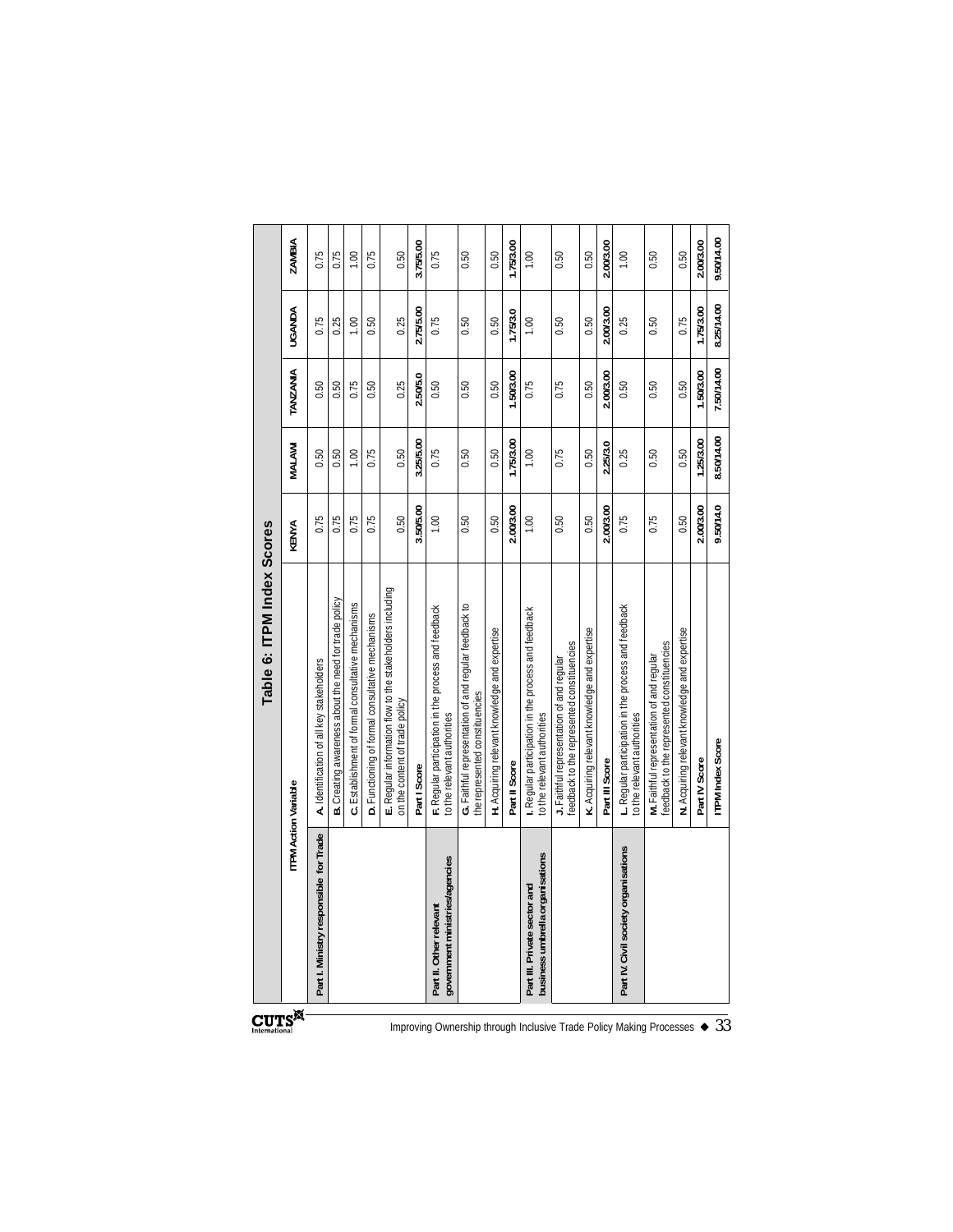# *Conclusions and Recommendations*

7

FEATS country studies offer several conclusions and recommendations based on the research and analysis in each study. Main conclusions from the five country studies include the following:

- All the five countries have experienced improved economic growth rates in recent years but poverty, unemployment, and under development remain generally widespread. The policy framework to deal with these in a comprehensive manner has been put in place. This includes a long term development framework – called a Vision, medium term development plans, and sectoral plans and strategies. The challenge is faithful, sustained and effective implementation of these plans and strategies that require substantial human, technical and financial resources as well as sustained political and bureaucratic commitment.
- The importance of trade and trade policy as key tools for growth and development is generally recognised. All the project countries have either put in place comprehensive trade policies or are in the process of doing so. The ministries responsible for trade too have been strengthened to some extent. Their primary role on all issues related to trade is established and their human and financial resources are being augmented. However, the organic links between trade policy and other sectoral policies, in the context of the overall development policy, remain weak. Similarly ministries responsible for trade still need more human and financial resources to effectively discharge their mandate including to ensure the

 $34\blacktriangleleft$  Improving Ownership through Inclusive Trade Policy Making Processes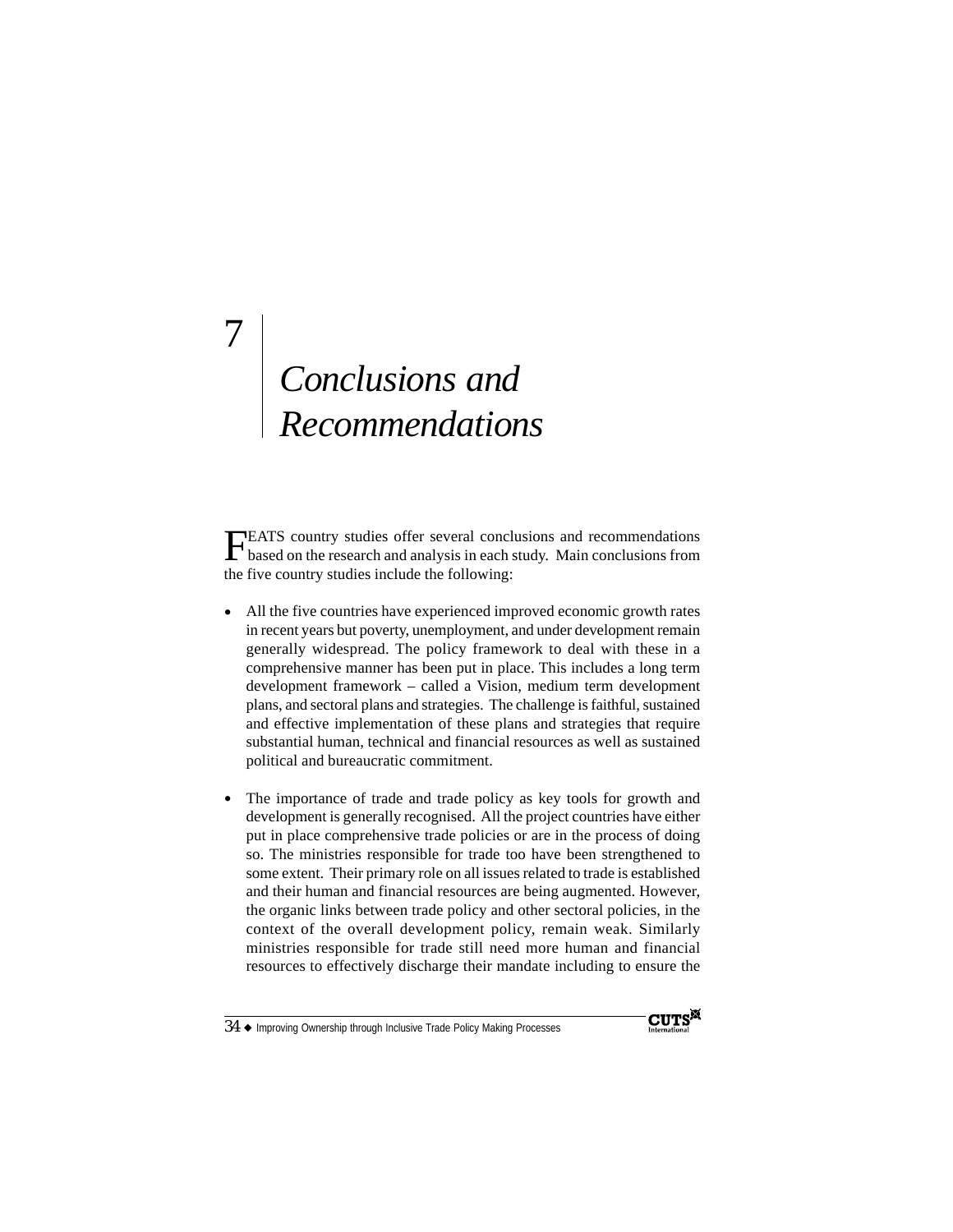smooth functioning of an inclusive process for trade policy making and implementation.

- The political and bureaucratic set ups recognise the importance of having inclusive and participatory policy making processes. A number of consultative mechanisms have been established for multi-stakeholder consultations on trade-related issues. The opening up of this space has allowed the private sector and CSOs to be more visible and assertive.
- Consultative mechanisms on trade-related issues are a very welcome development and have contributed to a more mature relationship between the government and other stakeholders. However, a number of issues come in the way of the regular and effective functioning of these mechanisms. One, they often do not have clear legal mandates to offer analysis and advice that the government is required to consider: they often remain a forum for dialogue only. Two, there is a multiplicity of consultative mechanisms that makes it difficult for stakeholders to effectively participate. At the same time, the coverage of issues by some consultative mechanisms may be less than comprehensive. Three, some important stakeholders are not represented in the consultative fora, for example, consumers, Parliamentarians, small and informal businesses, etc. Four, not all the consultative mechanisms are functioning regularly. There is a perception among the non-state actors that the meetings of these consultative mechanisms lack predictable periodicity and there is a certain sense of *ad hocism* about their functioning.
- Stakeholders' participation in trade policy making has generally improved. However, not all of them seem to have equal opportunities and capacity/ interest to regularly participate. Private sector seems to be doing well in this regard mainly because it has many more channels for consulting with the government, is often encouraged by the government to participate, and has a direct interest in trade policies that have an important bearing on business climate and opportunities. Relevant government ministries and agencies, other than the ministry responsible for trade, participate in trade policy consultations in varying degrees with ministries responsible for agriculture and finance often actively involved. CSOs generally feel that they do not have equal opportunities to participate in consultative fora. This is due to the less number of consultative mechanisms open to them as compared with the private sector and relevant government ministries, lack of their own capacity, and occasional tensions in their

CUTS<sup>E</sup>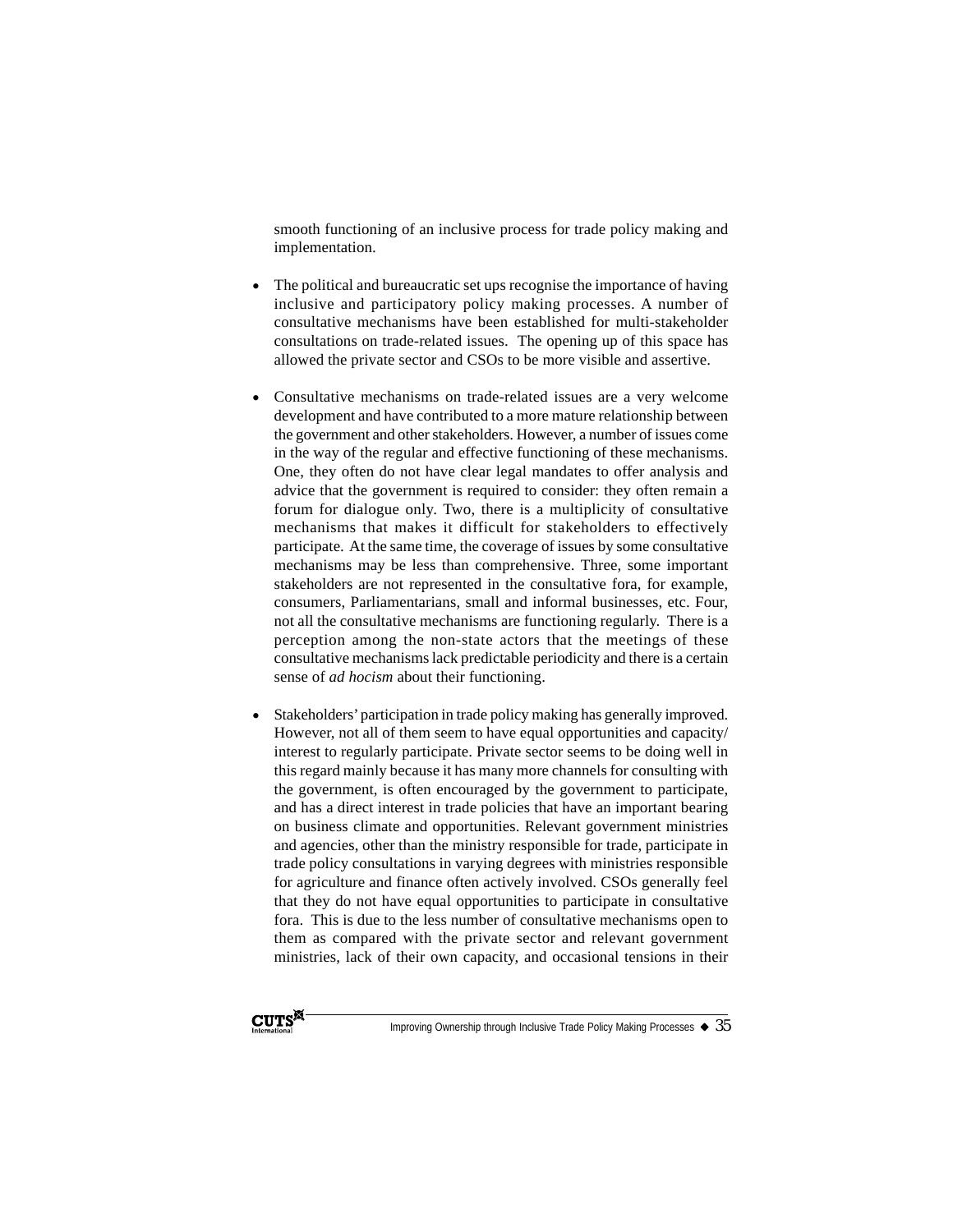relationship with the government as they are often more critical of government positions in international trade negotiations.

• There are a number of challenges that must be faced to have more inclusive and participatory trade policy making processes in the project countries. These challenges fall into three broad categories: i) related to limited human, technical, and financial capacities of the stakeholders; ii) related to the institutional and structural issues of the design and functioning of consultative mechanisms; and iii) related to internal challenges faced by each group of stakeholders, for example, the need to balance the interests of various members representing sectoral and sub-sectoral interests in the private sector, and the need to develop better evidence-based advocacy approaches and skills by the CSOs.

Country studies have made many recommendations based on the analysis in each country study and targeting the weaker areas as indicated by the respective scores of various groups of stakeholders in the ITPM Index. A summary of these recommendations is presented below.

#### *Identification and involvement of remaining stakeholders*

In each country some important stakeholders are still not included in consultative mechanisms. These often include: Parliament and Parliamentarians, and representatives of farmers, consumers, Small and Medium-sized Enterprises (SMEs), and trade unions. Government, particularly the ministries responsible for trade, should include them in the membership of regular consultative mechanisms and/or consult them regularly through other means, e.g., regular briefings to the Parliamentarians, public notices, etc.

#### *Information dissemination and organisation of awareness-raising activities on trade issues*

All stakeholders, including state and NSAs, should organise awareness-raising activities. Information technology and print and electronic media can be harnessed for this purpose. A particular target for such activities can be the stakeholders that have been on the margins of the trade policy making process, e.g., farmers, consumers, SMEs, Parliamentarians, women, youth, and trade unions.

 $36 \blacktriangleleft$  Improving Ownership through Inclusive Trade Policy Making Processes

**CUTS**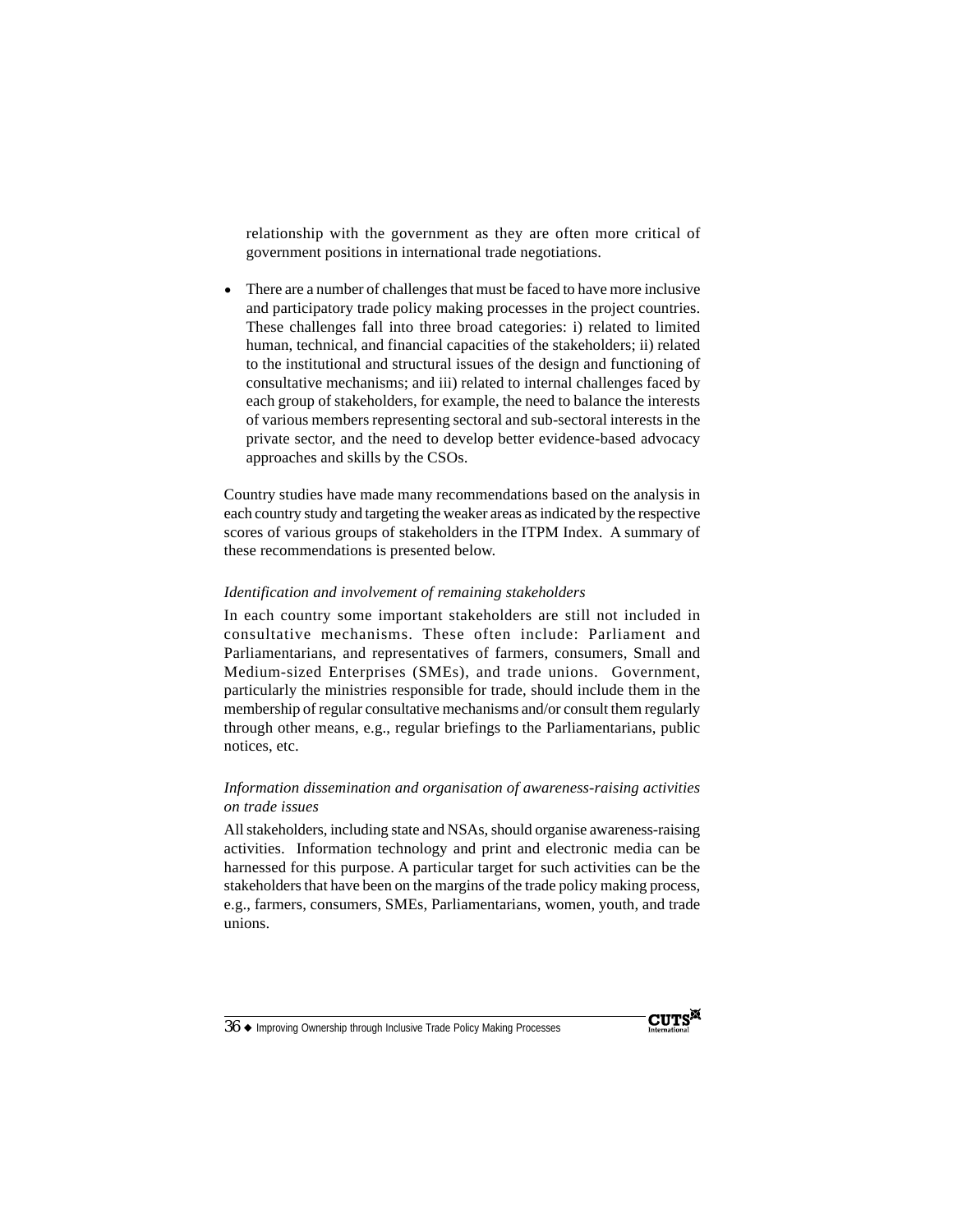#### *Improving regular information flow to key stakeholders*

Distinct from the general information flow to the public as mentioned above, there is also the need to ensure regular information flow to main groups of stakeholders on important trade issues/international trade negotiations. The primary responsibility for this lies with the ministries responsible for trade.

#### *Rationalisation and strengthening of consultative mechanisms*

Governments, through the ministries responsible for trade and in consultation with other groups of stakeholders should rationalise the mandates and number of consultative mechanisms so that while the number is reduced where possible, their mandates are broadened to cover all trade issues. The consultative mechanisms should have legal mandate to advise the government on selected trade issues. Ministries responsible for trade should also be provided with adequate human and financial resources to ensure regular functioning of the consultative mechanisms.

#### *Improving coordination among relevant government ministries and agencies on trade issues*

Governments, through the ministries responsible for trade as well as ministries/ agencies responsible for overall development planning, should take steps to improve regular two-way information flow and feedback between the ministries responsible for trade, on one hand, and other relevant ministries and agencies, on the other. This may require improving the rules of procedure, current inter-ministerial coordination mechanisms, and provision of human and financial resources.

#### *Improving the participation opportunities for CSOs*

It will be fair to accord as much as possible similar opportunities to all groups of stakeholders. For example, CSOs should be accorded similar access to various consultative mechanisms as is given to the private sector.

#### *Improving the feedback to and from represented constituencies by the private sector and CSOs*

The business sector umbrella organisations and the CSOs need to make more efforts to ensure that there is better two-way information and feedback flow between them on the one hand and the constituencies they represent on the other. For example, the apex umbrella business sector organisations should have better and effective communication with other smaller private sector and business associations, particularly those dealing with/representing SMEs

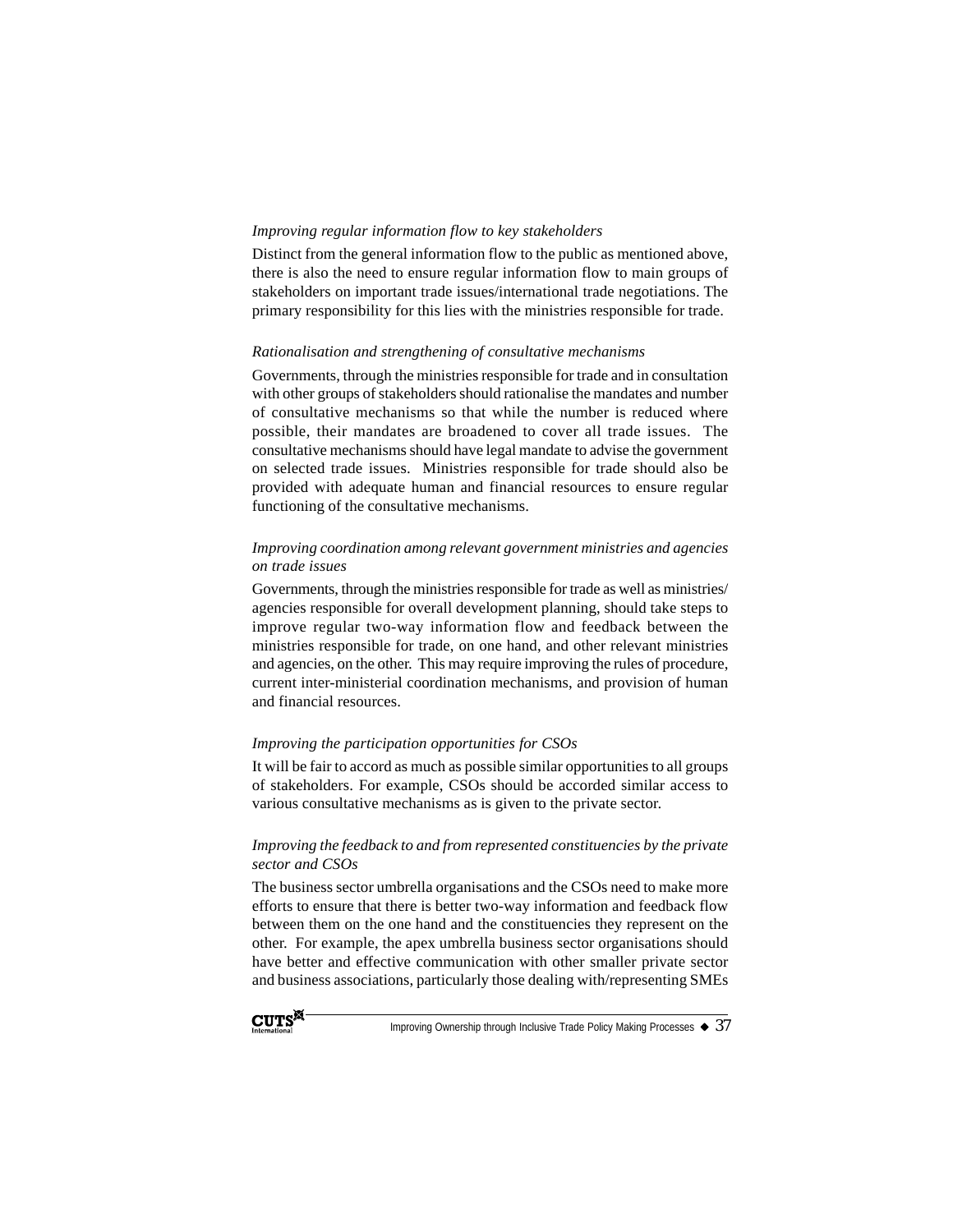and the informal sector. Similarly, CSOs links with grassroots need to be strengthened.

#### *Building knowledge and expertise of all stakeholders on priority trade issues*

Due to the complex and evolving nature of the issues, many knowledge gaps still exist in all the four groups of stakeholders with regard to trade policy. Ministries responsible for trade should be provided the resources to build capacity of their own staff and representatives of other stakeholders on selected trade issues deserving priority, e.g., those linked with on-going WTO and EPA negotiations, national development and poverty reduction plan and strategies, and implementation of trade policies. CSOs and private sector should also contribute to this effort.

#### *Strengthening the culture of dialogue and inclusiveness*

Different stakeholders more often than not have different agendas and interests. This is inevitable in a market based, democratic society. But this should not hinder their working together to better understand each other and find common ground where possible. For example, private sector and CSOs can attempt to identify issues where they share common concerns. Similarly, the governmental and non-governmental stakeholders, despite the differences in their roles and perceptions, need not view each other as adversaries. Consultative mechanisms can work much better when there is a spirit of constructive dialogue among all stakeholders. A culture that is based on a sense of common destiny and importance of inclusiveness is taking roots in all project countries as evidenced by the frequency and maturity of interaction among various groups of stakeholders (e.g., in meetings, workshops, seminars where participants representing the government, private sector, and civil society get together and debate various policy issues). This should be nurtured by all groups of stakeholders. Such a culture of dialogue and inclusiveness will be the best guarantee for long term success and sustainability of inclusive and participatory trade policy making processes.

38 ♦ Improving Ownership through Inclusive Trade Policy Making Processes

**CUTS**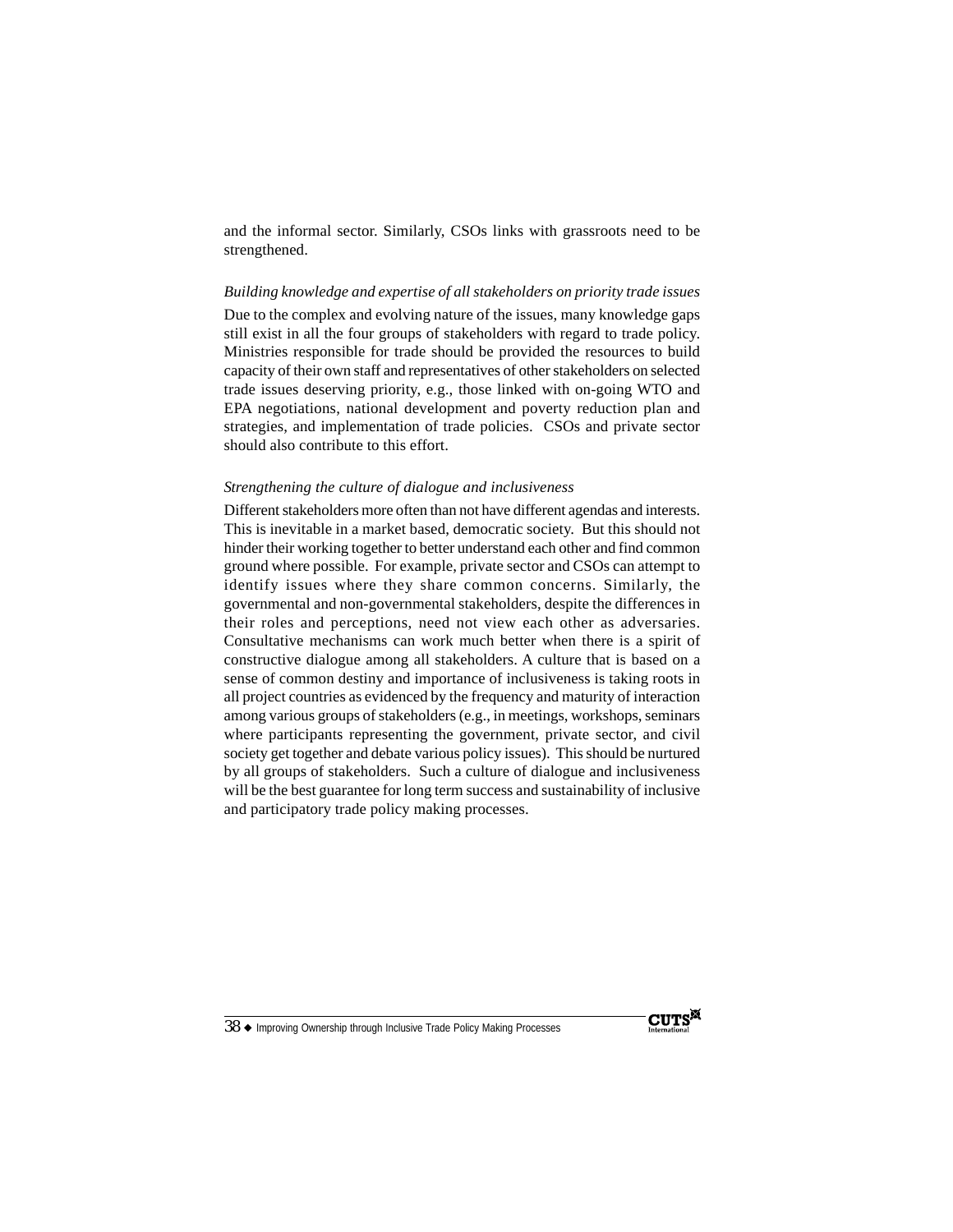## *References*

African Development Bank, the OECD Development Centre and the United Nations Economic Council on Africa. (2008) *"African Economic Outlook"*, The African Development Bank Group.

Etta, Florence, Chapter 1. *"Policy Matters: The New Development El Dorado",* found at: http://www.idrc.ca/en/ev-93008-201-1-DO\_TOPIC.html

Fekete, Paul et al. (2004) *"Malawi: Integrated Framework, Diagnostic Trade Integration Study",* Volume 1, Lilongwe: February, 2004.

International Trade Centre Trade Statistics for International Business Development. *"Trade Map"*, www.intracen.org

Oyango, Christopher. *"Role and Influence of Main Interest Groups in the National Trade Policy Making Process",* Paper for CUTS Geneva Resource Centre FEATS National Inception Meeting in Nairobi, Kenya: 14 October 2000

The World Bank, 2008 World Development Indicators. *"Poverty Data: A supplement to World Development Indicators 2008"*.

*"Uganda: Diagnostic Trade Integration Survey"*, Volume 1 and 2, WTO, Integrated Framework for Trade-Related Technical Assistance to Least Developed Countries (IF), 2006.

WTO Secretariat, Trade Policy Review Body. *"Trade Policy Review: Tanzania"*, WTO Secretariat, 21 February 2000.

WTO Secretariat, Trade Policy Review Body. *"Trade Policy Review: Malawi"*, WTO, 9 January 2002.

WTO Secretariat, Trade Policy Review Body. *"Trade Policy Review: Zambia"*, WTO, 25 September 2002.

World Trade Organisation Secretariat, Trade Policy Review Body. *"Trade Policy Review: Kenya",* WTO, 19 January 2000.



Improving Ownership through Inclusive Trade Policy Making Processes  $\blacklozenge 39$